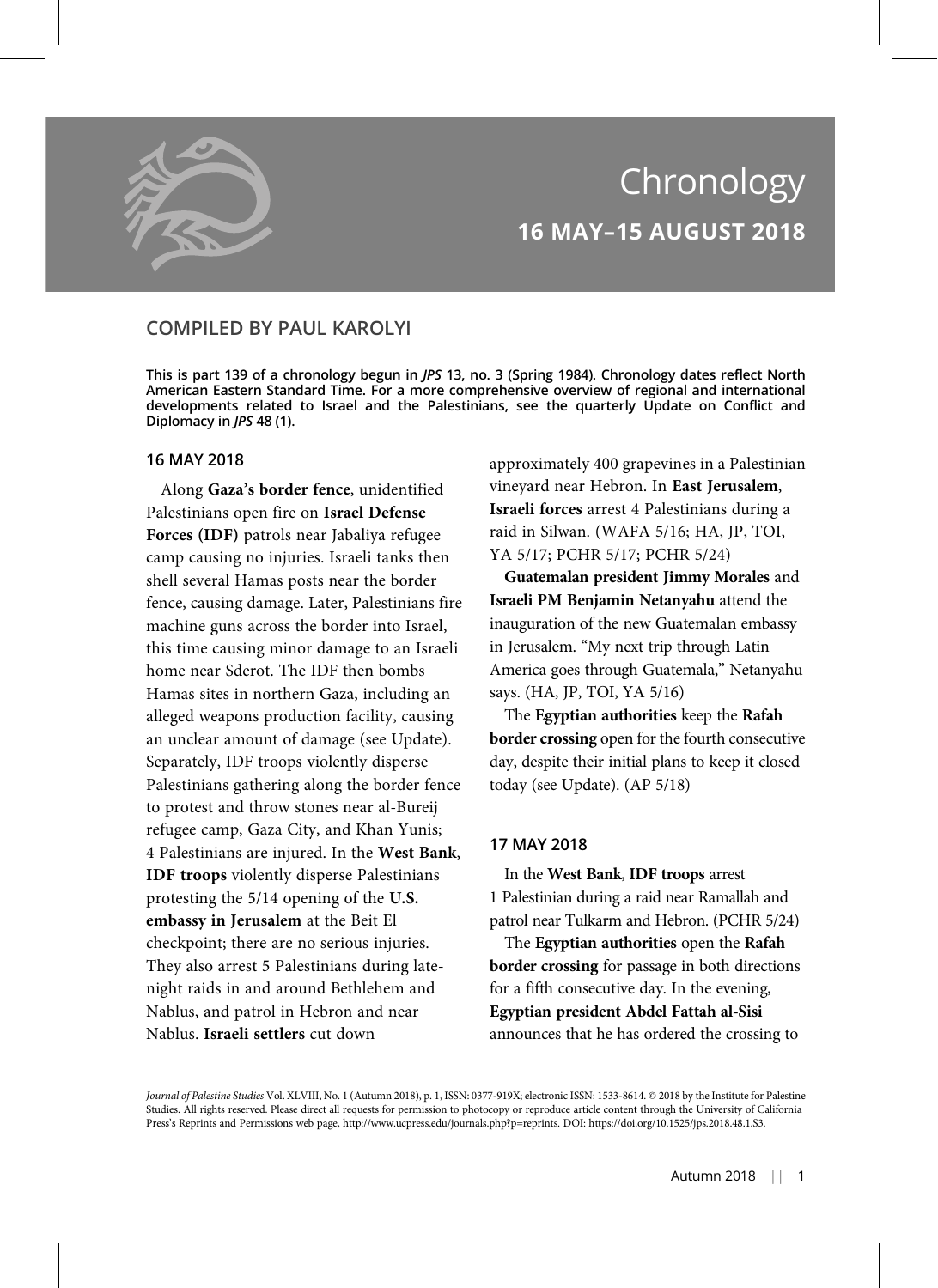remain open for the entire month of Ramadan, which begins in the evening today, in order to "alleviate the burdens of the brothers in the Gaza Strip." (TOI, YA 5/17; AP, HA, JP, MNA, TOI 5/18)

Kuwaiti diplomats circulate a draft resolution to the rest of the UN Security Council (UNSC) calling for a UN-led military force to be posted along Gaza's border. The resolution, which the U.S. is expected to block, also calls for Israel to "immediately cease its military reprisals, collective punishment, and unlawful use of force against civilians, including in the Gaza Strip." (AP, HA, YA 5/18)

# 18 MAY 2018

Hundreds of Palestinian protesters gather along the border fence in Gaza to continue the Great March of Return (see JPS 47 [4]). IDF troops violently disperse them near Rafah, Gaza City, Jabaliya refugee camp, and Khan Yunis; 27 Palestinians are injured (1 critically). Also along Gaza's border fence, Israeli forces conduct a limited incursion to level land along the border fence near Khan Yunis. In the West Bank, IDF troops patrol in and around Tulkarm and Hebron. In Israel, hundreds of Palestinian citizens of Israel gather in Haifa to protest the recent deadly violence in Gaza; 21 Palestinian citizens of Israel are arrested. In East Jerusalem, Israeli forces conduct arrest raids in Issawiyya, sparking minor clashes with stone-throwing residents; 1 Palestinian is injured and arrested. (MNA, YA 5/18; HA, JP 5/19; PCHR 5/24)

An elderly Palestinian succumbs to injuries sustained when IDF troops opened fire on protesters along Gaza's border fence on 5/14. His death brings the death toll stemming from the Great March of Return to 107. (HA, MNA, WAFA 5/19; MNA 5/21; PCHR 5/24)

The UN Human Rights Council (UNHRC) convenes to debate the recent violence in Gaza. Overcoming U.S. and Australian objections, they approve a Pakistani proposal to establish an independent commission of inquiry into Israel's use of deadly force to quell the Great March of Return. Twenty-nine countries vote in favor of the proposal, 14 abstain, and only the U.S. and Australia oppose it. Separately, the Organization of Islamic Cooperation (OIC) convenes in Istanbul to discuss similar initiatives. In a joint statement, delegates request that the OIC general secretariat "act immediately to establish an international independent committee of experts to investigate the crimes and massacres committed by the Israeli forces against the peaceful and unarmed demonstrators in the Gaza Strip, to determine the culpability of the Israeli officials, and communicate the findings to relevant international bodies." (AP, HA, JP, MNA, TOI, YA 5/18; WAFA 5/19)

# 19 MAY 2018

A Palestinian youth succumbs to injuries sustained during the deadly violence along Gaza's border fence on 5/14. His death brings the death toll stemming from the Great March of Return to 108. (HA, MNA, WAFA 5/19; MNA 5/21; PCHR 5/24)

A Palestinian sets himself on fire in Gaza in protest of the Palestinian Authority's (PA's) withholding of part of his salary for months (he will succumb to his injuries on 5/23; see Update). Elsewhere in Gaza, IDF troops violently disperse hundreds of protesters gathering along the border fence near Gaza City; 1 Palestinian is injured. In 3 separate incidents off Gaza's coast, Israeli naval forces open fire on Palestinian fishing boats near Jabaliya refugee camp and Bayt Lahiya, causing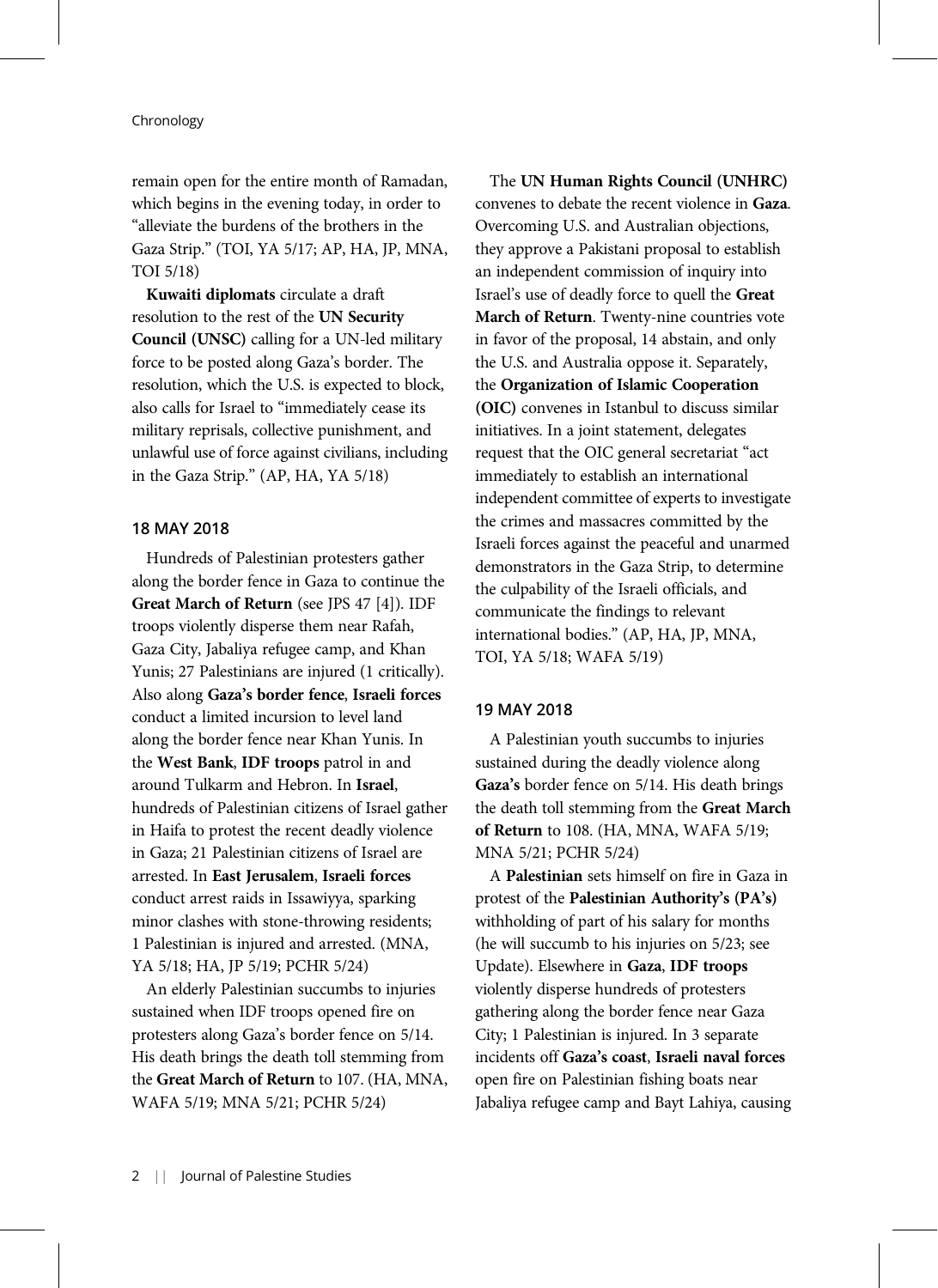no damage or injuries. In the West Bank, IDF troops arrest 2 Palestinians during raids near Ramallah, and patrol near Hebron. Dozens of Palestinians march through Kafr Qaddum near Qalqilya to protest the moving of the U.S. embassy to Jerusalem and the Israeli occupation. IDF troops violently disperse them, injuring a Palestinian infant. (HA, MNA 5/19; PCHR 5/24)

# 20 MAY 2018

A Palestinian prisoner named Aziz Awaisat dies following a drastic deterioration in his health. Awaisat was arrested on 3/8/14 and suffered a severe hemorrhage and heart attack after he was assaulted by Israeli prison guards on 5/2/18. (WAFA 5/20; EI 5/21; WAFA 5/22; PCHR 5/24)

Off Gaza's coast, Israeli naval forces open fire on Palestinian fishing boats near Bayt Lahiya, causing no damage or injuries. Along Gaza's border, IDF troops open fire on Palestinian farmland near Bayt Hanun, causing no major damage. In the West Bank, IDF troops assault and arrest 4 Palestinians during raids in Nabi Salih near Ramallah and Jenin, arrest 1 Palestinian during a late-night raid near Bethlehem, and patrol near Hebron. In East Jerusalem, dozens of Palestinians gather outside the Old City to protest the Israeli treatment of Awaisat, the Palestinian prisoner who died earlier today. Israeli forces violently disperse them; there are no serious injuries. Separately, Israeli forces arrest 1 Palestinian during a raid in Silwan. (WAFA 5/20; PCHR 5/24)

# 21 MAY 2018

Off Gaza's coast, Israeli naval forces open fire on Palestinian fishing boats near Bayt Lahiya on 2 separate occasions, causing no

damage or injuries. Along Gaza's border fence, IDF troops open fire on a Great March of Return tent camp near Khan Yunis, causing no damage or injuries. Israeli forces conduct a limited incursion to level land near Jabaliya refugee camp. In the West Bank, IDF troops arrest 7 Palestinians during late-night raids in and around Hebron. In East Jerusalem, Israeli forces arrest 8 Palestinians during raids in Issawiyya and the Old City. (MNA 5/21; PCHR 5/24)

One week after the U.S. and Guatemala formally opened their new embassies in Jerusalem, Paraguayan president Horacio Cartes attends a similar ceremony to inaugurate the new Paraguayan embassy in the city. Meanwhile, a senior PA official says that the Palestinians are urging Arab states to cut ties with Guatemala and Paraguay over their embassy relocations. "A similar request was made regarding America after it relocated its embassy, but it was clear that no Arab nation would cut its ties with the U.S.," the official says. (HA, JP, TOI, WAFA, YA 5/21)

### 22 MAY 2018

Along Gaza's border, 10 Palestinians cut through the border fence near Rafah and set fire to an IDF post. They then return to Gaza. Israeli tanks shell a Hamas observation post in the area, causing no major damage or injuries. Late at night, the Israeli Air Force (IAF) conducts air strikes on Gaza City's port and an allegedly Hamas-built tunnel east of the city; 2 boats are damaged and there are no major injuries. Meanwhile, IDF troops open fire on the Great March of Return tent camp near Khan Yunis, injuring 1 Palestinian. Off Gaza's coast, Israeli naval forces open fire on Palestinian fishing boats near Jabaliya refugee camp and Bayt Lahiya, causing no damage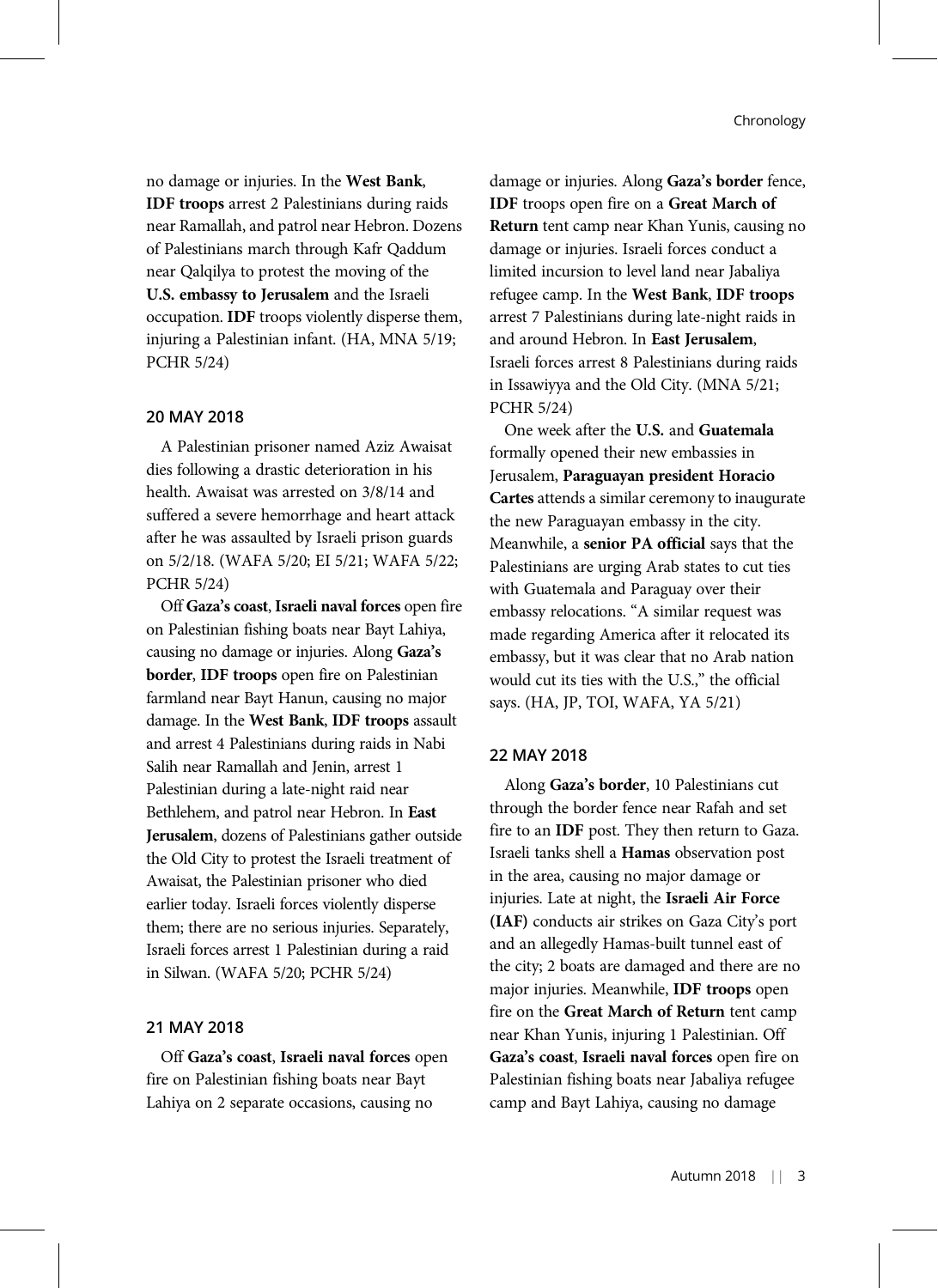or injuries. In the West Bank, unidentified armed assailants open fire on an Israeli vehicle near Ramallah, causing no major damage or injuries. IDF troops arrest 2 Palestinians during late-night raids in Nablus and near Hebron and patrol in and around Qalqilya and Hebron. The raid in Nablus sparks minor clashes with stone-throwing Palestinians; 1 Palestinian is injured. (HA, MNA, TOI, WAFA, YA 5/22; PCHR 5/24)

PA FM Riyad al-Maliki submits a formal request to the International Criminal Court (ICC) for an investigation into Israeli settlement policies in the West Bank and East Jerusalem, which he calls "grave crime[s]." In response, ICC prosecutor Fatou Bensouda says that her office's preliminary examination of alleged war crimes committed in the occupied Palestinian territories (oPt), which began on 1/16/15, has seen "important progress." (JP, MNA, NYT, TOI, WAFA, YA 5/22)

## 23 MAY 2018

In the West Bank, unidentified assailants set fire to a cherry orchard in the Israeli settlement Kfar Etzion overnight, causing moderate damage. Israeli settlers then set fire to a Palestinian wheat field near Hebron and spray racist graffiti on the walls of a home nearby. Israeli settlers also cut down approximately 1,000 grape vines in a Palestinian agricultural area outside Halhul village near Hebron. Meanwhile, IDF troops conduct raids in Balata refugee camp near Nablus late at night, sparking clashes with stone-throwing Palestinian minors; 3 Palestinians are injured. They also arrest 8 Palestinians during raids near Qalqilya, Jenin, Hebron, and Ramallah. Off Gaza's coast, Israeli naval forces open fire on Palestinian fishing boats near Bayt Lahiya, causing no damage or injuries (2 fishermen are arrested). (HA, JP, MNA, TOI, WAFA 5/23; HA, PCHR, WAFA 5/24; PCHR 5/31)

A Palestinian minor succumbs to injuries sustained during a violent clash with IDF troops in Ramallah on 5/15. (HA, WAFA 5/23; PCHR 5/24)

The Organization for the Prohibition of Chemical Weapons (OPCW) announces that the State of Palestine deposited an instrument of accession to the Chemical Weapons Convention on 5/17/17 (the State of Palestine is set to formally adopt the convention on 6/16/18). Meanwhile, U.S. officials say that the Trump administration is considering punitive measures against international organizations that accept Palestine as a member, including the OPCW. In a similar vein, the Times of Israel reports that the Trump administration is considering action against the Palestine Liberation Organization (PLO) office in Washington in response to the Palestinians' 5/22 referral to the ICC (see Update). (HA, JP, TOI, WAFA 5/23)

The **Arab League** cancels a cooperation understanding with the Guatemalan Foreign Ministry in protest of the recent move of the Guatemalan embassy in Israel to Jerusalem. (WAFA 5/23)

# 24 MAY 2018

Along Gaza's border fence, IDF troops open fire on Palestinian farmland near al-Bureij refugee camp on two separate occasions, causing no major damage. In the West Bank, IDF troops conduct raids in al-Am'ari refugee camp near Ramallah, sparking minor clashes with residents of the area; there are no reported injuries. A Palestinian drops a marble slab on an Israeli soldier amid the clashes, critically injuring him (the soldier will succumb to his injuries on 5/26). IDF troops open fire on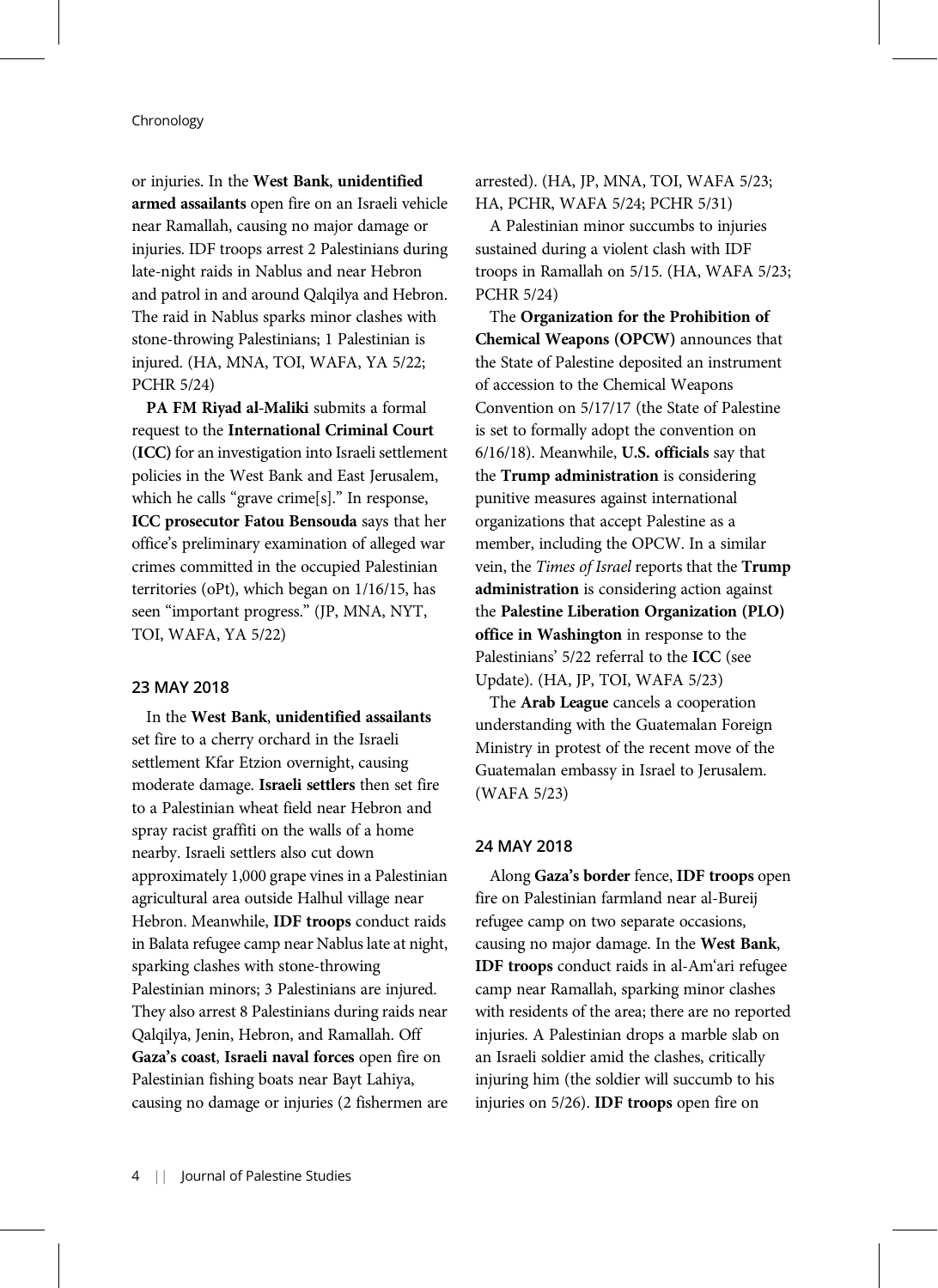2 Palestinian minors outside Madama near Nablus, injuring 1. The IDF does not explain why they opened fire. IDF troops patrol near Hebron and Tulkarm. (HA, TOI WAFA, YA 5/24; PCHR 5/31)

Two Palestinians succumb to injuries sustained when IDF troops opened fire on the mass protests along Gaza's border fence on 5/14. Their deaths bring the death toll stemming from the Great March of Return to 110. (AFP, MNA 5/25; PCHR 5/31)

The Palestinian delegation at the UN submits a request for accession to the UN Conference on Trade and Development (see Update). (WAFA 5/25)

Israel's High Court of Justice rejects two petitions challenging the IDF's use of snipers and live ammunition against protesters in Gaza, siding with the Israeli government's contention that the protesters represent a danger to Israeli civilians. The court also rejects two petitions challenging the government's plan to evacuate and demolish Khan al-Ahmar, a Bedouin village in the E1 area of the West Bank near Jerusalem (see Update). (HA, JP, TOI, WAFA 5/25; EI 5/26)

## 25 MAY 2018

Thousands of Palestinians gather along Gaza's border fence to continue the Great March of Return. A group of Palestinians fly incendiary kites over the border fence, sparking minor fires in Israel. IDF troops violently disperse the protests near Gaza City, al-Bureij refugee camp, Khan Yunis, Jabaliya refugee camp, and Rafah; 109 Palestinians are injured. In the West Bank, IDF troops arrest 1 Palestinian and issue 1 arrest summons during raids near Hebron, and patrol near Hebron and Tulkarm. They also violently disperse Palestinians protesting and throwing stones in Qalqilya and nearby Kafr Qaddum; 2 Palestinians are injured. (TOI, WAFA, YA 5/25; PCHR 5/31)

A Palestinian succumbs to injuries sustained when IDF troops opened fire on the mass protests along Gaza's border fence on 5/14, bringing the death toll stemming from the Great March of Return to 111. (WAFA 5/25; PCHR 5/31)

# 26 MAY 2018

Along Gaza's border, 4 Palestinians cross the border fence and roll a flaming tire toward an IDF post. After Israeli troops fire warning shots at them, they return to Gaza. Late at night, the IAF bombs Hamas sites in Rafah and Khan Yunis, causing damage but no injuries. Off Gaza's coast, Israeli naval forces open fire on Palestinian fishing boats near Khan Yunis on two separate occasions, causing no damage or injuries. In the West Bank, IDF troops patrol near Hebron. (HA, JP, TOI, YA 5/26; WAFA 5/27; PCHR 5/31)

An Israeli soldier succumbs to injuries he sustained amid clashes with stone-throwing Palestinians in al-Am'ari refugee camp near Ramallah on 5/24. (HA, MNA 5/26)

A Palestinian succumbs to injuries sustained when Israeli snipers opened fire on Palestinian protesters along Gaza's border fence on 5/14. He was reportedly selling ice cream from a kiosk when he was shot and critically injured. His death brings the Great March of Return death toll to 112. (WAFA 5/26; PCHR 5/31)

#### 27 MAY 2018

In retaliation for the cross-border attack in Gaza on 5/26, the IDF fires artillery shells at Hamas and Islamic Jihad in Palestine (PIJ) sites east of Dayr al-Balah and Rafah, killing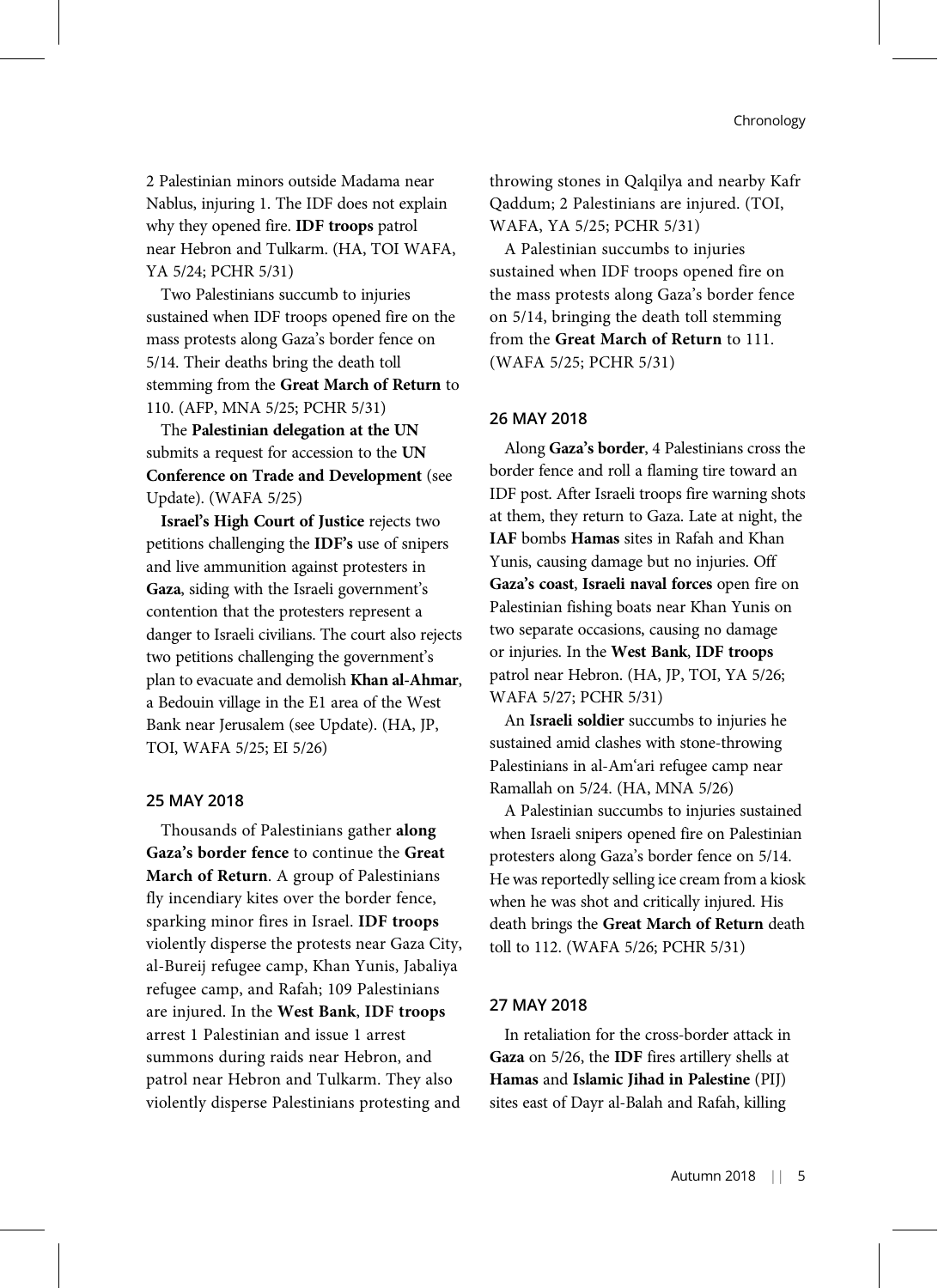3 Palestinians, including 2 PIJ fighters, and completely destroying 1 of the sites. The IDF says that PIJ fighters planted an improvised explosive device along the border fence earlier in the day. Later, IDF troops stationed along Gaza's border open fire on 3 Palestinians approaching the border fence, injuring all of them. In the West Bank, Israeli settlers destroy 700 grapevines in a Palestinian vineyard near Hebron. Later, an Israeli settler reports extensive vandalism in his vineyard near Ramallah, apparently in retaliation for the earlier attack. IDF troops conduct raids in al-Am'ari refugee camp near Ramallah, searching for the Palestinian who dropped a marble slab on an Israeli soldier amid clashes on 5/24. They arrest 5 Palestinians, sparking minor clashes; 13 Palestinians are injured. The IDF also arrests 7 Palestinians during late-night raids near Hebron, Bethlehem, Jenin, and Tulkarm; and patrols near Hebron. In East Jerusalem, Israeli police shoot and injure a Palestinian driver when she allegedly ignores their calls to stop driving toward them. The Israeli police say that they suspected her of carrying an explosive device under her clothes. Separately, Israeli security forces arrest 6 Palestinians for waving Hamas flags at Haram al-Sharif. (HA, JP, TOI, WAFA, YA 5/27; HA, MNA 5/28; PCHR 5/31)

# 28 MAY 2018

Along Gaza's border fence, IDF troops arrest 2 Palestinians who crossed the fence near Bayt Lahiya armed with knives, bolt cutters, and inflammable material. The Israeli press reports that the troops came under fire from unidentified assailants in Gaza as they made the arrests. Israeli tanks then shell 3 Hamas military sites in Bayt Lahiya, killing 1 Palestinian, critically injuring a second, and

causing damage. Later, armed Palestinians in Gaza open fire across the border fence near Bayt Hanun, causing minor damage to Israeli buildings and cars. Separately, IDF troops shoot and injure a Palestinian at a protest camp near Gaza City. In the West Bank, Israeli settlers uproot at least 100 grapevines on Palestinian farmland outside Kafr Malik village near Ramallah. IDF troops arrest 8 Palestinians during late-night raids near Ramallah, Qalqilya, Tulkarm, Hebron, and Bethlehem; and patrol near Tulkarm, Hebron, and Qalqilya. In East Jerusalem, Israeli forces arrest 6 Palestinians during raids in the Old City and Issawiyya. (HA, JP, YA 5/28; HA, MNA, WAFA 5/29; PCHR 5/31)

A Palestinian succumbs to injuries sustained when IDF troops opened fire on the protests along Gaza's border on 5/14. His death brings the Great March of Return death toll to 113. (MNA, WAFA 5/29; PCHR 5/31)

FMs from across the European Union (EU) meet in Brussels to discuss the situation in Gaza. They do not release a joint statement on the matter, indicating a lack of consensus. (JP 5/28)

# 29 MAY 2018

Armed fighters in Gaza launch 28 rockets and other projectiles into Israel. Israel's Iron Dome missile defense system intercepts several of the projectiles; 1 lands in the yard of a kindergarten in the Eshkol Regional Council, causing minor damage and no injuries. The attack reportedly comes in response to the deadly Israeli air strikes in Gaza on 5/26 and 5/28. The IAF then conducts air strikes on a number of Hamas and PIJ sites in Khan Yunis and Dayr al-Balah, causing major damage. Hours later, armed Palestinians in Gaza launch another round of projectiles into Israel; 1 Israeli civilian is injured. Parts of 1 rocket fall near a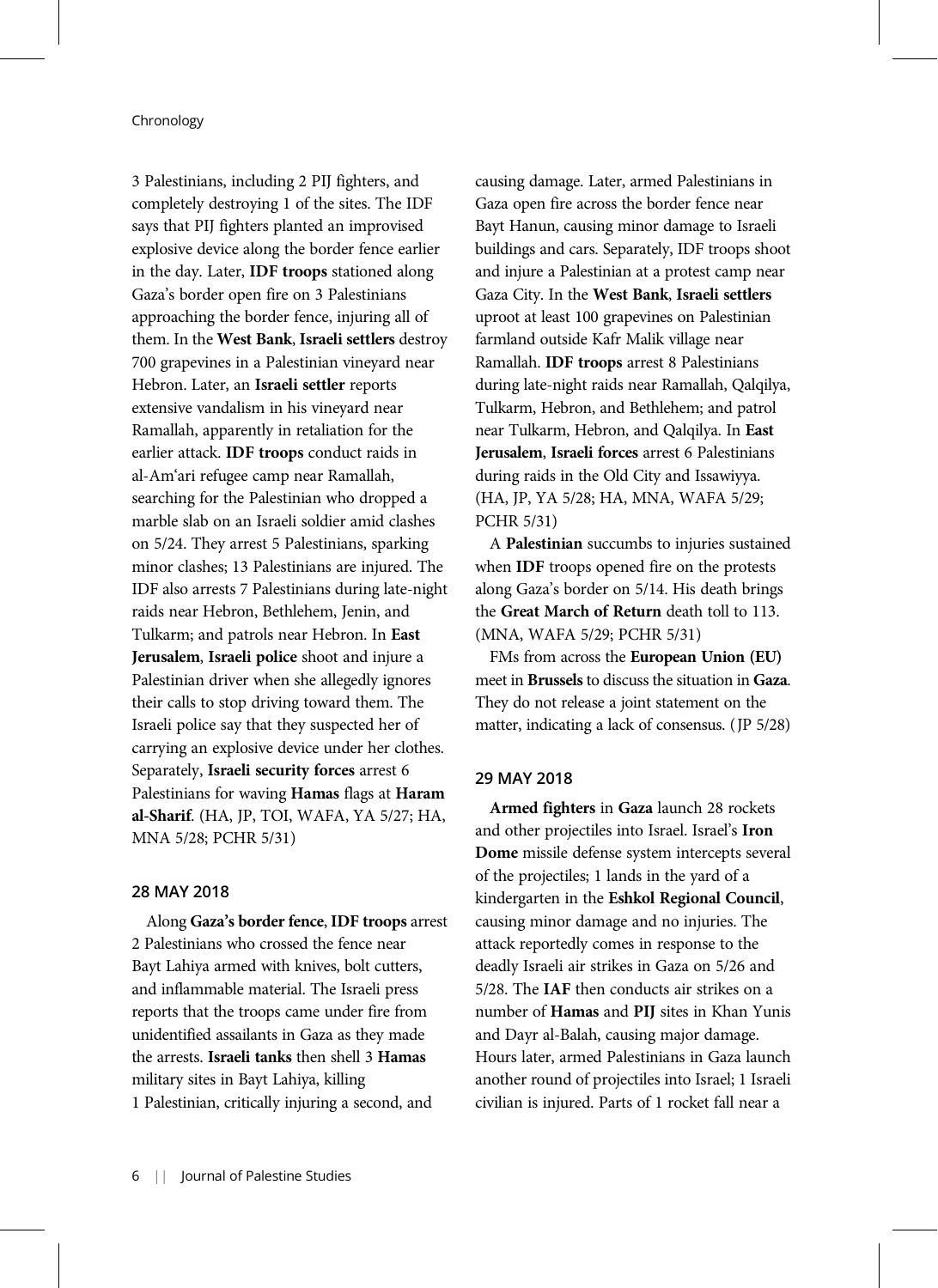school in Sderot, causing no major damage. Meanwhile, senior Israeli defense officials meet in Tel Aviv and decide on a limited retaliation. The IAF conducts another wave of air strikes, hitting at least 30 Hamas and PIJ sites across Gaza and destroying a tunnel reaching approximately 900 meters into Israeli territory. The strikes cause extensive damage and an unclear number of casualties. Intermittent rocket fire and retaliatory air strikes continue into the night. Shrapnel injures 3 IDF soldiers. One Israeli home in the Eshkol Regional Council is heavily damaged. Late at night, Egyptian diplomats broker a limited cease-fire. (AP, BBC, HA, JP, TOI, WAFA 5/29; MNA, WAFA 5/30)

In the West Bank, IDF troops open fire on 2 Palestinians allegedly attempting to enter a home in the Har Brakha settlement near Nablus; 1 is injured and arrested while the other flees. They also arrest 5 Palestinians and issue 3 arrest summons during late-night raids near Ramallah and Hebron, and patrol near Hebron and in Qalqilya. In East Jerusalem, Israeli forces arrest 11 Palestinians during raids in Issawiyya. (HA, JP, MNA, NYT, TOI, WAFA, YA 5/29; PCHR 5/31)

A boat carrying 25 injured or ill Gazans, as well as a number of activists, sets sail from Gaza for Turkey in a symbolic challenge to the Israeli blockade. Approximately 30 more boats set sail alongside it, forming a protest flotilla. Organizers describe the flotilla as part of the ongoing Great March of Return. After the lead boat exits the nine nautical mile fishing zone off Gaza's coast, Israeli naval forces surround it and arrest everyone on board. (AJ, HA, JP 5/29)

#### 30 MAY 2018

Along Gaza's border, IDF troops open fire on Palestinian farmland near Bayt Hanun,

causing no damage. They also violently disperse a group of Palestinian minors congregating along the border fence near al-Bureij refugee camp, causing no serious injuries. In 3 separate incidents off Gaza's coast, Israeli naval forces open fire on Palestinian fishing boats near Rafah and Khan Yunis, causing no damage or injuries. In the West Bank, IDF troops arrest 15 Palestinians during late-night raids near Hebron and Jenin. (PCHR 5/31; PCHR 6/7)

A Palestinian succumbs to injuries sustained when IDF troops opened fire on protesters along Gaza's border fence on 5/18, bringing the death toll stemming from the Great March of Return to 114. (MNA, TOI, WAFA 5/30; PCHR 5/31)

Amid conflicting reports about Israeli acquiescence to the Egypt-brokered cease-fire on 5/29, an Israeli official says that "Israel passed on messages saying if attacks resume, the strikes against Hamas and its affiliates will be even stronger." Meanwhile, Hamas issues a statement officially recognizing the cease-fire. Later, Israel's security cabinet convenes; they support PM Netanyahu and DM Avigdor Lieberman's choice not to further escalate the situation, despite calls from some right-wing Members of Knesset (MKs) for Israel to reoccupy Gaza. (HA, JP, NYT, TOI, YA 5/30)

The Higher Planning Committee of Israel's Civil Administration announces plans to construct 1,958 new homes in Israeli settlements. The committee also retroactively authorizes 2 illegal settlement outposts (see Update). (HA, JP, PCN, WAFA 5/30)

#### 31 MAY 2018

IDF troops shoot and injure 2 Palestinians during clashes sparked by raids in Dahaysha refugee camp near Hebron and in Yatta village near Hebron. Elsewhere in the West Bank,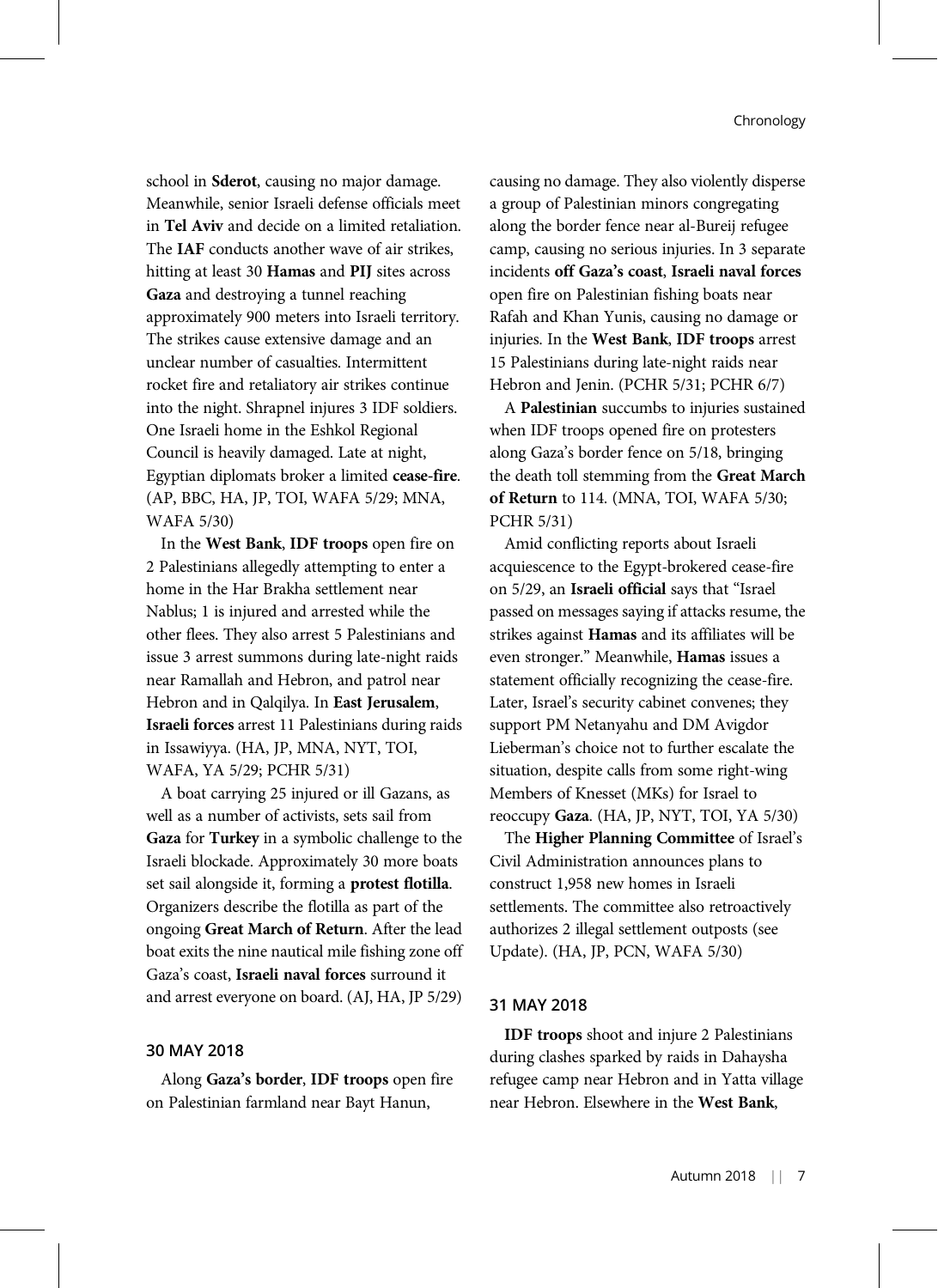they arrest 3 Palestinians during raids in and around Hebron, and patrol near Nablus. In East Jerusalem, Israeli forces arrest 1 Palestinian during a late-night raid in Bir Nabala. Off Gaza's coast, Israeli naval forces open fire on Palestinian fishing boats near Bayt Lahiya, causing no damage or injuries. (WAFA 5/31; PCHR 6/7)

A senior IDF officer says that the exchange of cross-border violence in Gaza on 5/29 was the closest "we've come to a war in Gaza" since Operation Protective Edge, the Israeli assault in the summer of 2014 (see Update). He says that the IDF is urging the government to loosen certain restrictions on Gaza in order to deescalate tensions. "The [Israeli] political leadership has to decide with whom to make such arrangements, but in terms of Hamas' situation in the Gaza Strip, now is definitely a good time to try to reach agreements that will enable [Palestinians in Gaza] to have a better life and bring a long period of quiet." (HA 5/31; TOI 6/1)

A day after Israel's Civil Administration advanced plans for almost 2,000 new settler homes, Israel's Housing Ministry publishes tenders for an additional 1,162 homes in the West Bank settlements, including 409 in Ariel (see Update). (TOI, WAFA 5/31)

#### 1 JUNE 2018

Thousands of Palestinians gather along Gaza's border to continue the Great March of Return. IDF troops violently disperse them near al-Bureij refugee camp, Jabaliya refugee camp, Rafah, Gaza City, and Khan Yunis; 1 Palestinian is killed and at least 100 are injured. The Palestinian killed today was a paramedic named Razan al-Najjar (see Palestine Unbound). She was reportedly shot as she was treating wounded protesters. Her death brings

the death toll stemming from the Great March of Return to 115. In East Jerusalem, approximately 250,000 Palestinians pray at Haram al-Sharif, marking the third Friday of Ramadan. In the West Bank, IDF troops issue arrest summons to 2 Palestinians during a raid in Hebron, and patrol near Tulkarm and Hebron. (EI, NYT, WAFA, YA 6/1; MNA 6/2; PCHR 6/7)

At the UNSC, the U.S. vetoes a Kuwaitbacked draft resolution condemning Israel's use of force against Palestinian civilians at recent protests along Gaza's border fence. "The terrorist group Hamas bears primary responsibility for the awful living conditions in Gaza," says U.S. ambassador to the UN Nikki Haley, explaining the veto. (HA, JP, NYT, REU, TOI, YA 6/1)

# 2 JUNE 2018

Breaking the cease-fire brokered by Egypt on 5/30, unidentified Gazans launch a number of rockets and other projectiles into Israel late at night. Three are intercepted by Israel's Iron Dome missile defense system; the others cause no major damage or injuries. The barrage is reportedly a response to the Israeli killing of a Gazan paramedic on 6/1. The IAF then conducts retaliatory air strikes on 15 Hamas weapons-production, storage, and other sites across Gaza, causing major damage. Earlier in the day, IDF troops open fire on a small group of Palestinian minors approaching the border fence near Khan Yunis; 1 Palestinian is injured. The IDF alleges that the group was attempting to sabotage Israeli security infrastructure. Meanwhile, unidentified Gazans fly incendiary kites across the border fence into Israel, sparking a number of fires in a nature reserve in southern Israel. In the West Bank, IDF troops shoot and kill a Palestinian after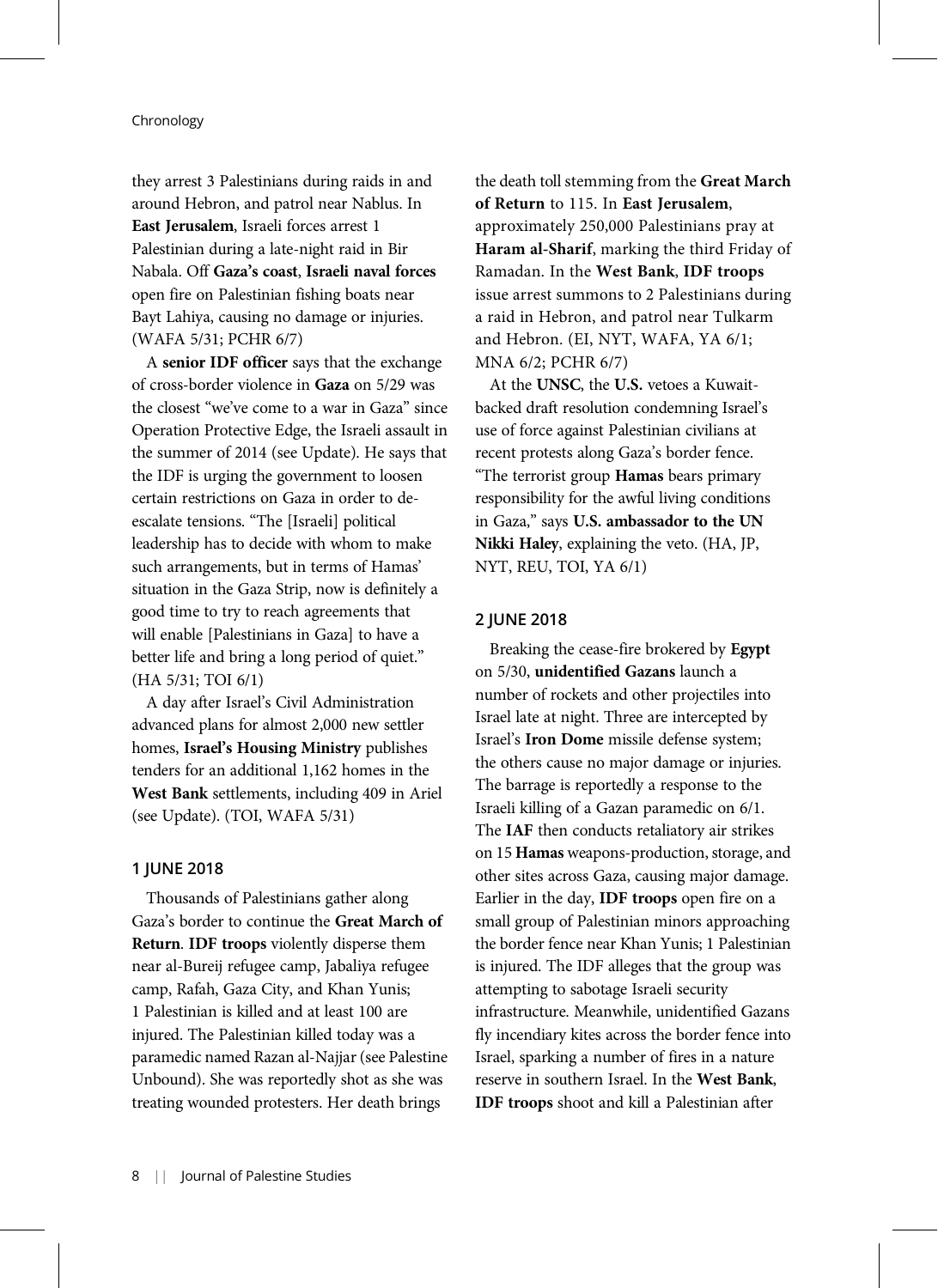he allegedly attempts to run them over with a bulldozer in southern Hebron. The IDF says that the soldiers asked him to stop when he was 10 meters away, but he refused. Witnesses say that the soldiers killed him deliberately. Later, IDF troops arrest a Palestinian who filmed the shooting. They also violently disperse Palestinians protesting the Israeli occupation in Kafr Qaddum near Qalqilya (1 Palestinian is injured); arrest 3 Palestinians during late-night raids near Bethlehem and Hebron; and patrol in and around Tulkarm and Hebron. Israeli settlers assault a Palestinian farmer working outside Surayf village near Nablus, causing moderate injuries and sparking clashes between their IDF escort and Palestinian residents; 2 Palestinians are injured. Israeli forces deliver stop-work orders to a Palestinian school under construction near Jenin. In East Jerusalem, Israeli forces arrest 2 Palestinians during raids in Hizma. (HA, MNA, TOI, WAFA, YA 6/2; HA, JP, WAFA 6/3; PCHR 6/7)

A Palestinian succumbs to injuries sustained when IDF troops opened fire on Palestinian protesters along Gaza's border fence on 5/14. His death brings the death toll stemming from the Great March of Return to 116. (WAFA 6/3; PCHR 6/7)

An IDF spokesperson announces that the IDF has begun an investigation into the killing of a Palestinian paramedic on 6/1 (the IDF will announce, on 6/5, that the paramedic was not deliberately targeted). (AP, JP, REU, YA 6/2; NYT 6/5)

#### 3 JUNE 2018

Along Gaza's border fence, Israeli forces conduct a limited incursion to level land near Khan Yunis. Later, IDF troops shoot and injure a Palestinian approaching the border fence nearby and violently disperse Great

March of Return protesters gathering near Jabaliya refugee camp and Khan Yunis (2 Palestinians are injured). Off Gaza's coast, Israeli naval forces open fire on Palestinian fishing boats near Jabaliya refugee camp on two separate occasions, causing no damage or injuries. In the West Bank, IDF troops shoot and moderately injure a Palestinian during clashes sparked by a raid in Bayt Rima near Ramallah. They arrest 13 Palestinians on further raids in and around Bethlehem, Hebron, and Jenin; and patrol near Hebron and Nablus. (WAFA 6/3; MNA 6/4; PCHR 6/7)

Israeli PM Netanyahu orders his deputies to establish a mechanism to withhold from the monthly Israeli transfers of tax revenues to the PA an amount equal to that which is necessary to compensate the farmers living in southern Israel whose crops have been destroyed by incendiary kites sent from Gaza. Israel's Tax Authority has said that approximately \$1.4 million in damages have been caused by kite attacks since 3/2018 (see Update). (TOI 6/3)

# 4 JUNE 2018

Along Gaza's border fence, IDF troops open fire on 2 Palestinians attempting to cross into Israel near Rafah, killing 1 and injuring the other. An IDF spokesperson says that they were armed with an axe. Later, Israeli forces conduct a limited incursion to level lands along the border fence near Gaza City. Off Gaza's coast, Israeli naval forces open fire on Palestinian fishing boats near Jabaliya refugee camp, causing no damage or injuries. In the West Bank, Israeli forces block a Palestinian farmer from working his lands near Qalqilya. IDF troops patrol in Bayt Fajjar near Bethlehem, sparking clashes with stone-throwing Palestinians; there are no serious injuries. They also arrest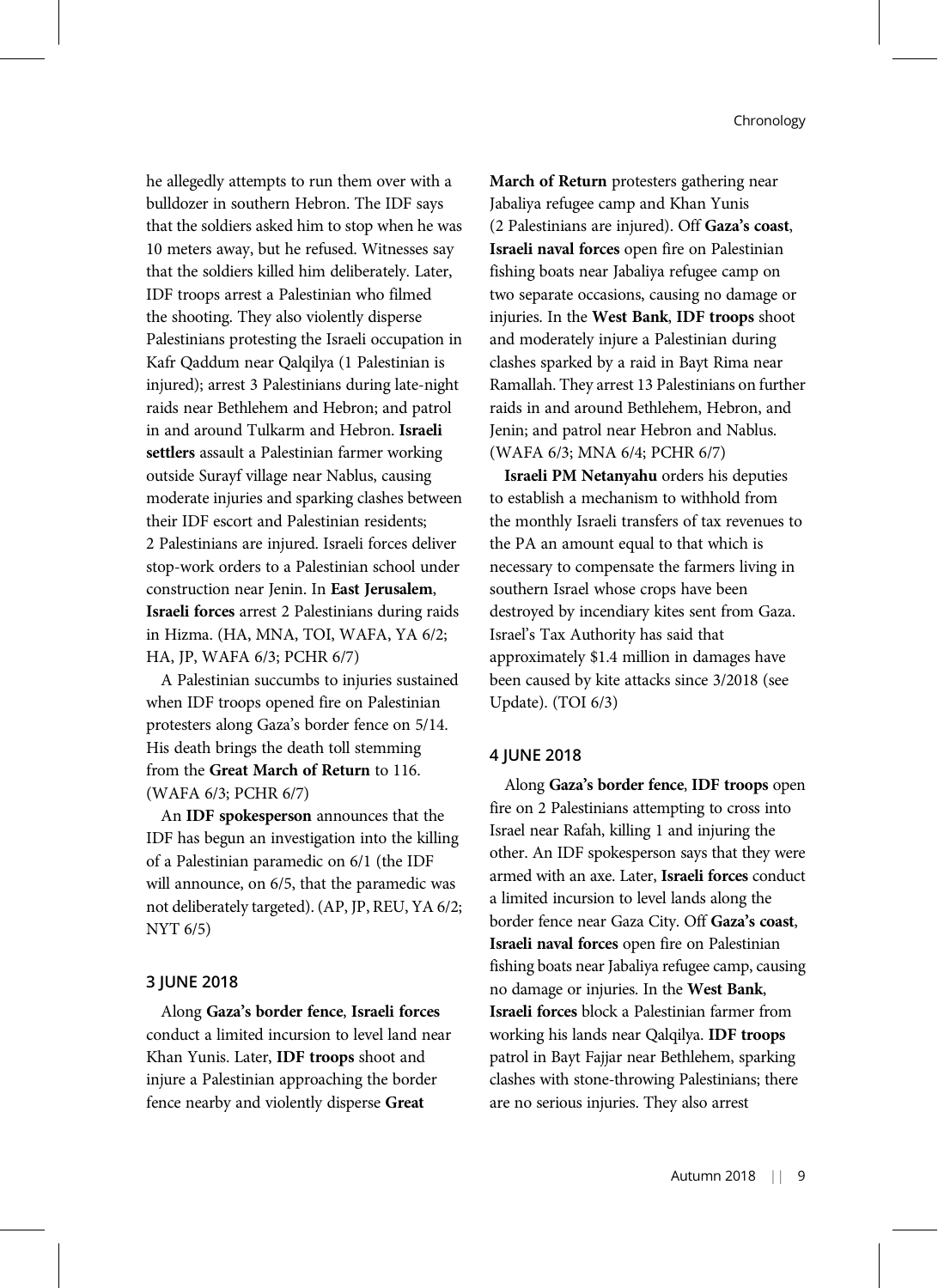12 Palestinians during late-night raids near Hebron, Bethlehem, Nablus, and Jenin; and patrol near Tulkarm and Hebron. (HA, JP, MNA, TOI, WAFA, YA 6/4; PCHR 6/7)

A Palestinian succumbs to injuries sustained when IDF troops opened fire on Palestinian protesters along Gaza's border on 5/14, bringing the death toll stemming from the Great March of Return to 117. (MNA 6/5)

## 5 JUNE 2018

Thousands of Palestinians gather at protests, sit-ins, and other demonstrations across the oPt in commemoration of the Naksa (the anniversary of the June War of 1967). Palestinian officials declare 6/8 a "day of rage," encouraging the public to protest the Israeli occupation at Haram al-Sharif. In the West Bank, IDF troops arrest 3 Palestinians and issue 3 arrest summons during late-night raids near Qalqilya, Jenin, and Hebron; and patrol near Tulkarm, Qalqilya, and Hebron. In East Jerusalem, approximately 50 rightwing Israeli settlers tour Haram al-Sharif in the morning. Meanwhile, Israeli police confront a group of Muslim worshippers praying at the sanctuary; 12 Palestinians are arrested. Along Gaza's border fence, unidentified Palestinians fly incendiary kites and balloons into Israel, sparking fires in the Sha'ar HaNegev Regional Council and near Moshav Netiv Ha'asara and Kibbutz Nir Am. Israeli forces arrest a Palestinian attempting to cross the border near Khan Yunis and violently disperse Great March of Return protesters gathering near Khan Yunis and Bayt Hanun (7 Palestinians are injured). Off Gaza's coast, Israeli naval forces open fire on Palestinian fishing boats near Bayt Lahiya, causing no damage or injuries. (MNA, TOI, YA 6/5; PCHR 6/7)

# 6 JUNE 2018

IDF troops shoot and kill a Palestinian during clashes sparked by an arrest raid in Nabi Salih near Ramallah. A second Palestinian is injured during the clashes. IDF troops injure another Palestinian during clashes sparked by raids in nearby Bayt Rima village. They also arrest 5 Palestinians during late-night raids in and around Bethlehem, Qalqilya, and Hebron; and patrol near Hebron. Along Gaza's border fence, IDF troops open fire on Palestinian minors who cut through the fence near Gaza City; 1 Palestinian is injured. They also open fire on the Great March of Return tent camp near Rafah, injuring 2 laborers doing maintenance work. (HA, JP, MNA, TOI, WAFA, YA 6/6; PCHR 6/7; PCHR 6/14)

PA president Mahmoud Abbas signs documents of accession for the State of Palestine to join seven new international treaties and conventions, including the Second Optional Protocol to the International Covenant on Civil and Political Rights, which aims to abolish the death penalty. He instructs PA FM al-Maliki to put procedures in place to fully implement the agreements. (WAFA 6/7)

# 7 JUNE 2018

Along Gaza's border fence, Israeli forces conduct a limited incursion to level land and repair the fence near Khan Yunis. In the West Bank, IDF troops conduct raids in Nablus overnight, arresting 2 Palestinians and sparking clashes with stone-throwing residents of the area; 8 Palestinians are injured (1 critically). They also arrest 2 Palestinians during raids near Bethlehem, and patrol near Hebron and Nablus. Israeli forces block a road near Bethlehem, denying Palestinian farmers access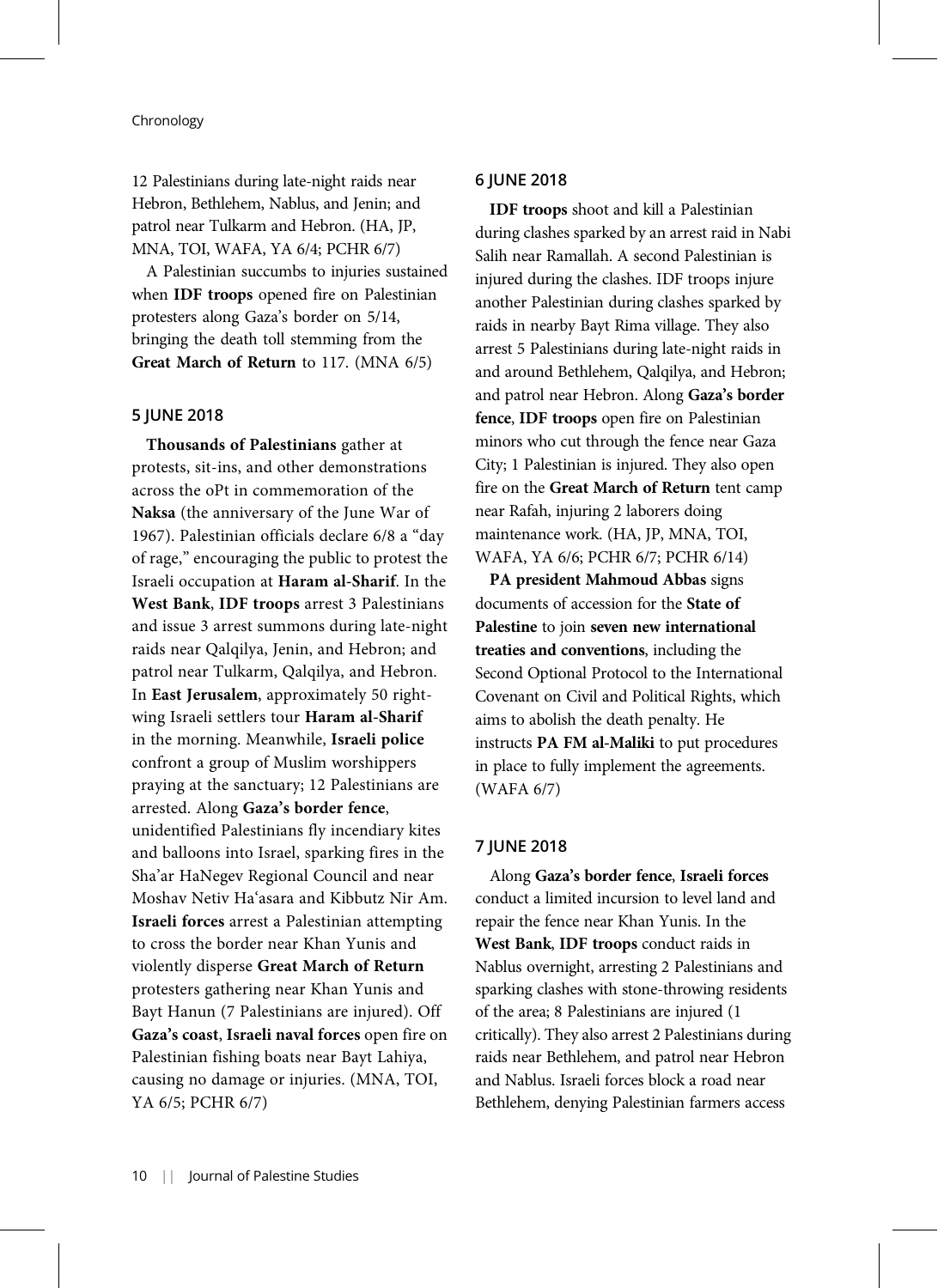to their lands. Unidentified persons fly incendiary kites toward 3 Israeli settlements— Matan, Yarhiv, and Nirit—marking the first use of this tactic in the West Bank. In East Jerusalem, Israeli police arrest 2 Palestinians at Haram al-Sharif amid minor clashes at the sanctuary. The Israeli press reports that Muslim worshippers threw stones at right-wing Jewish activists touring the sanctuary, lightly injuring 2. In southern Israel, Israeli forces demolish the Bedouin village of al-'Araqib for the 129th time since 2010. (JP, MNA, TOI, WAFA, 6/7; TOI 6/8; PCHR 6/14)

## 8 JUNE 2018

More than 10,000 Palestinians gather along Gaza's border to continue the Great March of Return. The march's organizing committee called for increased participation today to mark Naksa Day. Some protesters fly incendiary kites across the border fence into Israel, sparking small fires. IDF troops violently disperse the demonstrations near Gaza City, Rafah, Jabaliya refugee camp, Khan Yunis, and al-Bureij refugee camp; 4 Palestinians are killed and at least 100 are injured, including 2 paramedics. The killings bring the death toll stemming from the Great March of Return to 121. Earlier, IDF drones drop firebombs on protest tent camps and piles of tires along the border fence, sparking a number of minor fires and causing moderate damage. Off Gaza's coast, Israeli naval forces open fire on Palestinian fishing boats near Jabaliya refugee camp on 2 separate occasions, causing no damage or injuries. In the West Bank, IDF troops violently disperse Palestinians protesting the Israeli occupation in Kafr Qaddum near Qalqilya (1 Palestinian is injured); arrest 2 Palestinians during late-night raids near Salfit and Bethlehem; and patrol near Hebron. Israeli settlers set fire to a

Palestinian farmer's supplies outside Burin near Nablus and leave racist graffiti on the walls nearby. In East Jerusalem, tens of thousands of Muslim worshippers pray at Haram al-Sharif, marking the final Friday of Ramadan. Israeli forces arrest 1 Palestinian minor during a late-night raid in al-Jadira village. (EI, HA, JP, TOI, WAFA, YA 6/8; PCHR 6/14)

#### 9 JUNE 2018

Along Gaza's border, an Israeli aircraft fires a "warning shot" at 3 Palestinians allegedly preparing to fly incendiary kites across the border fence, according to the IDF. Later, IDF troops open fire on Palestinian farmland along the border near Gaza City, causing no damage. Off Gaza's coast, Israeli naval forces open fire on Palestinian fishing boats near Rafah and Dayr al-Balah, causing no damage or injuries. In the West Bank, IDF troops violently confront Palestinian medics as they attempt to tend to persons injured in a traffic accident near Bethlehem. They also assault and injure 2 Palestinians and arrest 6 more during raids in and around Hebron, Tulkarm, Ramallah, and Bethlehem; and patrol near Qalqilya and Hebron. In East Jerusalem, Israeli forces arrest 6 Palestinians during raids in al-Tur. (TOI, WAFA 6/9; PCHR 6/14)

# 10 JUNE 2018

Israeli firefighters extinguish 17 small fires along Gaza's border fence, reportedly sparked by incendiary kites flown across the fence. The Israeli police say they found one kite with a bomb attached to it in a residential area. Separately, **IDF troops** open fire on Palestinian farmland near Gaza City, causing no damage or injuries. In the West Bank, more than 1,500 Palestinians gather in Ramallah to call on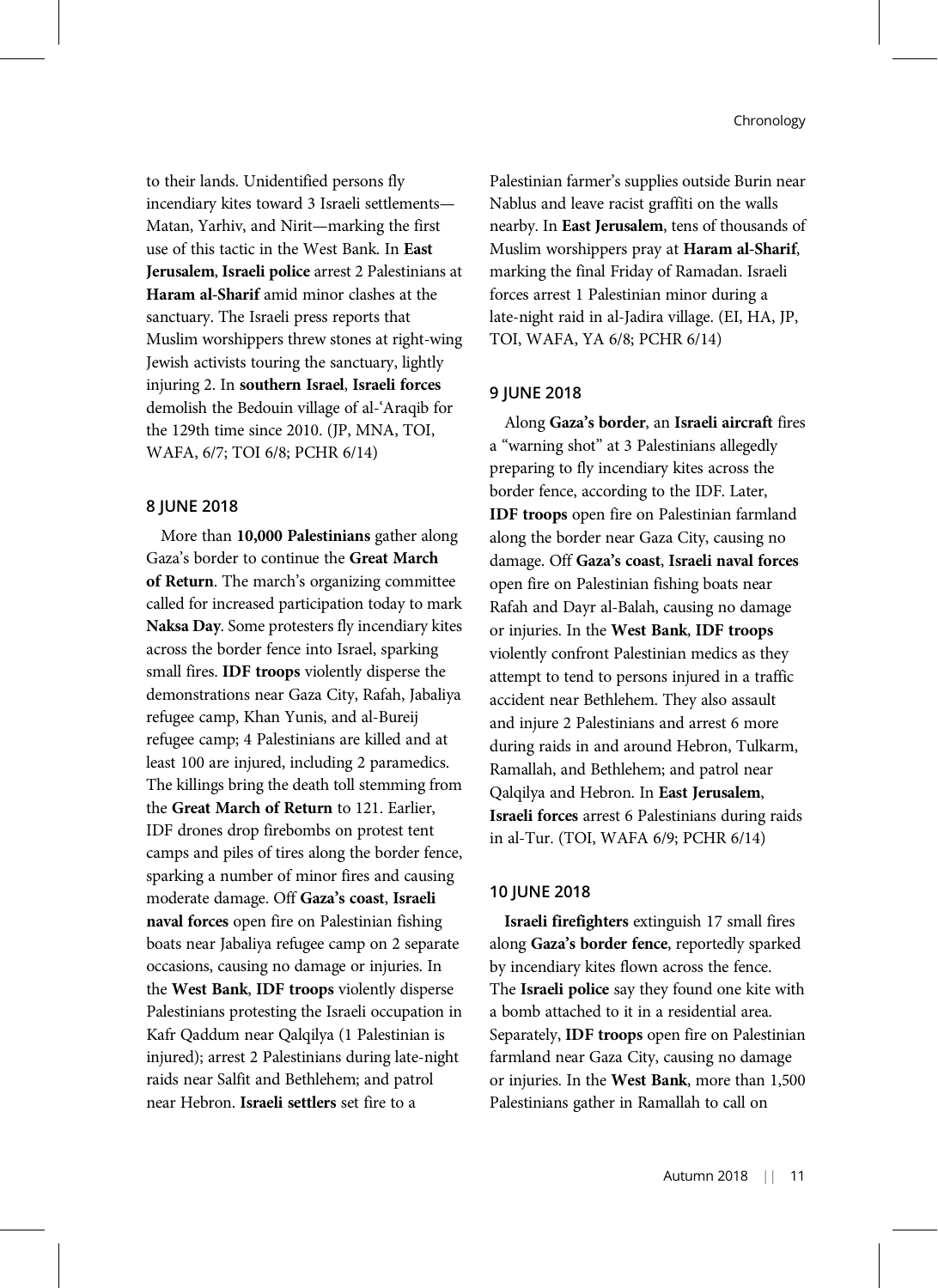PA president Abbas to lift his punitive sanctions on Gaza. IDF troops arrest 8 Palestinians during raids in and around Bethlehem, Salfit, Jenin, Hebron, and Qalqilya; and patrol near Hebron and Nablus. In East Jerusalem, Israeli forces arrest 2 Palestinians during raids near the Old City and in Issawiyya. (TOI 6/10; HA 6/11; PCHR 6/14)

The IDF announces that it destroyed a Hamas-built tunnel last week. It was reportedly constructed several meters into the Mediterranean for the purpose of allowing Hamas fighters to enter Israel from the sea. "They tried to make it possible to covertly move from land to sea in order to perpetrate attacks inside Israel," a senior IAF officer says. "We have known about this tunnel for a few months and decided that this was the right time for us to destroy it." (HA, JP, TOI, YA 6/10)

## 11 JUNE 2018

In the West Bank, thousands of Israeli settlers gather at the illegal Netiv Ha'avot settlement outpost near Bethlehem to protest the impending evacuation and demolition of 15 homes therein (see JPS 47 [4]). The High Court of Justice initially ordered the outpost demolished by early 3/2018 in response to a petition from the Israeli NGO Peace Now in 2016. The court then allowed a three-month delay to give the government time to facilitate a smooth relocation process for the residents. Separately, settlers enter Burin village near Nablus, sparking clashes between their IDF escort and Palestinian residents; 2 Palestinians are injured. The Israeli authorities issue stopwork orders to a Palestinian home under construction in al-Khadir village near Bethlehem. IDF troops arrest 2 Palestinians during late-night raids in Hebron and Nablus, and patrol in and around Tulkarm, Salfit, and

Hebron. Along Gaza's border fence, unidentified Palestinians fly incendiary kites and balloons across the fence, sparking a number of small fires in southern Israel. Israeli forces conduct a limited incursion to level land near Dayr al-Balah and open fire on Palestinian farmland nearby, causing no damage or injuries. In north Israel, Israeli police arrest a West Bank Palestinian after he allegedly stabs and injures an Israeli civilian in Afula. (HA, JP, TOI, WAFA, YA 6/11; TOI 6/12; PCHR 6/14)

#### 12 JUNE 2018

Israeli forces begin the evacuation and demolition of the illegal Netiv Ha'avot settlement outpost near Bethlehem. Hundreds of settlers barricade themselves inside the 15 homes set for demolition and call for the government to annex the West Bank. Six Israeli police are injured in the minor clashes that ensue. Elsewhere in the West Bank, the IDF issues an evacuation order to a Palestinian farmer for 25 dunams (approximately 6 acres) planted with palm trees near Jericho. IDF troops patrol near Hebron and Nablus, and arrest 1 Palestinian during late-night raids near Hebron. (HA, JP, MNA, YA 6/12; PCHR 6/14)

# 13 JUNE 2018

In the West Bank, IDF troops conduct raids in al-Am'ari refugee camp near Ramallah, sparking minor clashes with stone-throwing residents; 6 Palestinians are injured. They also arrest 10 Palestinians during raids near Bethlehem, Tulkarm, Qalqilya, and Jenin; and patrol near Hebron. Israeli forces confiscate a vehicle from a Palestinian construction site near Nablus. Along Gaza's border fence, Israeli forces open fire on Palestinians allegedly preparing to fly an incendiary kite across the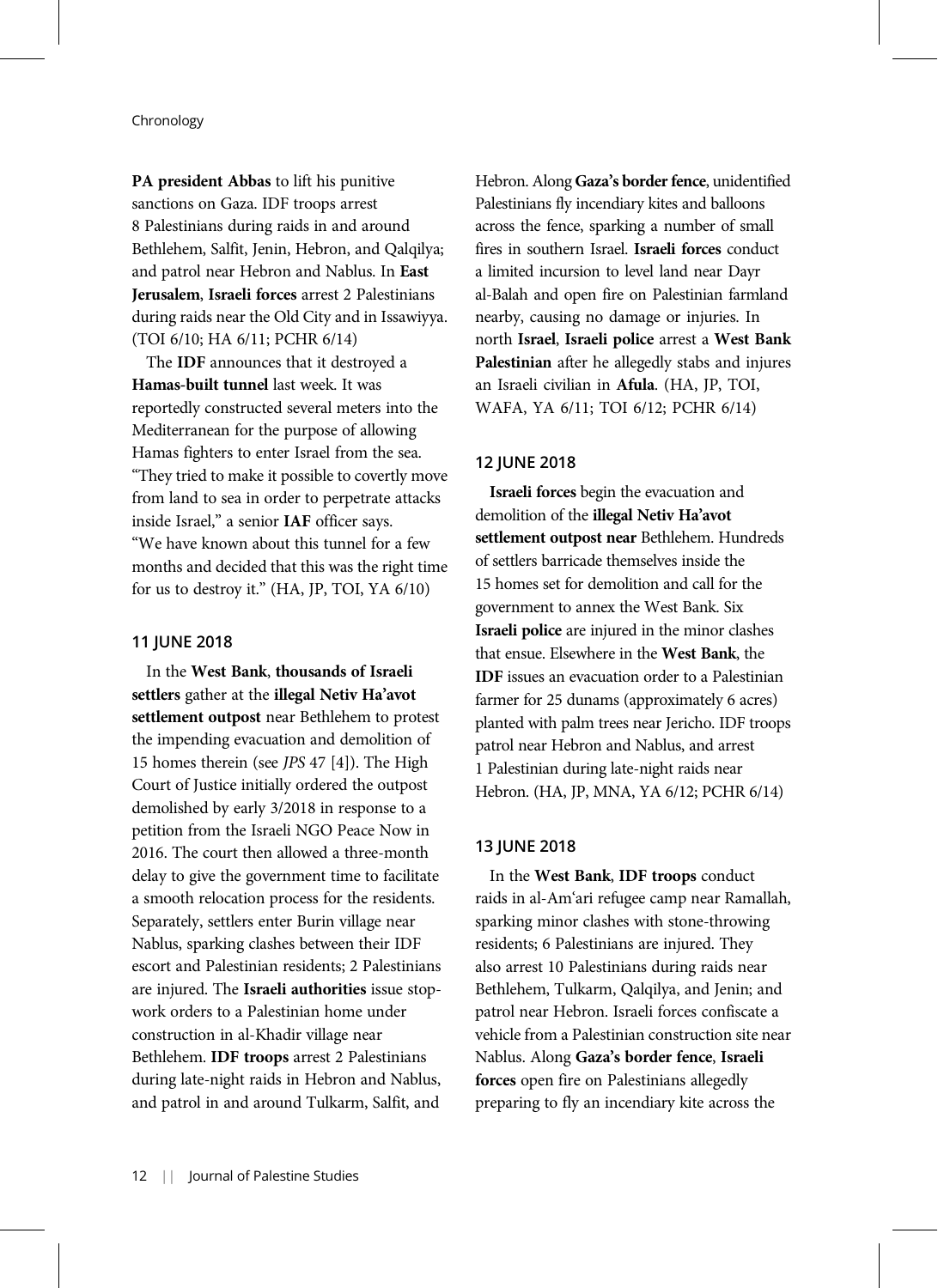fence into Israel; there are no reported injuries. (WAFA 6/13; JP, TOI 6/14; PCHR 6/21)

The UN General Assembly adopts a Palestinian-backed resolution condemning Israel's use of "excessive force" in quelling the recent protests in Gaza, with 120 votes in favor, 8 opposed, and 45 abstentions. Before the vote, U.S. ambassador to the UN Haley proposes an amendment condemning Hamas for its rocket fire and alleged diversion of humanitarian resources into its security apparatus, but she fails to obtain enough support. (AP, HA, JP, MNA 6/14)

Following the protest in Ramallah on 6/10, the PA temporarily bans public demonstrations "in order to make it easier for citizens to conduct their normal lives [around the upcoming Eid al-Fitr holiday]," according to a PA statement. "It is prohibited to grant permits to organize marches or to establish gatherings that would disrupt the movement of citizens and disturb them." The move is widely seen as a means of quelling opposition to PA president Abbas. Recent protests have focused on his role in the ongoing humanitarian crisis in Gaza (see Update). Following the announcement, PA security forces violently disperse Palestinians gathering in central Ramallah for another demonstration; there are no serious injuries. (EI, TOI 6/13)

# 14 JUNE 2018

Along Gaza's border fence, an IDF drone fires a missile at Palestinian youths near al-Bureij refugee camp; there are no reported injuries. The Palestinians were reportedly preparing incendiary kites and balloons to fly into Israel. Later, the IAF conducts another air strike on unspecified "infrastructure" near the site of the initial attack. Separately, IDF troops open fire on Palestinian farmland along the border fence,

causing no damage. In the West Bank, Israeli settlers chop down approximately 200 olive trees and grapevines on Palestinian farmland near Bethlehem. The site is not far from Netiv Ha'avot, the illegal Israeli settlement outpost that was evacuated earlier this week. IDF troops patrol near Nablus. (HA, MNA, WAFA 6/14; YA 6/15; PCHR 6/21)

A Palestinian succumbs to injuries sustained when the IDF violently dispersed Palestinian protesters along Gaza's border on 6/8, bringing the death toll stemming from the Great March of Return to 122. (MNA, TOI, WAFA 6/14; PCHR 6/21)

# 15 JUNE 2018

Approximately 2,000 Palestinians, including Hamas leader Ismail Haniyeh, gather along Gaza's border fence to perform the traditional morning prayer marking Eid al-Fitr. IDF troops then violently disperse hundreds of Palestinians who joined protests after the prayer near Rafah and Khan Yunis. For the third time in as many days, the IDF attacks Palestinians reportedly preparing to fly incendiary kites into Israel. An Israeli drone bombs a Hamas observation post near Rafah, causing no reported injuries. Armed Gazans fly a number of incendiary kites across the border fence throughout the day, sparking at least 11 fires in Israel. Separately, IDF troops arrest a Palestinian attempting to cross into Israel near Jabaliya refugee camp. In the West Bank, IDF troops patrol near Qalqilya and Hebron and violently disperse Palestinians gathering in Kafr Qaddum near Qalqilya to protest the Israeli occupation; 2 Palestinians are arrested. In East Jerusalem, Israeli forces arrest 1 Palestinian during a raid in Silwan. (HA, MNA, TOI 6/15; TOI 6/16; PCHR 6/21)

U.S. president Donald Trump's son-in-law and senior advisor Jared Kushner and U.S.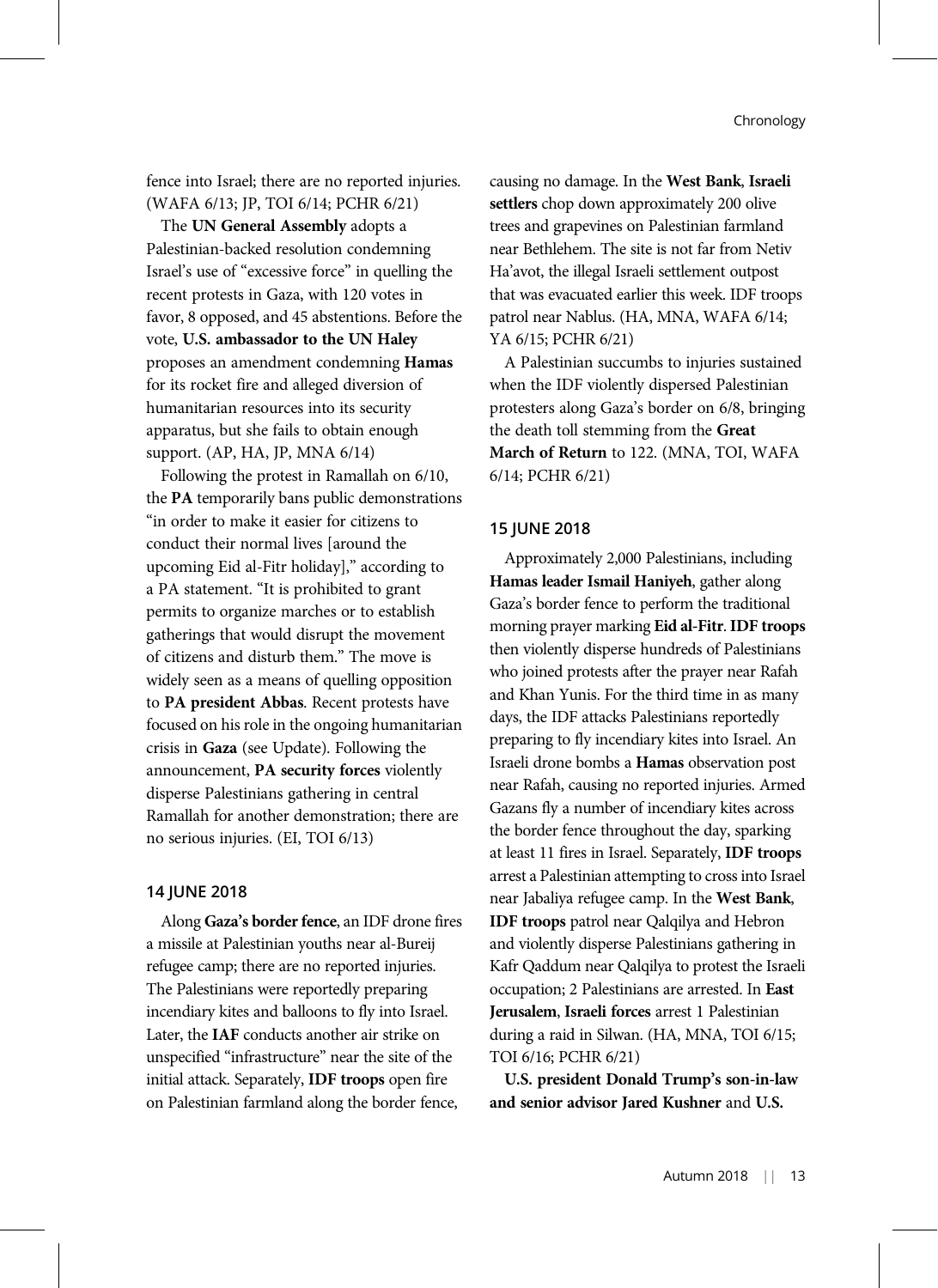special representative Jason Greenblatt meet with UN secretary-general António Manuel de Oliveira Guterres in New York City, days ahead of their week-long trip to the Middle East for meetings on their long-awaited peace plan. The trip is set to include stops in Israel, Jordan, Egypt, Qatar, and Saudi Arabia. (HA 6/17)

#### 16 JUNE 2018

Along Gaza's border fence, Palestinians fly a number of incendiary kites and balloons across the fence into Israel, sparking fires in 17 locations. The IAF then conducts an air strike targeting a group of Palestinians in Gaza allegedly preparing to launch an incendiary balloon near Rafah; 2 Palestinians are injured. Late at night, the IAF bombs Hamas and PIJ sites in and around Gaza City, destroying a vehicle that reportedly belonged to a Palestinian responsible for many incendiary kite and balloon attacks in recent weeks. Israeli drones bomb a group of Palestinians gathering along the border fence near al-Maghazi refugee camp late at night, causing no injuries. In the West Bank, IDF troops arrest 1 Palestinian during raids near Qalqilya; and patrol near Jenin. (HA 6/16; PCHR 6/21)

Ahead of a U.S. delegation's visit to Israel and a number of other Middle Eastern countries this week, a PA spokesperson calls the trip a "waste of time" because the Trump administration has lost the support of the Palestinians. "The round of meetings that began in New York [on 6/15], whose purpose is to bring a meaningless plan, won't achieve anything," he says. (TOI 6/16)

#### 17 JUNE 2018

In the evening, the IAF conduct air strikes on a Hamas site and a vehicle near al-Bureij

refugee camp, completely destroying the vehicle and injuring 2 Palestinians allegedly preparing to fly an incendiary kite into southern Israel. Meanwhile, Israeli firefighters put out approximately 21 fires in the border area allegedly caused by such attacks. Separately, IDF troops violently disperse Palestinians gathering near Khan Yunis and Jabaliya refugee camp to continue the Great March of Return; 2 Palestinians are injured. In the West Bank, Israeli forces begin dismantling and evacuating 10 buildings in the illegal settlement outpost West Tapuah near Nablus. The settler-residents throw bleach, sticks, and eggs at the Israeli forces, sparking minor clashes; 11 Israeli police are lightly injured. Meanwhile, IDF troops arrest 5 Palestinians during late-night raids near Hebron and Bethlehem, and patrol near Hebron. In East Jerusalem, Israeli forces arrest 4 Palestinians during late-night raids in Shu'fat refugee camp and the Old City. (HA, JP, TOI, WAFA, YA 6/17; PCHR 6/21)

The Israeli cabinet convenes to discuss the recent spate of incendiary kite and balloon attacks emanating from Gaza. PM Netanyahu and DM Lieberman support the IDF's position that direct attacks on the perpetrators are likely less effective than retaliatory strikes on Hamas infrastructure. Israeli public security minister Gilad Erdan and education minister Naftali Bennett reportedly push for the IDF to target the perpetrators directly. (HA 6/17; YA 6/18)

Israeli and Arab sources say that the U.S. delegation scheduled to visit the Middle East this week plans to call on wealthy Gulf states to invest up to \$1 billion in an effort to strengthen Gaza's economy (see Update). They reportedly plan to ask for Egypt and Israel to help administer the funds. "This is an issue that is urgent, and at the same time, can be dealt with relatively quickly," one source says. (HA 6/17; TOI 6/18)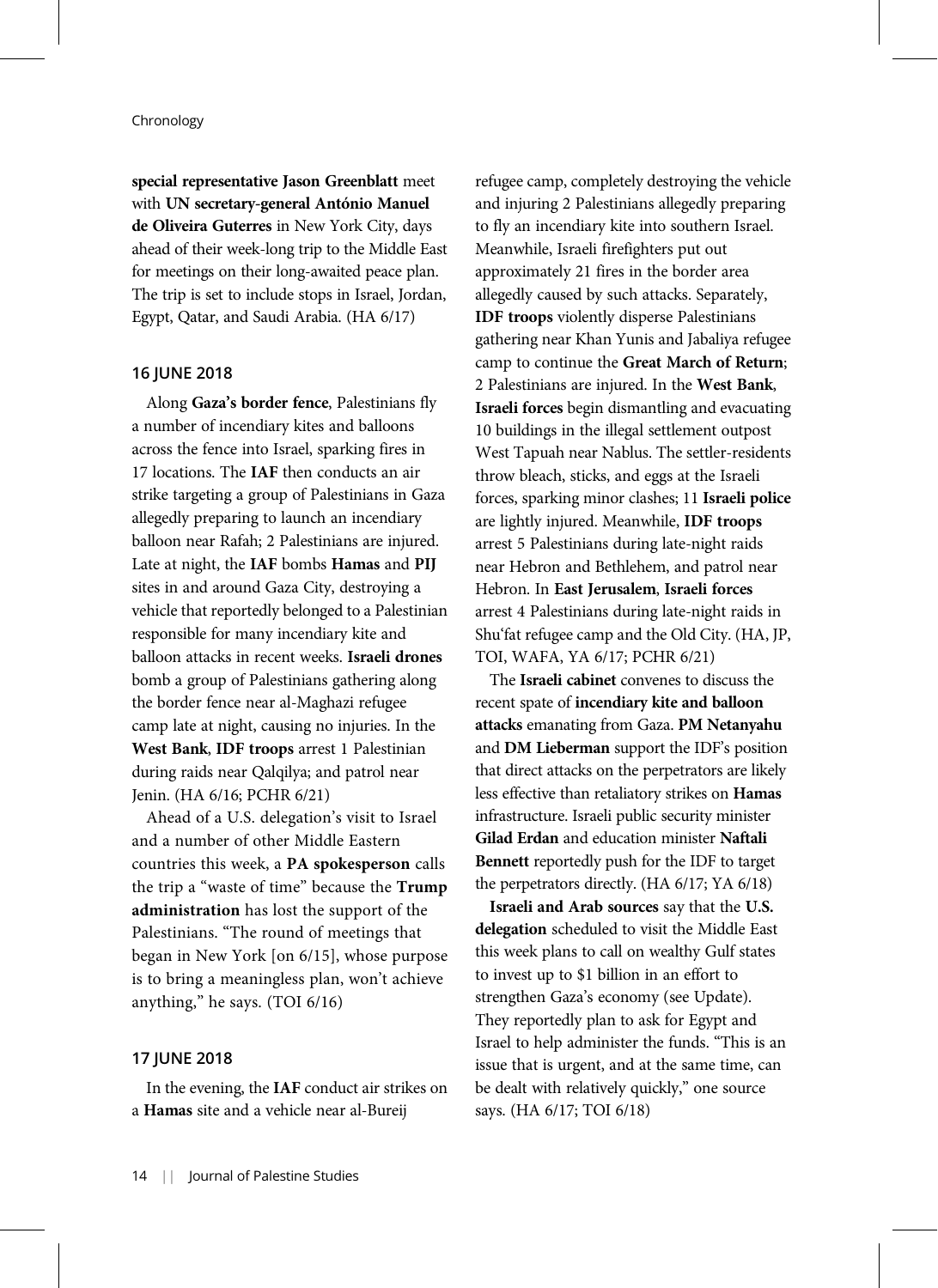#### 18 JUNE 2018

In retaliation for the incendiary kite and balloon attacks from Gaza on 6/17, the IAF conducts air strikes on 9 Hamas sites across Gaza overnight, causing major damage. Unidentified Palestinians in Gaza then launch 3 rockets toward southern Israel; 2 land in open areas, causing no damage or injuries (the third falls short of the border fence). Also along Gaza's border fence, IDF troops open fire on 4 Palestinians allegedly attempting to cross the fence into Israel near Gaza City; 1 Palestinian is killed and the other 3 are injured. The IDF reports that the men were attempting to sabotage "security infrastructure." In the evening, the IAF conducts another round of air strikes across Gaza, targeting Hamas and other armed groups' infrastructure. In the West Bank, IDF troops assault Palestinian farmers traveling from Hebron to Jerusalem and confiscate the crops they are bringing to market. They also arrest 2 Palestinians during late-night raids near Bethlehem, and patrol near Hebron. In East Jerusalem, a number of Israeli settlers tour Haram al-Sharif in the morning. Meanwhile, Israeli forces arrest a senior Islamic Waqf guard at the sanctuary. They also set up a new watchtower outside one of the main entrances. (HA, JP, MNA, TOI, WAFA, YA 6/18; MNA 6/19; PCHR 6/21)

A Palestinian succumbs to injuries sustained when IDF troops violently dispersed protesters along Gaza's border near al-Maghazi refugee camp on 5/30, bringing the death toll stemming from the Great March of Return to 123. (PCHR 6/21)

In a statement, PA president Abbas rejects the U.S. plan, first reported on 6/17, to raise money for relief efforts in Gaza, accusing the Trump administration of attempting to

separate Gaza from the West Bank in the name of "humanitarian aid or rehabilitation." (HA 6/18)

Israeli PM Netanyahu meets with Jordan's King Abdullah II in Amman. They discuss a number of regional issues, including the Palestinians. It is their first public meeting since 11/2014. (JP 6/19)

#### 19 JUNE 2018

Late at night, the IAF conducts 3 waves of air strikes targeting 25 Hamas sites across Gaza; the strikes cause massive damage and injure 3 Palestinians (2 near Rafah and 1 near Khan Yunis). The strikes reportedly come in response to the spate of incendiary kite and balloon attacks emanating from Gaza in recent weeks. Off Gaza's coast, Israeli naval forces open fire on Palestinian fishing boats near Rafah, causing no damage or injuries. In the West Bank, Israeli settlers bulldoze several dunams of Palestinian land near Hebron with the intent to expand neighboring settlements. They also level approximately 40 dunams (approximately 10 acres) of Palestinian land near Jericho. IDF troops conduct raids in al-Mazra'a near Ramallah, sparking clashes with stone-throwing residents of the village; 1 Palestinian is injured. They arrest 18 Palestinians during late-night raids in and around Hebron, Tulkarm, Jenin, Nablus, and Bethlehem; and patrol near Nablus, Jenin, Qalqilya, and Salfit. (WAFA 6/19; HA, MNA, WAFA 6/20; PCHR 6/21)

An ailing Palestinian dies at the Erez border crossing. The Israeli authorities summoned him for an interview that could have led to him being granted a permit to travel to Israel for medical attention. The deceased submitted two previous applications for an interview, but both were rejected, with the Israeli authorities citing security concerns. (PCHR 6/21)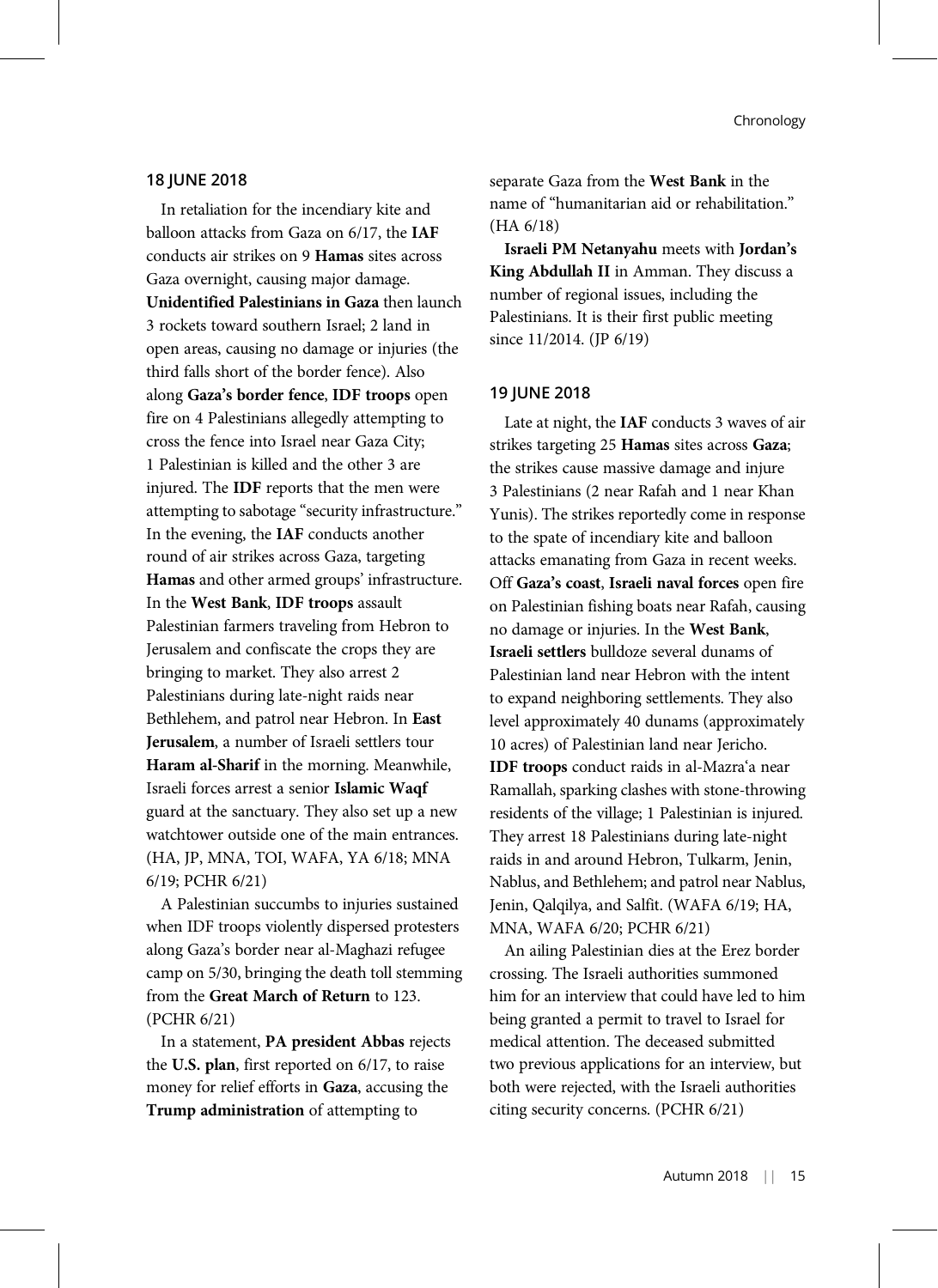Egyptian security sources say that Egyptian president al-Sisi has decided to keep the Rafah border crossing open for another two months, until after the Muslim holiday Eid al-Adha in late 8/2018, for "humanitarian reasons." The crossing has already been open for 1 month, far longer than any opening since 2014. (TOI 6/19; YA 6/20)

U.S. ambassador to the UN Haley announces that the U.S. has formally withdrawn from the UNHRC, reiterating the Trump administration's complaints about the council's chronic anti-Israel bias (see Update). She says the move is "not a retreat" and that the Trump administration would still like to help reform the UNHRC. Israeli PM Netanyahu welcomes the move, condemning the "biased" and "hostile" UNHRC. (HA, JP, TOI 6/19)

After Netanyahu decides again to postpone the planned evacuation and demolition of 7 buildings in the Palestinian village of Susiya near Hebron, Israeli settlers accuse him of succumbing to U.S. pressure (see Update). "The Israeli government's folly is indescribable," one settler leader says, pointing to the upcoming visit from U.S. president Trump's son-in-law and senior advisor Kushner and U.S. special representative Greenblatt. (JP, TOI, YA 6/19)

In Amman, Jordan's King Abdullah II meets with Kushner and Greenblatt, who are on a tour of the region to promote their Palestinian-Israeli peace efforts. (HA, TOI 6/20)

# 20 JUNE 2018

Hours after Israeli air strikes across Gaza on 6/19, Hamas and other armed groups launch approximately 45 rockets and other projectiles toward Israel; 3 fall short of the border fence, Israel's Iron Dome missile defense system intercepts 7, and the rest fall in open areas in Israel, causing no major damage or injuries.

The IAF then conducts retaliatory strikes on a number of Hamas and PIJ sites in Rafah and near Gaza City, causing major damage. Late at night, Israeli naval forces open fire on Palestinian fishing boats off Gaza's coast near Gaza City, causing no damage or injuries. In the West Bank, IDF troops shoot and injure a Palestinian driver near Bethlehem. It's unclear why they opened fire. Israeli forces demolish a Palestinian home near Jerusalem, arrest 13 Palestinians, and injure 1 during late-night raids near Bethlehem, Hebron, and Nablus; and patrol near Hebron and Nablus. In East Jerusalem, Israeli forces demolish 1 Palestinian home each in Abu Dis and Qalandia refugee camp. They also arrest 2 Palestinians during late-night raids in Jabal Mukabir and al-Tur. (JP, MNA, TOI, WAFA, YA 6/20; MNA, PCHR 6/21; PCHR 6/27)

A Palestinian succumbs to injuries sustained when IDF troops violently dispersed Palestinian protesters along Gaza's border on 5/14, bringing the death toll stemming from the Great March of Return to 124. (MNA, PCHR, TOI, WAFA 6/21)

In the wake of the rocket fire from Gaza in the morning, Hamas and PIJ issue a joint statement claiming responsibility and threatening to retaliate for any future Israeli strikes in Gaza."We are committed to a formula of a strike for every strike," the statement reads. "We will not allow the enemy to dictate a new formula." Earlier, an IDF spokesperson explained the IDF's decision to escalate their response to incendiary kite and balloon attacks from Gaza on 6/19: "We struck at a greater intensity, with the intended message for Hamas to understand that we will not allow this situation to continue." (HA, TOI 6/20)

U.S. president Trump's son-in-law and senior advisor Kushner and Special Representative Greenblatt meet with Saudi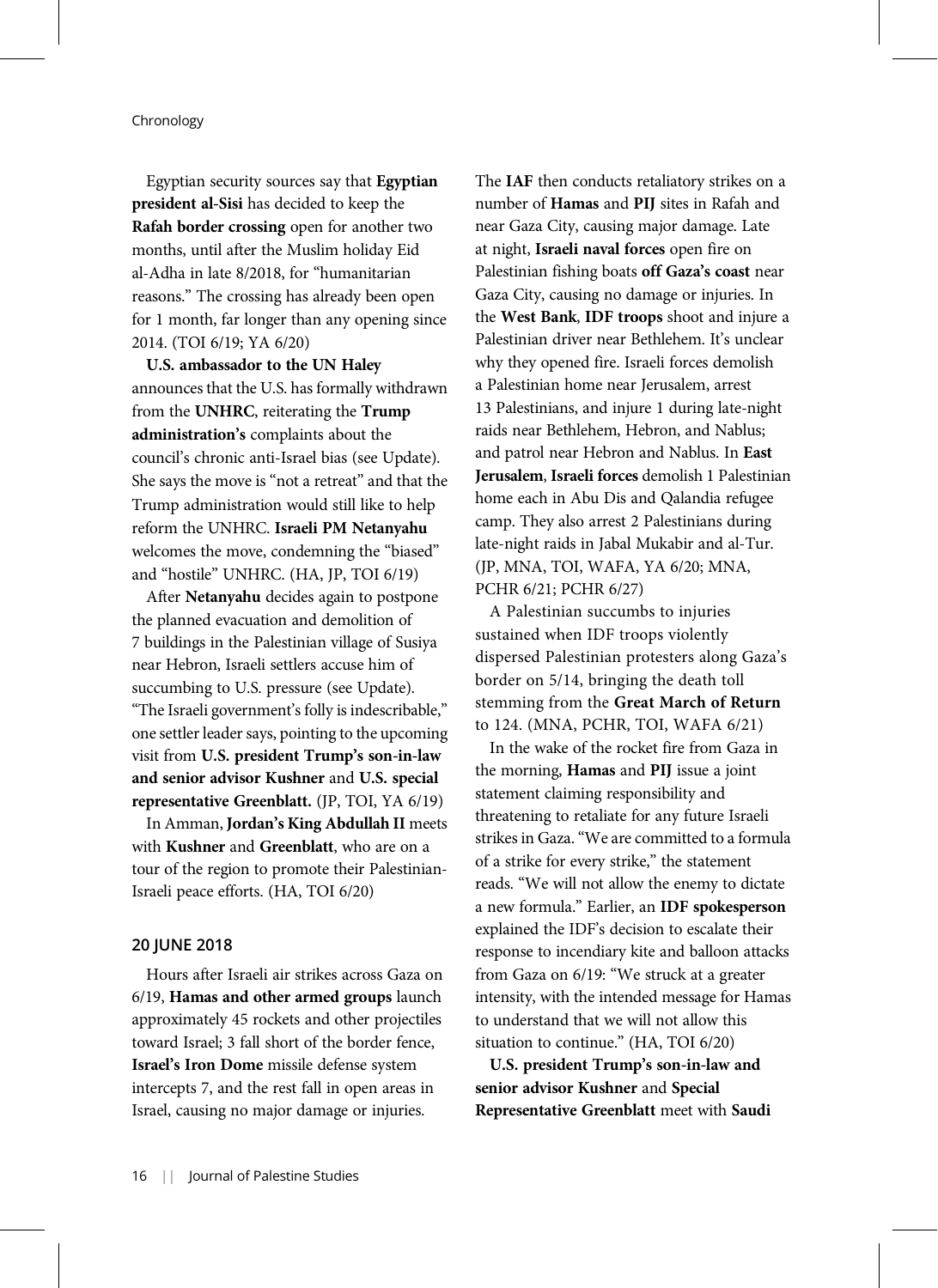crown prince Mohammed bin Salman in Riyadh. They discuss possible humanitarian projects to help improve conditions in Gaza and the Trump administration's long-awaited Palestinian-Israeli peace plan (see Update). (HA, TOI 6/20)

#### 21 JUNE 2018

Along Gaza's border fence, Palestinians fly a number of incendiary kites and balloons into southern Israel, sparking 15 separate fires that cause moderate damage. The IAF retaliates with a drone strike near Rafah, causing damage. Separately, IDF troops violently disperse hundreds of Palestinians gathering along the border fence near Gaza City to continue the Great March of Return; 2 Palestinians are injured. Off Gaza's coast, Israeli naval forces open fire on Palestinian fishing boats near Rafah, causing no damage or injuries. In the West Bank, Israeli forces carry out the punitive demolition of the Jenin-area apartment of a Palestinian accused of carrying out a deadly car ramming attack on IDF troops on 3/16. The demolition sparks clashes between the IDF and stone-throwing residents of the area; 7 Palestinians are injured. IDF troops arrest 5 Palestinians during raids in Bayt Fajjar near Bethlehem, sparking clashes with stone-throwing residents (5 Palestinians are injured). They also patrol near Hebron and Tulkarm. Israeli settlers throw stones at a Palestinian woman at the entrance to Burqa village near Ramallah, causing minor injuries. In East Jerusalem, right-wing Jewish activists verbally assault Muslim worshippers at Haram al-Sharif, sparking a minor confrontation involving the Islamic Waqf and Israeli police; there are no injuries. (HA, MNA, WAFA, YA 6/21; PCHR 6/28)

In response to the rocket attacks on 6/20, Israel's Public Security Minister Erdan says there is a "good chance" that Israel will launch an "operation" in Gaza to "create durable deterrence." (HA, TOI 6/21)

U.S. president Trump's son-in-law and senior advisor Kushner and Special Representative Greenblatt arrive in Egypt for meetings with Egyptian officials, including Egyptian president al-Sisi, on their Palestinian-Israeli peace initiative and humanitarian efforts in Gaza (see Update). They later visit Doha for similar talks with Qatari officials. (AP, JP, TOI, YA 6/21)

# 22 JUNE 2018

Along Gaza's border fence, IDF troops violently disperse hundreds of Palestinians gathering to continue the Great March of Return near Bayt Lahiya, Khan Yunis, al-Bureij refugee camp, and Rafah; at least 78 Palestinians are injured (1 critically). In the West Bank, IDF troops conduct raids in Dahaysha refugee camp near Bethlehem overnight, arresting 1 Palestinian and sparking clashes with stonethrowing residents of the camp (1 IDF soldier is injured). The IDF also violently disperses Palestinians gathering at Friday protests against the Israeli occupation in Kafr Qaddum near Qalqilya (8 Palestinians are injured, including 1 journalist); arrests 3 Palestinians during raids in Hebron and near Ramallah; and patrols in and around Tulkarm, Hebron, and Qalqilya. Israeli settlers set fire to a Palestinian olive grove near Nablus, causing moderate damage. (HA, TOI, WAFA 6/22; PCHR 6/28)

U.S. president Trump's son-in-law and senior advisor Kushner and Special Representative Greenblatt meet with Israeli PM Netanyahu in Israel. They discuss the long-awaited U.S. peace plan and the situation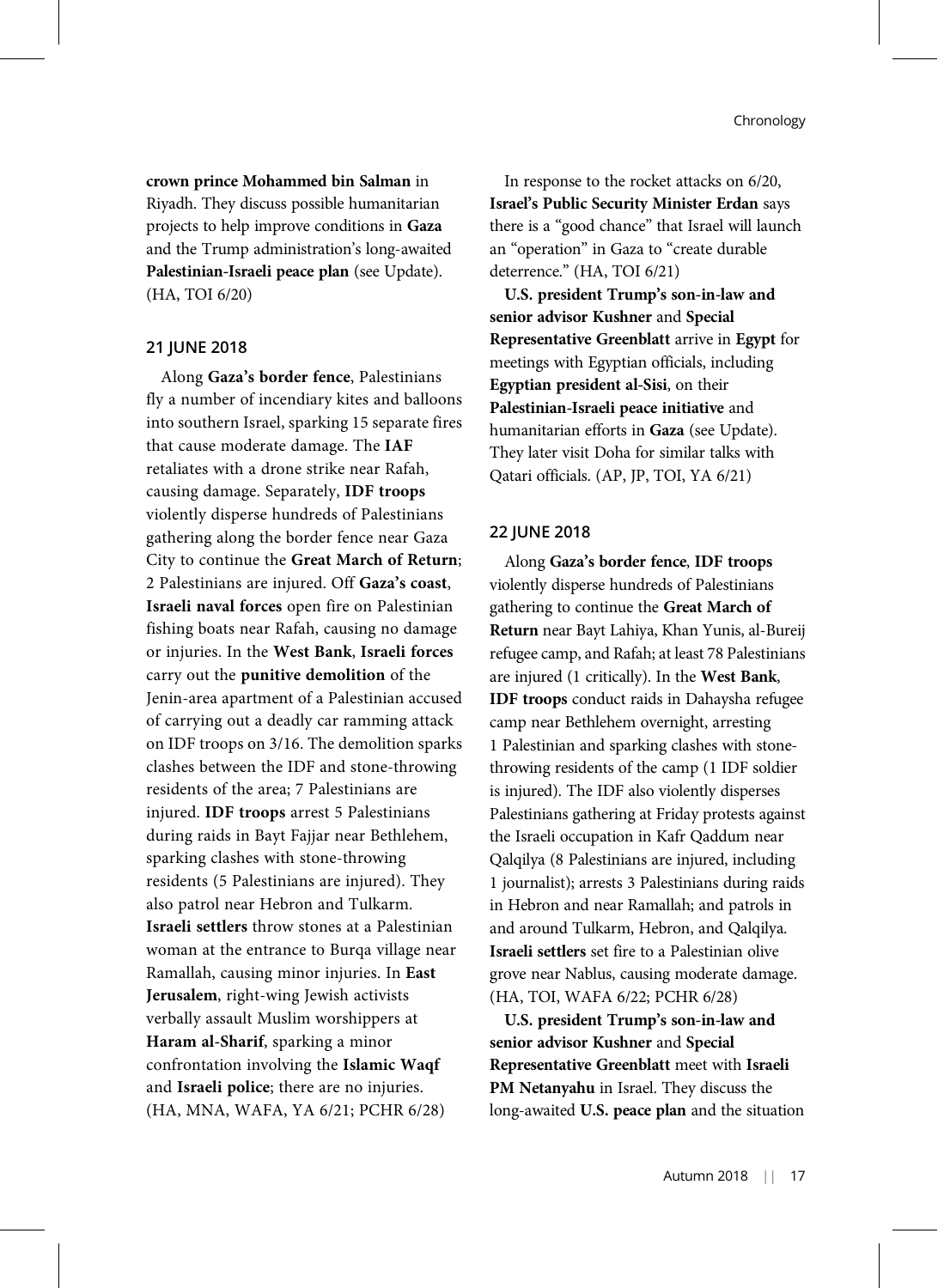in Gaza (see Update). According to the White House, they discuss ways "the humanitarian situation in Gaza can be alleviated, while maintaining Israel's security." (HA, TOI 6/22)

## 23 JUNE 2018

A Palestinian driver allegedly rams his vehicle into a group of Israeli soldiers near Bethlehem, lightly injuring 4. Elsewhere in the West Bank, IDF troops throw a stun grenade at a Palestinian minor in Hebron; he loses 3 fingers when the grenade detonates. It's unclear what prompted the attack. Israeli soldiers also shoot and injure a Palestinian at a checkpoint near Bethlehem. The IDF arrests 12 Palestinians and issues 1 arrest summons during raids near Ramallah, Bethlehem, Tulkarm, and Hebron; and patrols near Tulkarm. Meanwhile, hundreds of Palestinians gather in Ramallah to protest the PA's punitive restrictions on Gaza, chanting "scrap the sanctions" and calling for national reconciliation (see Update). In contrast with their response on 6/13, PA security forces do not violently disperse the demonstration. Along Gaza's border fence, 7 fires break out in Israeli farmland near the fence. Later, an Israeli drone bombs a site allegedly used as a staging area for the incendiary kite and balloon attacks that sparked the fires. Separately, IDF troops open fire on Palestinian shepherds working along the border fence near Jabaliya refugee camp, causing 1 minor injury. Off Gaza's coast, Israeli naval forces open fire on Palestinian fishing boats near Bayt Lahiya, causing minor damage (3 fishermen are arrested). (HA, JP, TOI, WAFA, YA 6/23; AFP 6/24; PCHR 6/28)

PLO secretary-general Saeb Erakat says that U.S. president Trump's son-in-law and senior advisor Kushner and Special Representative Greenblatt have been pushing to "liquidate" the Palestinian refugee issue during their trip to the Middle East this week. "They want to terminate the role of the United Nations Relief and Works Agency for Palestinian Refugees in the Near East (UNRWA) by proposing direct aid to the countries hosting the Palestinian refugees and sideline the UN agency," he says. "On top of this, they are planning financial aid to the Gaza Strip worth \$1 billion for projects, also separate from UNRWA and under the title of solving a humanitarian crisis." (HA, TOI, WAFA, YA 6/23)

# 24 JUNE 2018

After 26 fires break out in Israeli farmland near Gaza, the IAF conducts air strikes on 2 sites allegedly used as staging areas for incendiary kite and balloon attacks in Gaza City and 2 in al-Bureij refugee camp, destroying a vehicle and injuring 3 Palestinians (1 critically). In the West Bank, IDF troops arrest 15 Palestinians during raids near Tulkarm, Nablus, Jenin, and Tubas; and patrol in and around Tulkarm and Hebron. Israeli settlers torch approximately 300 olive trees in Palestinian farmland near Nablus. In East Jerusalem, Israeli forces arrest 16 Palestinians during raids in Ras al-Amud, al-'Izzariya, al-Ram, Shu'fat refugee camp, and al-Suwana. (HA, YA 6/24; MNA 6/25; PCHR 6/28)

A Palestinian succumbs to injuries sustained when IDF troops violently dispersed Palestinian protesters along Gaza's border on 6/22. This brings the death toll stemming from the Great March of Return to 125. (HA, TOI, WAFA 6/24)

In an interview with the Palestinian newspaper Al-Quds, U.S. president Trump's son-in-law and senior advisor Kushner says that he is ready to work with PA president Abbas, but questions Abbas's commitment and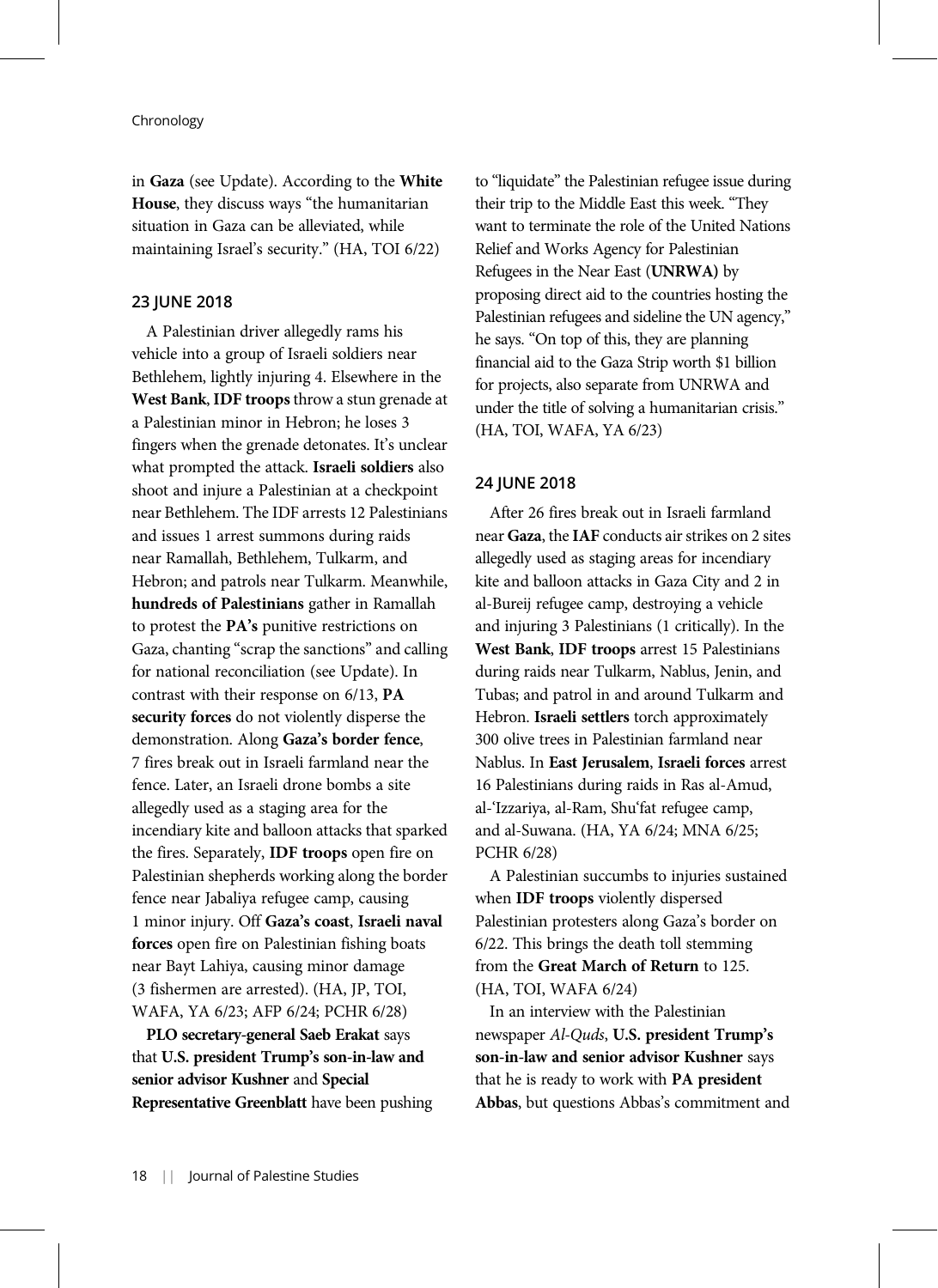ability to reach a peace agreement with Israel. "He has his talking points which have not changed in the last 25 years. There has been no peace deal achieved in that time." The interview is seen as an attempt by Kushner to speak directly to the Palestinian people and to pressure Abbas into reengaging with the Trump administration's peace efforts. PLO secretary-general Erakat says that Kushner's comments highlight the Trump administration's "refusal to talk substance, to mention Palestinian rights or a Palestinian state." (AJ HA, JP, NYT, REU 6/24)

# 25 JUNE 2018

Along Gaza's border fence, IDF troops open fire on Palestinians reportedly preparing to fly incendiary kites into Israel near Rafah and later near Khan Yunis, causing no damage or injuries. In the West Bank, hundreds of Israeli settlers visit Joseph's Tomb near Nablus overnight, sparking clashes between their IDF escort and stone-throwing Palestinians in the area; 17 Palestinians are injured and 3 are arrested. IDF troops also arrest 2 Palestinians during raids near Nablus and Hebron, and patrol near Qalqilya, Tulkarm, and Hebron. Separately, a Palestinian driver reportedly fires shots toward the Israeli settlement Migdal Oz near Bethlehem, causing no damage or injuries. The IDF then seals the entrance to nearby Bayt Fajjar village in order to search for the assailant. In East Jerusalem, Israeli forces demolish a number of commercial buildings and raze a small patch of farmland outside Hizma village. (HA, MNA, TOI 6/25; PCHR 6/28)

## 26 JUNE 2018

Along Gaza's border fence, an Israeli drone bombs a vehicle and an observation post

allegedly being used as a staging area for incendiary kite and balloon attacks near Jabalyaia refugee camp, causing damage. After the strikes, armed groups in Gaza fire at least 11 rockets into Israel. The Iron Dome missile defense system intercepts 3; the rest cause no major damage. The IAF then retaliates with air strikes across Gaza into the night; 1 vehicle reportedly belonging to a senior Hamas official is destroyed in Nuseirat refugee camp. Separately, Israeli forces conduct limited incursions to level land near Gaza City, Khan Yunis, and Jabaliya refugee camp. In the West Bank, unidentified assailants damage 35 grapevines and 7 fig trees in Palestinian farmland near Nablus. IDF troops arrest 6 Palestinians, issue 1 arrest summons, and confiscate NIS 25,000 (approximately \$6,836) during late-night raids in and around Nablus, Ramallah, Bethlehem, and Hebron; and patrol near Tulkarm and Hebron. In East Jerusalem, Israeli forces assault and moderately injure a Palestinian in the Old City; issue an arrest summons to 1 Palestinian during an arrest raid in Ras al-Amud; and demolish a home and a steel fence in Bayt Hanina. Two Palestinian families demolish their own homes in Silwan to avoid paying Israeli demolition fees. (MNA, TOI, WAFA 6/26; HA, JP, WAFA, YA 6/27; PCHR 6/28)

# 27 JUNE 2018

In Gaza, IDF troops open fire on 4 Palestinian minors approaching the border fence near Jabaliya refugee camp, injuring 1. They then cross the fence, arrest the injured Palestinian, and take him to a hospital in Israel. The IDF claims that the minors were attempting to damage the border fence and enter Israel. Later, IDF troops open fire on 4 Palestinians approaching the border fence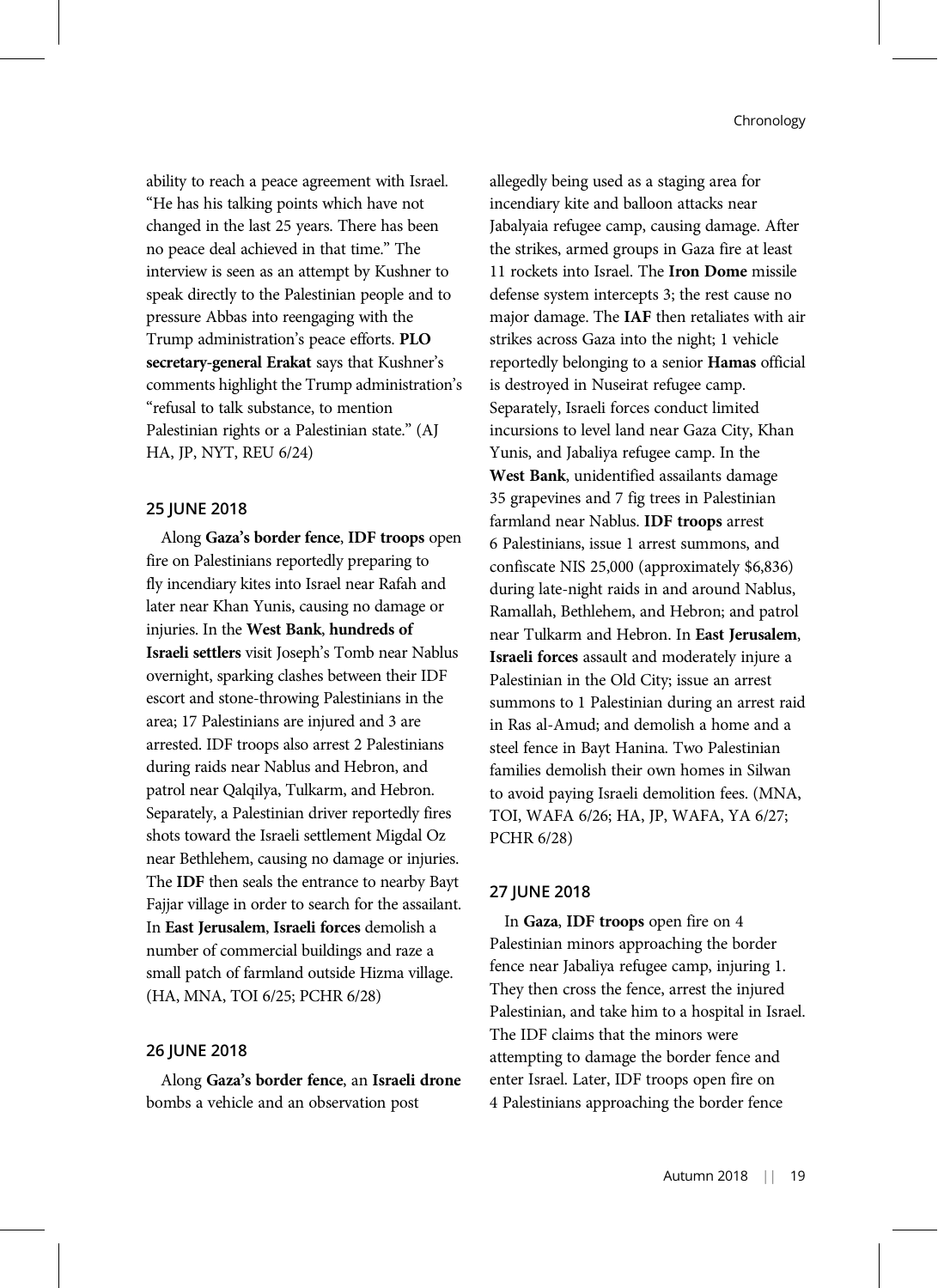near Rafah, injuring 2. They also open fire on Palestinian farmland near Gaza City. In the West Bank, IDF troops arrest 14 Palestinians during late-night raids in and around Tubas, Bethlehem, Ramallah, Tulkarm, and Nablus; and patrol near Hebron and Salfit. In southern Israel, Israeli forces demolish the Bedouin village al-'Araqib for the 130th time since 2010. (HA, MNA, WAFA 6/27; PCHR 6/28; PCHR 7/5)

A coalition of armed Palestinian groups in Gaza, including Hamas and PIJ, jointly release a statement claiming credit for the rocket fire into Israel on 6/26. "All bombings will be responded to with bombing; we will not accept the continued IDF attacks." (HA, JP 6/27)

# 28 JUNE 2018

Along Gaza's border fence, Israeli forces shell a group of Palestinian minors in Gaza congregating at a Great March of Return protest camp near Rafah, injuring 2 (1 fatally). His death later in the day brings the death toll stemming from the Great March of Return to 126. Meanwhile, unidentified Palestinians fly a number of incendiary kites and balloons into Israel, sparking at least 17 fires along the border fence. Later, an Israeli drone bombs a site in Gaza City, causing damage. In the West Bank, Israeli settlers spray-paint racist graffiti and puncture the tires of a number of Palestinian vehicles in 'Urif village near Nablus. IDF troops arrest 1 Palestinian during a late-night raid in Hebron. (EI, HA, MNA, TOI, WAFA, YA 6/28; MNA 6/29; PCHR 7/5)

## 29 JUNE 2018

Thousands of Palestinians gather along Gaza's border fence to continue the Great March of Return. They wave flags, chant

slogans, and fly incendiary kites across the border fence. IDF troops violently disperse the demonstrations near Khan Yunis; 2 Palestinians are killed and approximately 133 are injured. Their deaths bring the death toll stemming from the Great March of Return to 128. Meanwhile, Israeli firefighters put out 15 fires reportedly sparked by the kite attacks. In the West Bank, approximately 800 Israeli settlers visit a Jewish holy site outside Kifl Haris near Salfit, sparking clashes between their IDF escort and stone-throwing Palestinians in the area; there are no injuries. Separately, Israeli settlers set fire to a number of olive trees in a Palestinian grove outside Bayt Furik. IDF troops violently disperse Palestinian activists at anti-occupation protests in Ramallah and Kafr Qaddum near Qalqilya; there are no serious injuries. (AJ, EI, HA, JP, MNA, WAFA, YA 6/29; PCHR 7/5)

The Egyptian authorities keep the Rafah border crossing closed today for the first time since 5/13. They plan to keep it closed through 7/1. (WAFA 6/29)

### 30 JUNE 2018

Along Gaza's border fence, Israeli firefighters put out 5 fires reportedly sparked by incendiary kite and balloon attacks from Gaza. IDF troops open fire on Palestinian farmland near al-Bureij refugee camp, causing no damage or injuries. In the West Bank, IDF troops conduct raids in Bayt Umar near Hebron, sparking clashes with stone-throwing Palestinians; there are no injuries. They arrest 5 Palestinians on further raids in and around Qalqilya, Nablus, and Hebron; and patrol near Hebron. Israeli settlers verbally and physically assault Palestinians in central Hebron; there are no injuries. In East Jerusalem, Israeli forces arrest 2 Palestinian minors during a raid in Shaykh Jarrah. (MNA, TOI, WAFA 6/30; PCHR 7/5)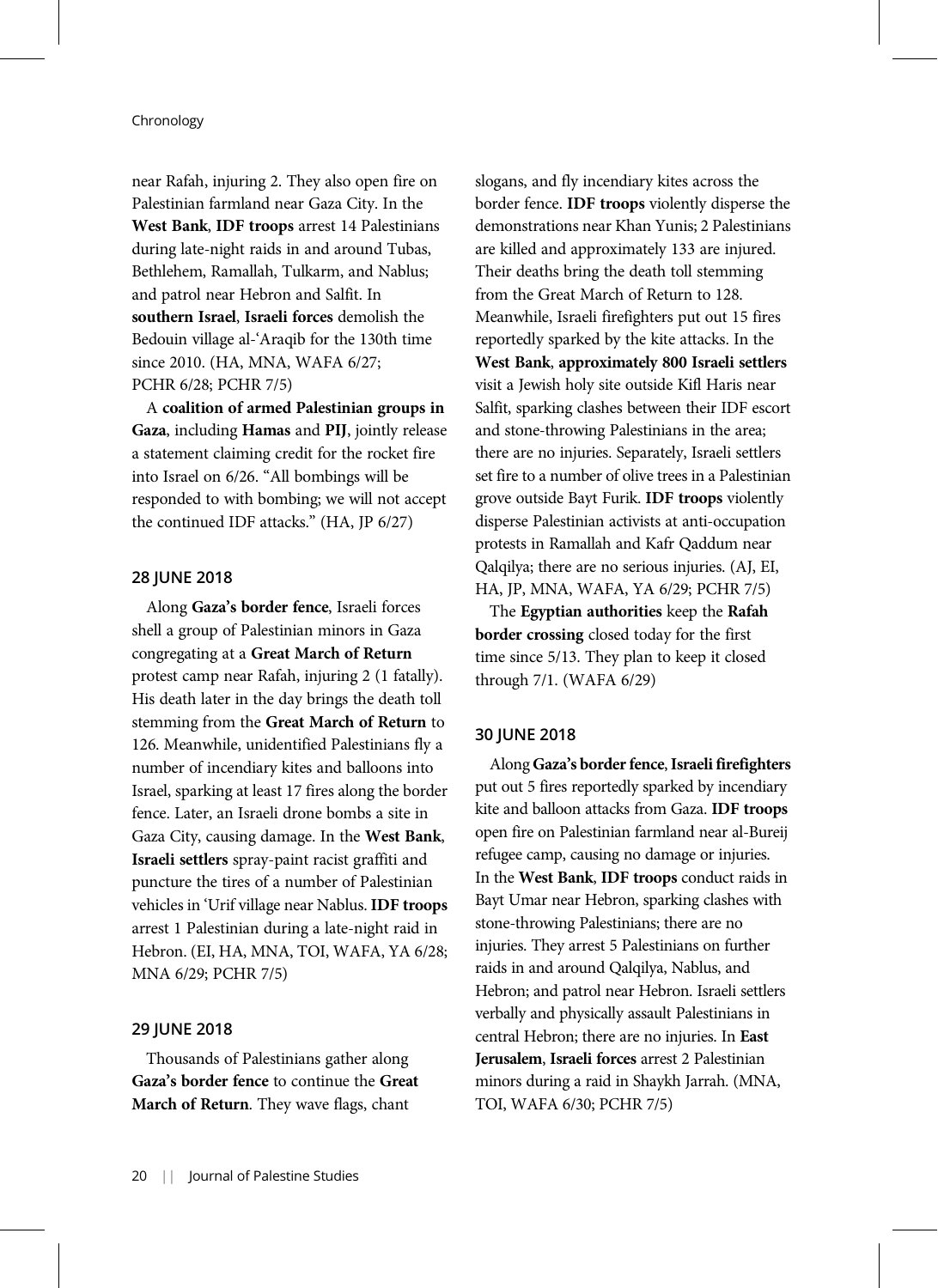# 1 JULY 2018

Along Gaza's border fence, a number of Palestinians cross into Israel near Rafah and set fire to an abandoned IDF post, causing damage. They return to Gaza before the IDF can mobilize. Late at night, IDF troops open fire on Palestinian farmland near Dayr al-Balah, causing no serious damage. Meanwhile, Israeli firefighters put out at least 12 fires in southern Israel apparently sparked by incendiary kites flown from Gaza. Off Gaza's coast, Israeli naval forces open fire on Palestinian fishing boats near Bayt Lahiya, causing no damage or injuries. In the West Bank, IDF troops confiscate 2 vehicles during a raid near Tubas. They assault and arrest 1 Palestinian during a raid in Dahaysha refugee camp near Bethlehem; arrest 5 more Palestinians during raids in Hebron and Qalqilya; and patrol near Hebron and Nablus. Israeli forces visit the Bedouin community Khan al-Ahmar near Jerusalem to take measurements and prepare for the planned evacuation and demolition of the village (see Update). (JP, TOI, WAFA 7/1; HA 7/2; PCHR 7/5)

## 2 JULY 2018

Along Gaza's border fence, IDF troops open fire on a small group of Palestinian minors approaching the border fence near Rafah; 2 Palestinians are killed and at least 2 others are injured (1 of the injured minors is arrested). The IDF claims that the young men were armed and attempting to cross into Israel to set a sniper post on fire. Earlier in the day, Israeli forces conduct a limited incursion into Gaza to level land along the border fence near Khan Yunis. In the West Bank, Israeli forces confiscate a tent in Battir village near

Bethlehem. In the second such incident in as many days, IDF troops assault and arrest a Palestinian in Dahaysha refugee camp, sparking clashes with stone-throwing residents of the camp; 1 Palestinian is injured. They also arrest 5 Palestinians during late-night raids near Ramallah, Bethlehem, and Tulkarm; and patrol near Hebron and Nablus. (HA, JP, MNA, WAFA 7/2; PCHR 7/5)

Israel's Knesset passes into law a new bill deducting from the tax revenues Israel collects on behalf of the PA an amount equal to that which the PA pays in stipends to Palestinians imprisoned or injured in connection with serious crimes committed against Israelis and the families of Palestinians killed while committing such crimes (see Update). Specifically, the Israeli DM will submit an annual report documenting the PA's stipends over the previous calendar year. The sum total will be divided by 12 and deducted from the monthly transfers over the subsequent year. In contrast to previous drafts of the bill, Israel's security cabinet is not permitted to waive the deductions. (ALM, JP 7/2; HA, JP, MNA, NYT, TOI, WAFA, YA 7/3)

## 3 JULY 2018

The Egyptian army demolishes a tunnel leading from the Sinai Peninsula into Gaza, trapping 8 Palestinian workers, according to eyewitnesses in Rafah. Later, the Egyptian army announces that its troops killed 3 alleged terrorists and destroyed a number of tunnels along the border in recent days. Also along Gaza's border fence, Israeli forces violently disperse hundreds of Palestinians gathering along the fence near Gaza City to continue the Great March of Return; 18 Palestinians are injured, including 3 journalists. They also conduct a limited incursion to level land along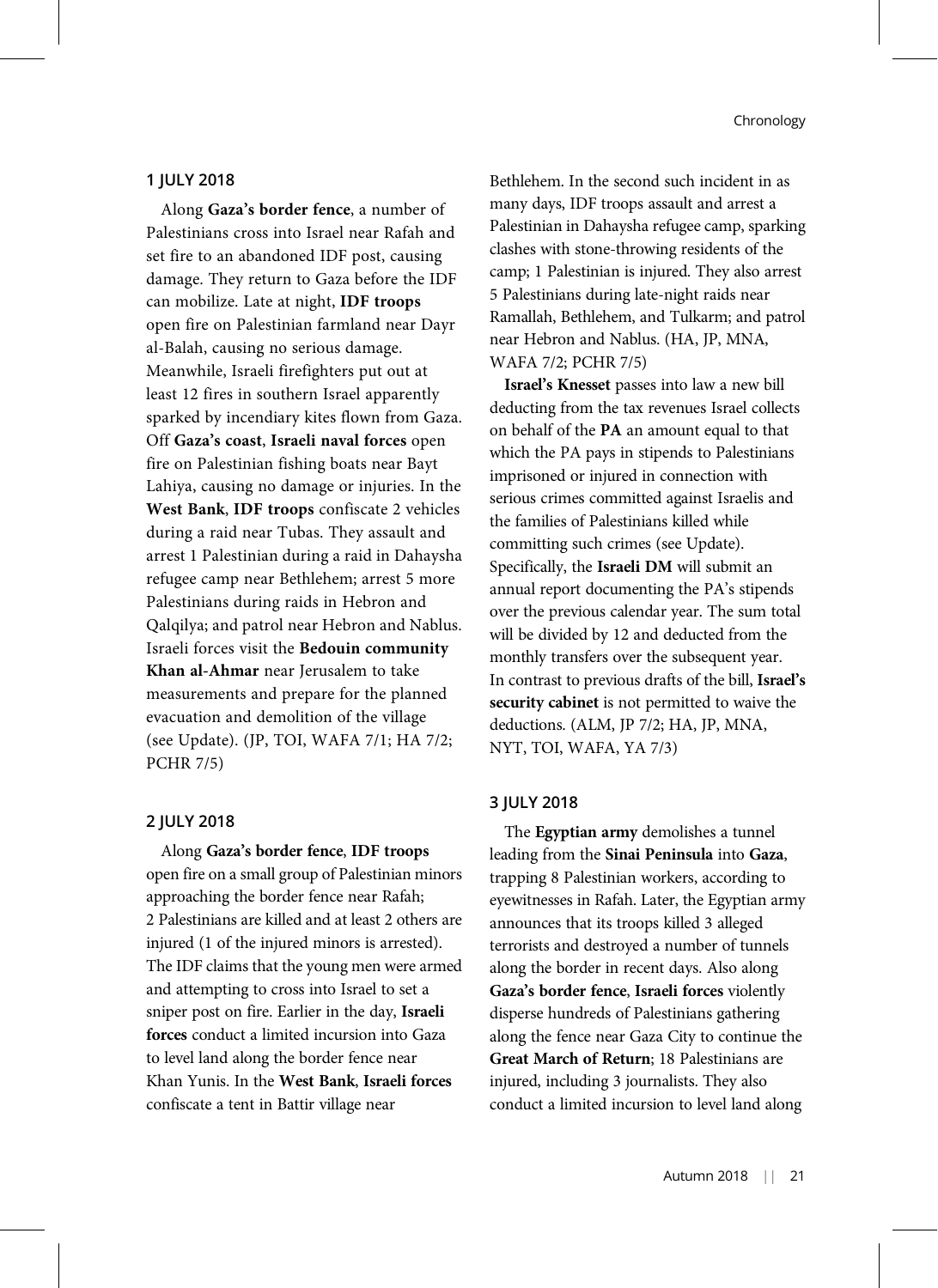the border fence near Gaza City. On Israel's side of the border fence, firefighters quell 6 fires allegedly sparked by incendiary kites and balloons flown from Gaza. Off Gaza's coast, Israeli naval forces open fire on Palestinian fishing boats near Gaza City and Bayt Lahiya, causing no damage or injuries. In the West Bank, IDF troops arrest 3 Palestinians during late-night raids near Qalqilya, Tulkarm, and Jenin; and patrol near Hebron and Tulkarm. (AFP, HA, MNA, TOI, WAFA 7/3; PCHR 7/5)

PLO secretary-general Erakat says that the Palestinians are considering a reduction in their political, economic, and security relations with Israel in response to the new Israeli law allowing for deductions to the monthly transfers of tax revenues to the PA (see Update). Separately, PA officials say they have no plans to end the stipends to Palestinians imprisoned in Israel in connection with serious crimes against Israelis. (JP, WAFA 7/3)

The IDF declares Khan al-Ahmar, a Bedouin village near Jerusalem, a closed military zone ahead of planned evacuations and demolitions. Israel's High Court of Justice approved the government's plan to demolish the village on 5/24. (EI, WAFA 7/3)

Israeli PM Netanyahu lifts his ban on Israeli MKs and ministers visiting Haram al-Sharif. He temporarily lifted the ban in early 2017 after imposing it amid the habba, which was a surge of Palestinian resistance, random attacks, and protests that began in Jerusalem in 9/2015 (see Update). (AJ, JP, TOI 7/3)

#### 4 JULY 2018

In the West Bank, Israeli forces assault a number of activists and residents of Khan al-Ahmar, a Bedouin village near Jerusalem that is slated for evacuation and demolition; at least 11 people are arrested and 35 are lightly

injured. Israeli troops and demolition crews surrounded the community early in the morning, blocking all entrances and exits ahead of its planned evacuation and demolition. Separately, Israeli forces evacuate and demolish several homes in the Abu Nawwar Bedouin village near Jerusalem and demolish a small water pool near Jericho. Meanwhile,IDF troops block Palestinian farmers from working their lands near Salfit. They also arrest 9 Palestinians during raids in and around Qalqilya, Ramallah, Jenin, and Hebron; and patrol near Hebron. Along Gaza's border fence, Israeli forces conduct a limited incursion to level land near al-Bureij refugee camp. (HA, MNA, TOI, WAFA 7/4; PCHR 7/5; PCHR 7/12)

A Palestinian succumbs to injuries sustained when IDF troops violently dispersed Palestinian protesters along Gaza's border on 5/14, bringing the death toll stemming from the Great March of Return to 129. (MNA, TOI 7/5)

# 5 JULY 2018

After a second day of clashes and confrontations at Khan al-Ahmar, a Bedouin village near Jerusalem slated for evacuation and demolition, Israel's High Court of Justice issues a temporary freeze on the demolition orders amid a dispute over land ownership (see Update). During the clashes, 3 international activists are detained and 4 vehicles belonging to activists and journalists are impounded. Meanwhile, The UK, France, Germany, Italy, and Spain jointly convey a formal protest to the Israeli authorities over their plans to demolish the village, warning that such demolitions make a two-state solution less viable. UN officials also protest the demolition plan. UK, Italian, Swedish, Belgian, Norwegian, Finnish, Danish, Swiss, German, Spanish, and Irish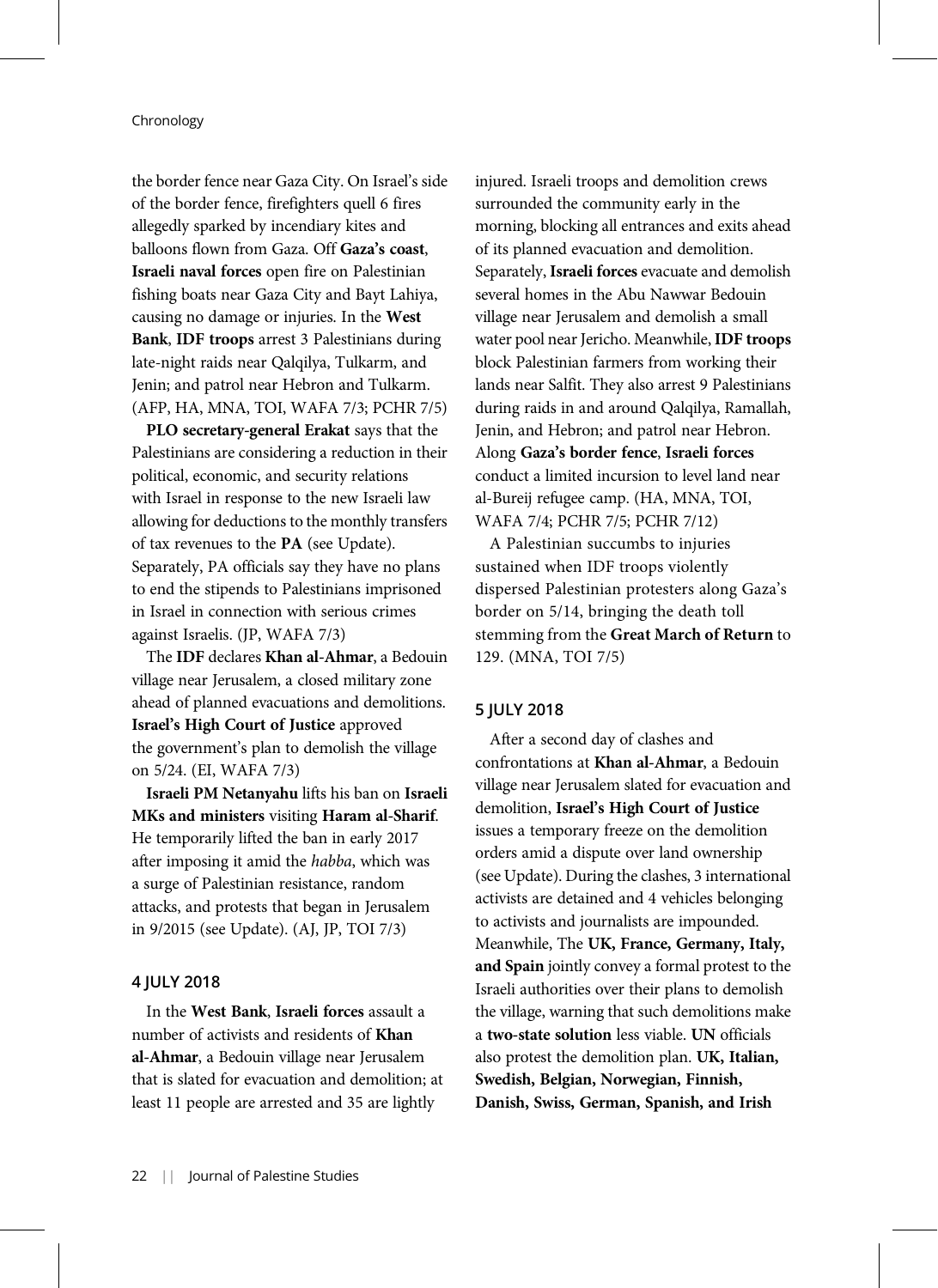diplomats all visit Khan al-Ahmar today. The IDF blocks them from seeing the community's ten-year-old schoolhouse, which was made from tires. (ALM, HA, JP, MNA, TOI, WAFA, YA 7/5; EI, HA, JP, MNA, WAFA, YA 7/6)

In the West Bank, Israeli forces confiscate a length of water pipe in Bardala village near Jericho and a residential tent outside Susiya near Hebron. They also patrol near Nablus, Tulkarm, Qalqilya, and Hebron. Israeli settlers cut down 350 grapevines in Palestinian farmland near Bethlehem. They leave racist graffiti at the scene as well. In East Jerusalem, Israeli forces demolish 4 agricultural buildings, a gas station, and a car wash in Hizma village and arrest 2 Palestinians during raids in Issawiyya and the Old City. Along Gaza's border fence, IDF troops open fire on a Palestinian riding a motorcycle near Dayr al-Balah, causing no damage or injuries. In Gaza, an Israeli drone bombs a Palestinian motorcycle in Dayr al-Balah, destroying the vehicle and causing no injuries. (HA, JP, MNA, WAFA 7/5; HA 7/6; PCHR 7/12)

# 6 JULY 2018

Hundreds of Palestinians gather along Gaza's border fence to continue the Great March of Return. IDF troops violently disperse them near Khan Yunis, Rafah, al-Bureij refugee camp, Jabaliya refugee camp, and Gaza City. One Palestinian is killed and at least 141 are injured, bringing the death toll stemming from the Great March of Return to 130. On the other side of the border fence, approximately 4,000 Israelis gather to call for the return of the remains of the 2 IDF soldiers and Israeli civilians allegedly being held in Gaza. In the West Bank, Israeli settlers set fire to dozens of olive and almond trees outside 'Urif village near Nablus while their IDF escort performs raids in Palestinian homes on the outskirts of the village, sparking clashes with residents; 1 Palestinian is injured. Settlers also start fires in 3 locations outside nearby Burin village, causing moderate damage. The settlers later accuse Palestinians of starting the fires. IDF troops patrol near Salfit and Hebron throughout the day. In East Jerusalem, Islamic Waqf staff perform repair work on an area of Haram al-Sharif that Israeli police reportedly damaged recently. (MNA, TOI, WAFA, YA 7/6; MNA, WAFA 7/7; PCHR 7/12)

After Israel's High Court of Justice froze the demolition orders for Khan al-Ahmar, a Bedouin village near Jerusalem, on 7/5, hundreds of Palestinians perform Friday prayers in the village in solidarity with the residents. (WAFA 7/6)

## 7 JULY 2018

Along Gaza's border fence, Israeli firefighters put out 2 fires allegedly sparked by incendiary kite or balloon attacks emanating from Gaza. Off Gaza's coast, Israeli naval forces open fire on Palestinian fishing boats near Khan Yunis and later near Bayt Lahiya, causing no damage or injuries. In the West Bank, IDF troops violently disperse Palestinian and international activists gathering in Bani Na'im near Hebron to protest recent Israeli takeovers of land in the area; there are no serious injuries. They arrest 2 Palestinians and 6 international activists at a similar demonstration in Hebron, arrest 1 Palestinian during raids near Salfit and Hebron, and patrol near Qalqilya and Nablus. Israeli settlers cut down approximately 250 grapevines in Palestinian farmland outside al-Khadir village near Bethlehem. In East Jerusalem, Israeli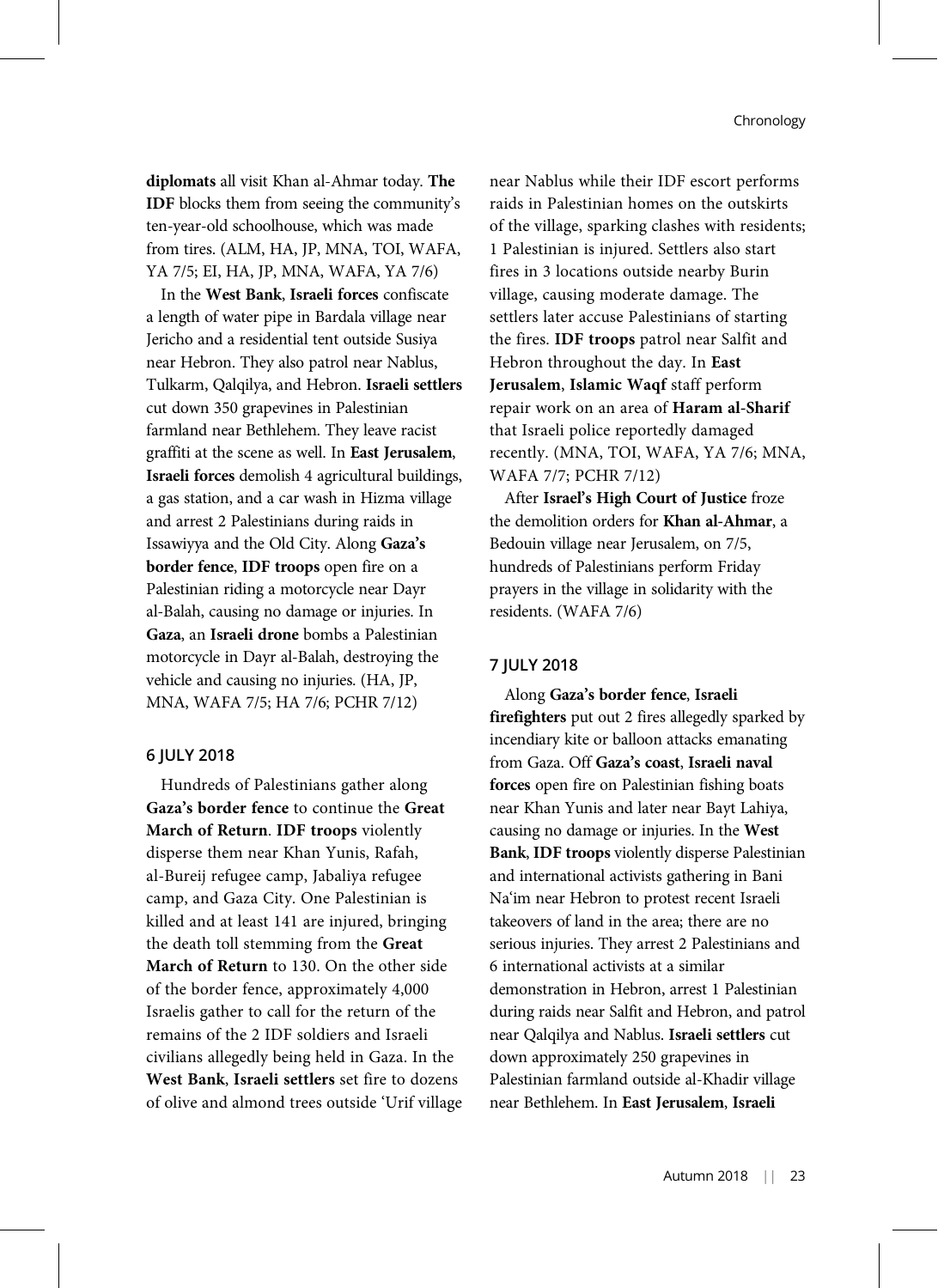forces assault and arrest 2 Palestinians during a raid in the Old City, and arrest 6 more Palestinians during late-night raids in Silwan. (TOI, WAFA 7/7; MNA 7/8; PCHR 7/12)

# 8 JULY 2018

In East Jerusalem, Israel's Minister of Agriculture, Uri Ariel, (Jewish Home) and MK Sharren Haskel (Likud) tour Haram al-Sharif. Their visit comes days after Israeli PM Netanyahu lifted (7/3) his ban on Israeli MKs and ministers touring the sanctuary (see Update). In the West Bank, IDF troops arrest 14 Palestinians during late-night raids near Ramallah, Nablus, Hebron, Jenin, and Ramallah; and patrol near Hebron. In Israel, Israeli forces demolish 4 homes belonging to Palestinian citizens in Umm al-Fahm, citing "unauthorized construction." In Gaza, unidentified Gazans fly incendiary kites and balloons across the border fence into Israel, sparking at least 33 fires in Israeli forests and farmland. IDF troops open fire on Palestinian minors allegedly preparing further kite and balloon attacks, causing no damage or injuries. (HA, JP, MNA, WAFA 7/8; MNA 7/10; PCHR 7/12)

A Palestinian minor succumbs to injuries sustained in a confrontation with IDF troops near Hebron in 2009. The Palestinian, Yacoub Fayiq Nassar, was partially paralyzed when Israeli soldiers shot him in the back in al-Fawar refugee camp in 2009. He suffered from various other ailments related to the shooting over the years. (MNA 7/8)

## 9 JULY 2018

In East Jerusalem, 3 Israeli MKs—Shuli Moalem-Refaeli (Jewish Home), Yehuda Glick (Likud), and Amir Ohana (Likud)—tour

Haram al-Sharif, marking the second such tour since Israeli PM Netanyahu lifted (7/3) his ban on Israeli MKs and ministers visiting the sanctuary. Along Gaza's border fence, Israeli forces conduct limited incursions to level land near Gaza City and al-Bureij refugee camp. In the West Bank, IDF troops confiscate approximately 10 dunams (2.4 acres) of Palestinian land in central Hebron. They also arrest 12 Palestinians during late-night raids in and around Ramallah, Jenin, Hebron, Salfit, and Qalqilya; and patrol near Hebron. Unidentified assailants open fire on the Beit El settlement near Ramallah, causing minor damage. Israeli troops conduct raids in the area, but they do not apprehend any suspects. (HA, MNA, WAFA 7/9; TOI 7/10; PCHR 7/12)

Netanyahu announces a major reduction in the amount of traffic allowed to pass into Gaza through the Kerem Shalom border crossing, as well as a constriction of the fishing zone off Gaza's coast. Fuel, food, and medicine are now the only goods allowed through the crossing. The fishing zone is now six nautical miles after temporarily being expanded to nine nautical miles (see Update). The IDF and DM Lieberman frame the new restrictions as a direct response to the wave of incendiary kite and balloon attacks from Gaza in recent weeks. (HA, JP, REU, TOI, YA 7/9; NYT 7/10)

#### 10 JULY 2018

Off Gaza's coast, Israeli naval forces open fire on a Palestinian fishing boat attempting to ferry 7 wounded Palestinians out of Gaza for medical attention. The Israeli forces tow the boat to the port at Ashdod and arrest all 9 people aboard. In the West Bank, IDF troops arrest 18 Palestinians during late-night raids near Nablus, Ramallah, Hebron, Bethlehem, and Tubas; and patrol near Hebron and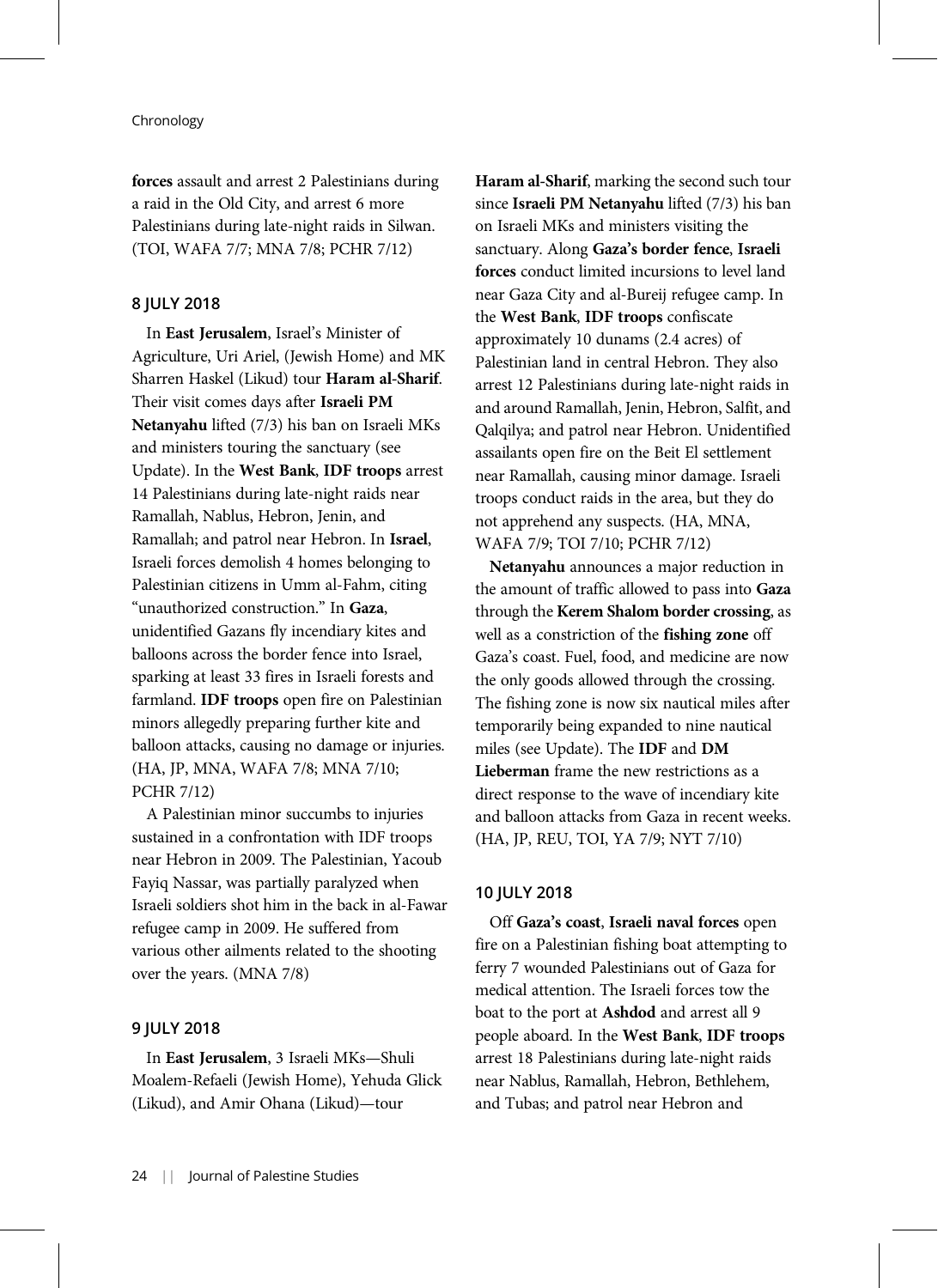Tulkarm. They also deliver stop-work orders to 3 Palestinian homes under construction near Hebron. In East Jerusalem, Israeli forces arrest 2 Palestinians during raids in Silwan. In Israel, Israeli forces demolish 2 Palestinian homes in Qalansuwa, citing a lack of the proper permits. (JP, MNA, WAFA 7/10; PCHR 7/12)

UN special coordinator Nickolay Mladenov responds to the Israeli decision to temporarily shut down the Kerem Shalom border crossing: "I urge the [Israeli] authorities to reverse this decision," he says, also calling on Hamas and the other armed groups in Gaza to "do their part" by "maintaining calm, stopping incendiary kites, and preventing other provocations." (JP, MNA 7/10)

# 11 JULY 2018

In the West Bank, Israeli forces use cement blocks to seal off the entrances to Khan al-Ahmar, the Bedouin village near Jerusalem that the Israeli government plans to evacuate and demolish, preventing activists from joining a sit-in in the village. Meanwhile, IDF troops conduct raids in the village throughout the day. They also arrest 7 Palestinians during late-night raids near Ramallah, Salfit, Tulkarm, and Nablus; dismantle a number of makeshift structures being used as a school in a village near Hebron; and patrol near Nablus. Along Gaza's border fence, Israeli forces conduct limited incursions to level land near Bayt Hanun and Rafah. They also open fire on Palestinian farmers and shepherds near Gaza City and Palestinian minors attempting to cross the border fence near Rafah; 1 Palestinian is injured and arrested. Later, Israeli drones bomb a site in Bayt Hanun, reportedly targeting a group of Palestinians preparing to fly incendiary kites across the border fence; there are no reported injuries. Off Gaza's coast, Israeli naval forces open fire on Palestinian fishing boats near Rafah, causing no damage or injuries. (MNA, WAFA 7/11; MNA, PCHR 7/12; PCHR 7/19)

The Hamas-run Ministry of Agriculture in Gaza announces a ban of fruit imports from Israel. A senior official with the ministry says that the ban is intended to put pressure on Israel to reopen the Kerem Shalom border crossing. Before today, Gaza imported approximately 200 tons of fruit from Israel daily. (MNA, TOI 7/11)

# 12 JULY 2018

An Israeli aircraft bombs a site near Rafah where a group of Palestinians are reportedly preparing incendiary kites and balloons to fly into southern Israel; there are no reported injuries. The strike comes after an incendiary device sparks a small fire in an open area on the Israeli side of the border fence. Later, Israeli drones bomb similar sites near Bayt Hanun and Jabaliya refugee camp, causing no major damage or injuries. IDF troops stationed along the border fence open fire on Palestinian farmland near Dayr al-Balah. In the West Bank, Israeli forces destroy 400 meters of water pipelines outside Bardala village in the north Jordan Valley. They also arrest 1 Palestinian during a late-night raid near Hebron, and patrol near Tulkarm, Hebron, and Nablus. Israeli settlers set fire to 2 Palestinian vehicles in 'Urif village near Nablus late at night. They also leave racist graffiti in the area. In East Jerusalem, Israeli forces arrest 1 Palestinian during a raid in Shaykh Jarrah. (HA, MNA, TOI, WAFA 7/12; MNA 7/13; PCHR 7/19)

Israel's High Court of Justice postpones the planned evacuation and demolition of Khan al-Ahmar, a Bedouin village near Jerusalem,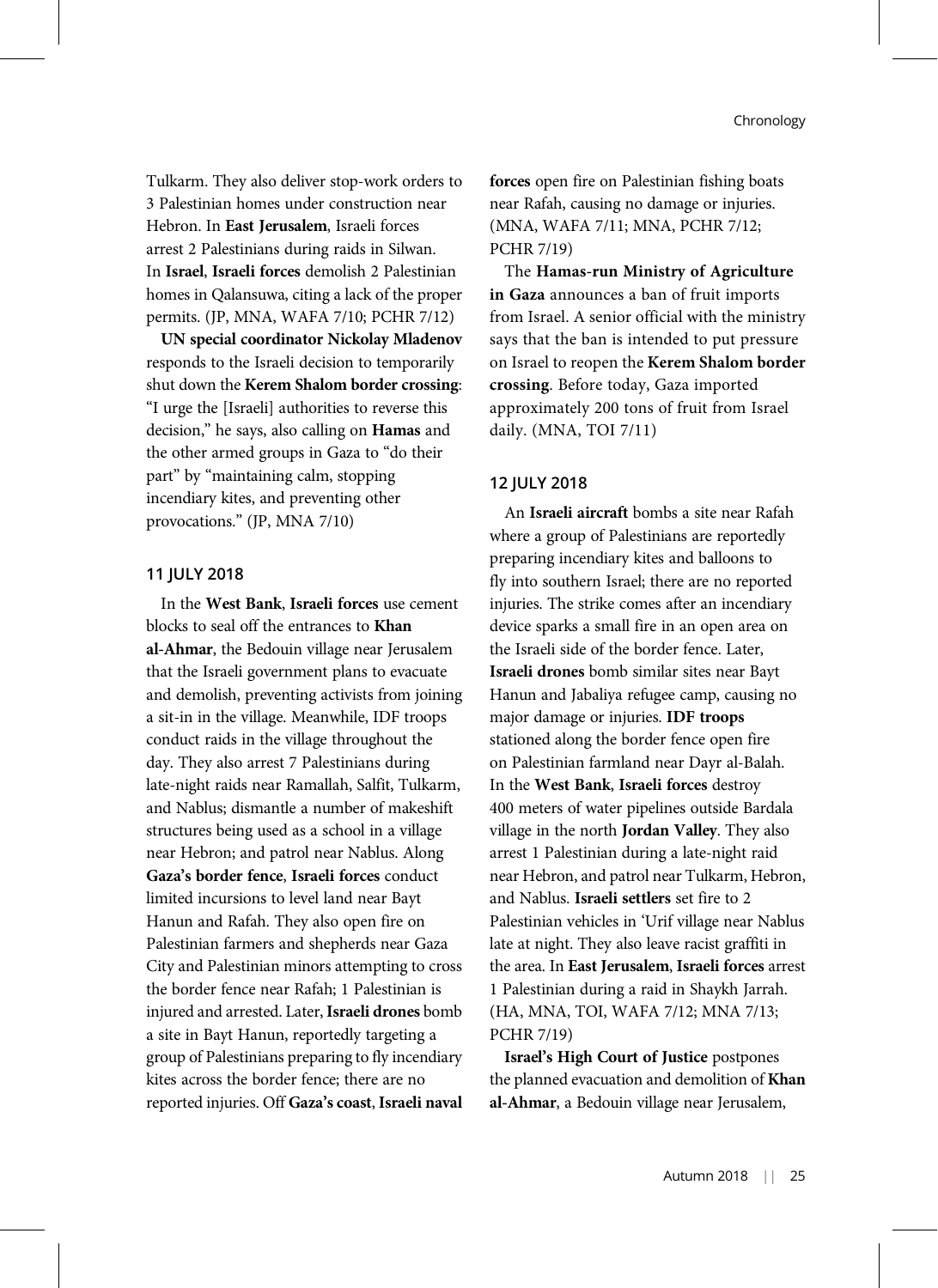until 8/15, rejecting the Israeli government's response to a petition from the village's legal team. (JP, TOI, WAFA 7/12)

#### 13 JULY 2018

Thousands of Palestinians gather along Gaza's border fence to continue the Great March of Return. IDF troops violently disperse them near Gaza City, al-Bureij refugee camp, Jabaliya refugee camp, Rafah, and Khan Yunis; 1 Palestinian is killed and more than 200 are injured. Today's killing brings the death toll stemming from the Great March of Return to 131. Amid the protests, armed Gazans throw a small explosive at IDF troops on the other side of the border fence near Jabaliya refugee camp; 1 IDF officer is lightly injured. The IDF retaliates, bombing 2 Hamas tunnels and a training site. Hours after the Israeli attack, armed groups in Gaza launch approximately 31 rockets and other projectiles into Israel. The Iron Dome missile defense system intercepts 6, and the rest land in open areas, causing no major damage. In the West Bank, IDF troops arrest 1 Palestinian during late-night raids near Qalqilya, and patrol near Tulkarm, Salfit, and Nablus. They also violently disperse Friday protests against the Israeli occupation in Kafr Qaddum near Qalqilya; 1 journalist is injured. Israeli settlers set fire to 2 Palestinian vehicles outside 'Urif village near Nablus, causing major damage, and leave racist graffiti on walls nearby. (EI, WAFA 7/13; HA, MNA 7/14; PCHR 7/19)

The EU calls on the Israeli authorities to reopen the Kerem Shalom border crossing and expand the fishing zone off Gaza's coast, warning that the recent restrictions risk "aggravating the already dire economic situation in Gaza." (TOI, WAFA 7/13)

# 14 JULY 2018

After a night of rocket fire emanating from Gaza, the IAF conducts air strikes on at least 9 Hamas sites across Gaza in the morning; 4 Palestinians are injured. Hours later, armed groups in Gaza launch more than 190 rockets and other projectiles into Israel, injuring 4 Israelis near Sderot and causing light damage. The IAF retaliates with air strikes across Gaza into the night, targeting approximately 40 Hamas sites in and around Gaza City, Rafah, Khan Yunis, and Bayt Lahiya; 2 Palestinians are killed and at least 15 are injured. According to an IDF spokesperson, the strikes also "destroyed, vaporized" a Hamas command post in Bayt Lahiya. In the West Bank, Israeli settlers shoot and injure a Palestinian minor near Nablus. It's unclear what caused the confrontation. IDF troops violently disperse protests against the Israeli occupation in Kafr Qaddum near Qalqilya (1 Palestinian is injured), arrest 1 Palestinian during late-night raids in Hebron, and patrol near Nablus, Hebron, and Tulkarm. Israeli forces demolish a Palestinian agricultural structure near Nablus. (EI, MNA, TOI, WAFA, YA 7/14; MNA 7/15; PCHR 7/19)

Following a day of violence and regional and international mediation efforts, Hamas and PIJ announce that they've agreed to a cease-fire in Gaza. Egyptian diplomats reportedly brokered the deal (see Update). (WAFA 7/14; HA 7/15)

A Palestinian succumbs to injuries sustained when Israeli snipers opened fire on Palestinian protesters along Gaza's border fence on 7/13, bringing the death toll stemming from the Great March of Return to 132. (HA, WAFA 7/14)

# 15 JULY 2018

Breaking the hours-old cease-fire in Gaza, the IAF conducts air strikes on a number of sites across Gaza reportedly used as staging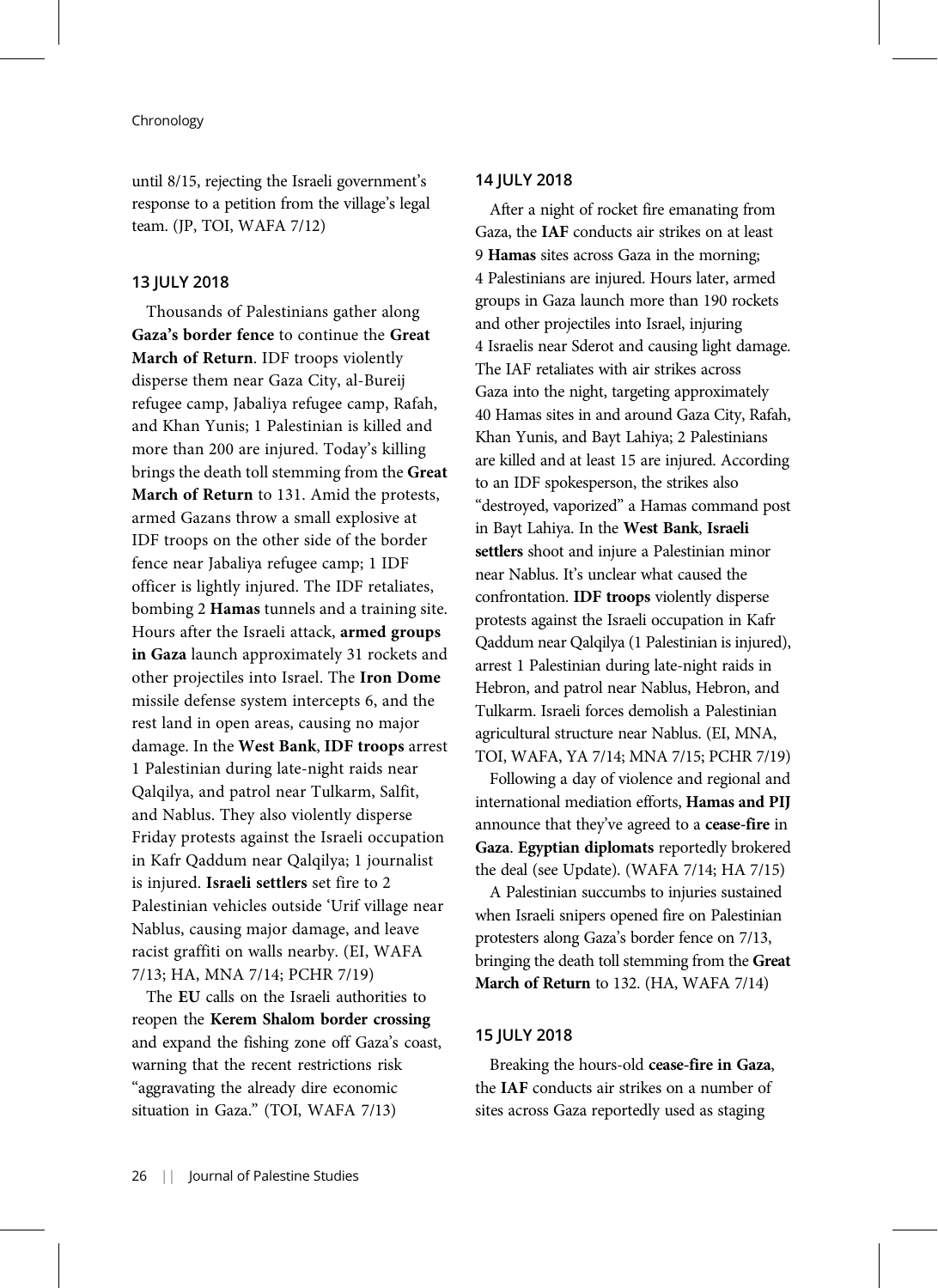areas for incendiary kite and balloon attacks; 6 Palestinians are injured. The IDF says that it detected mortar fire from Gaza overnight, and that the renewed air strikes were a response to Palestinians breaking the cease-fire. Israeli drones strike 3 more sites in near Bayt Hanun and Rafah later in the day, injuring 3 Palestinians. Throughout the day, unidentified Palestinians fly incendiary kites and balloons across the border fence into Israel, sparking at least 17 fires. Meanwhile, an explosion in Gaza City kills 2 Palestinians and injures 3 others. One of the deceased was the commander of a rocket unit in al-Aqsa Martyrs Brigade, an armed group affiliated with Fatah, sparking rumors that Israel was responsible for the explosion. The Palestinian press reports the explosion as a "work accident." Off Gaza's coast, Israeli naval forces open fire on Palestinian fishing boats near Dayr al-Balah and Jabaliya refugee camp, causing no damage or injuries. In the West Bank, Israeli forces place two new iron gates at the entrances to Khan al-Ahmar, the Bedouin village near Jerusalem slated for evacuation and demolition. They also demolish 2 rooms in Palestinianowned buildings near Nablus. IDF troops arrest 7 Palestinians during morning raids in Jalazun refugee camp near Ramallah, sparking clashes with stone-throwing Palestinians (4 Palestinians are injured). They also arrest 6 Palestinians during late-night raids near Bethlehem, Jenin, and Salfit; and patrol near Hebron. In East Jerusalem, Israeli forces arrest 1 Palestinian during a raid in Hizma and clash with stone-throwing Palestinian minors during a raid in al-Ram. (AHR, JP, MNA, TOI, WAFA, YA 7/15; MNA 7/16; PCHR 7/19)

Israeli sources say that the cease-fire reached on 7/14 includes a stipulation that Hamas and PIJ will gradually stop the incendiary kite and balloon attacks. "If in the past, 50 balloons

were flown every time, for example, then now 20 balloons will be flown, tomorrow 10, and the next day less," the source says. "That's the agreement, and that is what has been decided between the sides." Later, Netanyahu denies the report. "I heard it being said that Israel has agreed to a cease-fire that would allow the continuation of terrorism by incendiary kites and balloons; this is incorrect," he says. "We are not prepared to accept any attacks against us, and we will respond appropriately." Hamas officials say that the cease-fire covers rockets and mortars, but not incendiary kites and balloons (see Update). (JP, WAFA, YA 7/15)

# 16 JULY 2018

Along Gaza's border fence, unidentified Palestinians fly incendiary kites and balloons across the fence into Israel, sparking at least 2 fires near Sderot. Israeli drones then bomb 3 sites near Bayt Hanun and Jabaliya refugee camp, causing damage and no injuries. In the evening, unidentified Palestinians launch a rocket into Israel; it lands in an open area, causing no damage or injuries. Off Gaza's coast, Israeli naval forces open fire on Palestinian fishing boats near Khan Yunis and Dayr al-Balah, causing no damage or injuries. In the West Bank, IDF troops arrest 15 Palestinians during late-night raids near Ramallah, Bethlehem, and Nablus; and patrol near Nablus, Qalqilya, Salfit, and Hebron. One raid near Hebron sparks clashes with stone-throwing Palestinian minors; there are no injuries. Israeli settlers throw stones at a Palestinian home in central Hebron, causing damage. An Israeli settler driver runs over Palestinian land planted with tomatoes and cucumbers outside al-Khadir village near Bethlehem. (MNA, WAFA, YA 7/16; PCHR 7/19)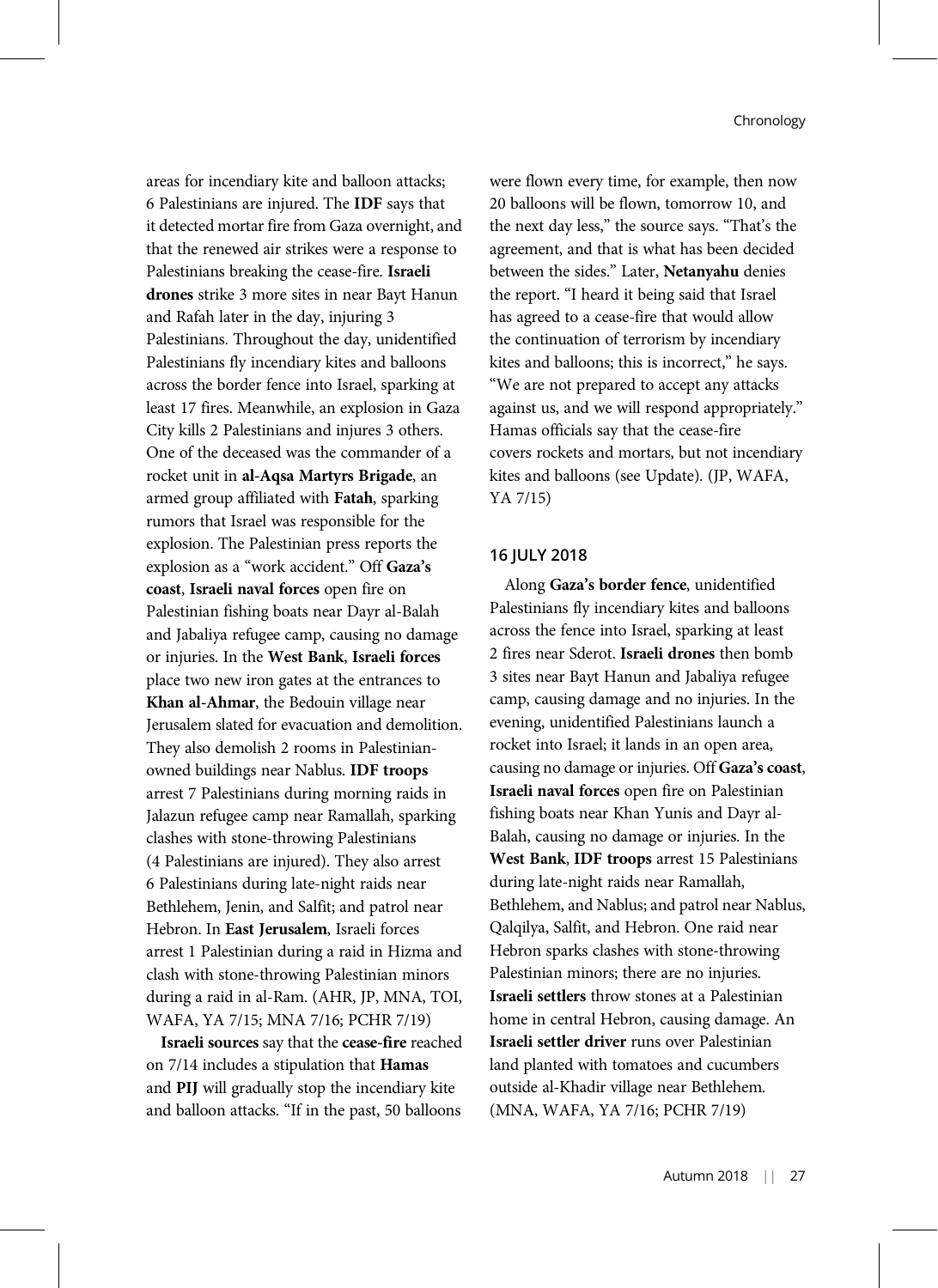Israeli DM Lieberman announces a temporary suspension of fuel and gas exports to Gaza through the Kerem Shalom border crossing, and a further reduction of the fishing zone off Gaza's coast from six to three nautical miles. The punitive action comes a little over a week since Israeli PM Netanyahu announced a reduction in the fishing zone from nine nautical miles and a partial closure of the crossing, with an exception for key humanitarian imports, on 7/9 (see Update). The suspension in fuel and gas exports is set to begin on 7/17 and continue through 7/22. Meanwhile, the Egyptian authorities close down the Rafah border crossing, citing a technical malfunction. (HA, JP, TOI 7/16; MNA, WAFA, YA 7/17)

After a weekend of violence along Gaza's border fence, Netanyahu visits border communities and warns that Israel should be prepared for a "protracted campaign" against Hamas and the other armed groups in Gaza. (JP, TOI 7/16)

## 17 JULY 2018

Along Gaza's border fence, unidentified Palestinians fly an incendiary balloon into southern Israel, causing minor damage on the grounds of an elementary school. The IAF then conducts retaliatory air strikes on a site near Jabaliya refugee camp allegedly used as a staging area for such attacks; 2 Palestinians are injured. Israeli forces conduct a limited incursion to level land near Khan Yunis. Off Gaza's coast, Israeli naval forces open fire on Palestinian fishing boats near Bayt Lahiya, causing no damage or injuries. In the West Bank, Israeli forces uproot more than 100 olive trees in a Palestinian grove near Salfit. IDF troops arrest 24 Palestinians and issue 1 arrest summons during late-night raids in and around Ramallah, Tulkarm, Jenin, Nablus, Hebron, and Salfit; and

patrol near Qalqilya and Salfit throughout the day. Israeli settlers throw stones and set small fires on Palestinian land near Nablus, destroying 8 olive trees and sparking minor clashes between their IDF escort and residents of the area; there are no injuries. (JP, MNA, TOI, WAFA 7/17; MNA 7/18; PCHR 7/19)

A Palestinian succumbs to injuries sustained when Israeli snipers opened fire on protesters along Gaza's border fence on 5/14, bringing the death toll stemming from the Great March of Return to 133. (MNA, TOI, WAFA 7/17; PCHR 7/19)

## 18 JULY 2018

In the West Bank, Israeli forces demolish 2 Palestinian homes near Jericho. IDF troops arrest 9 Palestinians and issue 1 arrest summons during late-night raids near Ramallah, Bethlehem, Jericho, and Hebron; and patrol near Hebron and Nablus. In East Jerusalem, approximately 237 Israeli settlers tour Haram al-Sharif. Israeli forces demolish a Palestinian apartment in al-Tur and arrest 2 Palestinians during raids in Shu'fat refugee camp. A Palestinian demolishes his own home in Silwan to avoid paying Israeli demolition fees. (MNA, WAFA 7/18; PCHR 7/19)

#### 19 JULY 2018

After reports of incendiary kites and balloons being flown from Gaza into southern Israel in the morning, an Israeli drone bombs an alleged staging area for such attacks near Rafah in the afternoon, killing 1 Hamas fighter and injuring 3 other Palestinians. Unidentified Palestinians in Gaza then launch 2 mortar shells across the border fence into Israel; they land in an open area, causing no damage. Israeli tanks then shell a Hamas post in southern Gaza,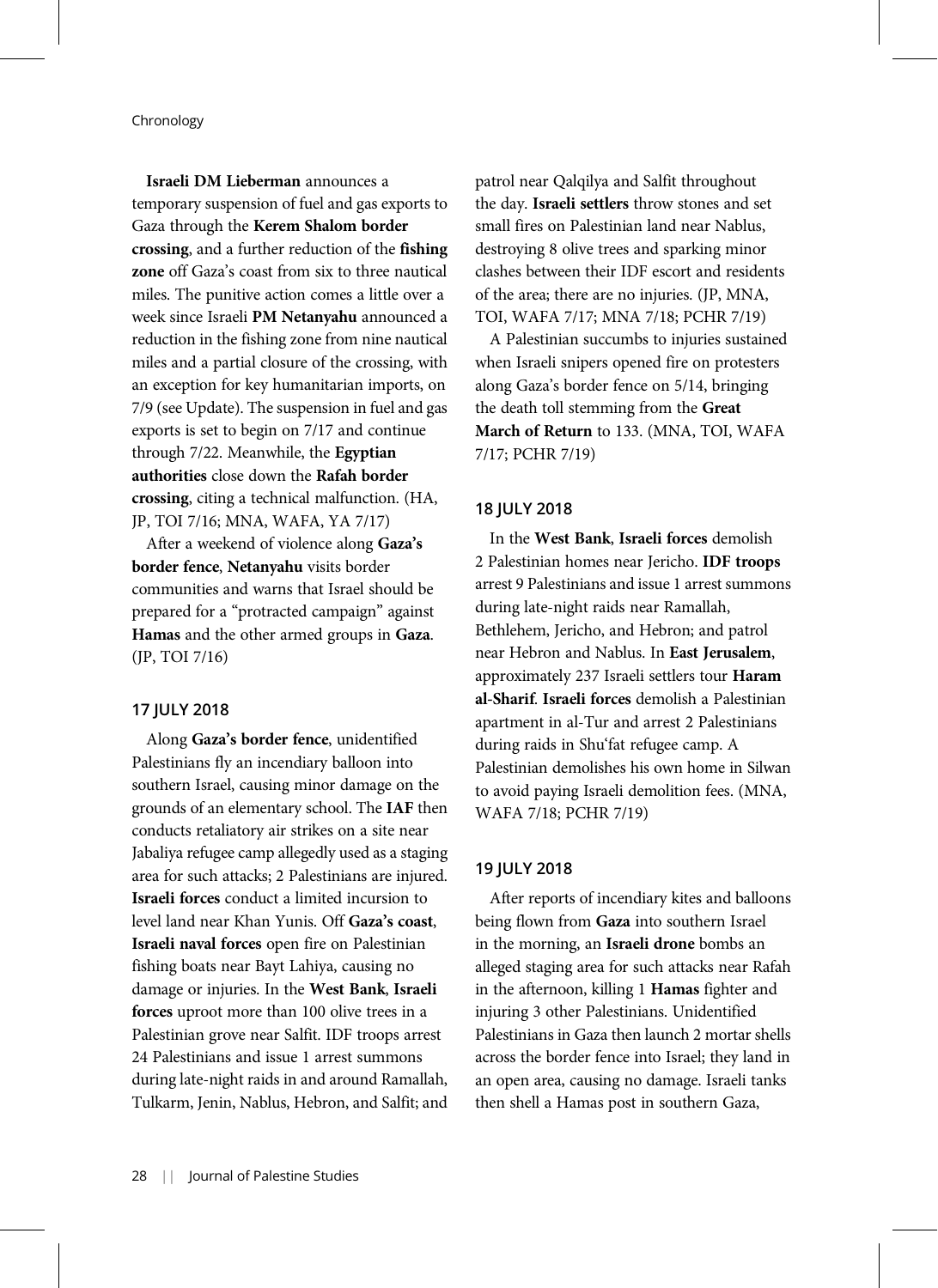causing moderate damage. Off Gaza's coast, Israeli naval forces open fire on Palestinian fishing boats near Bayt Lahiya and Jabaliya refugee camp, causing no damage or injuries. In East Jerusalem, Israeli forces demolish 4 Palestinian homes in Bayt Hanina. Four Palestinian families demolish their own homes in Bayt Hanina to avoid paying Israeli demolition fees. In the West Bank, IDF troops issue 1 Palestinian arrest summons during a late-night raid near Hebron and patrol near Hebron. (MNA, WAFA, YA 7/19; PCHR 7/26)

Israel's Knesset passes the Nation-State Bill into law, with 62 MKs in favor and 55 opposed, codifying Israel's status as the nationstate of the Jewish people and asserting "the realization of the right to national selfdetermination in Israel is unique to the Jewish people" (see Update). (EI, HA, JP, MNA, TOI, WAFA, YA 7/19)

# 20 JULY 2018

Thousands of Palestinians gather along Gaza's border to continue the Great March of Return. IDF troops violently disperse them near Gaza City, al-Bureij refugee camp, Jabaliya refugee camp, Rafah, and Khan Yunis; more than 120 Palestinians are injured. Amid the protests, Hamas snipers shoot and kill an Israeli soldier on the other side of the border fence. After the killing, Israeli forces carry out extensive air strikes and artillery shelling across Gaza; 3 Hamas fighters are killed in strikes near Khan Yunis and 1 more Palestinian is killed in Rafah. An IDF spokesperson says that 68 Hamas targets were hit and the attacks "eliminated about 60 buildings and infrastructures and revoked significant military and command and control capabilities." Amid the attack, unidentified Palestinians launch 3 rockets into Israel; 2 are

intercepted by Israel's Iron Dome missile defense system, and 1 lands in an open area, causing no damage or injuries. Off Gaza's coast, Israeli naval forces open fire on Palestinian fishing boats, causing no damage. In the West Bank, IDF troops violently disperse Palestinians at Friday protests against the Israeli occupation in Kafr Qaddum near Qalqilya; 3 Palestinians are injured. They also arrest 1 Palestinian during raids near Bethlehem, and patrol near Hebron. In East Jerusalem, unidentified persons attach an incendiary device to a balloon and fly it from Bayt Jala into the Har Gilo settlement, marking the first use of such devices in the city, but causing no damage or injuries. (MNA, WAFA 7/20; HA 7/21; PCHR 7/26)

Following the extensive Israeli strikes in Gaza, Hamas and Israel agree to a cease-fire mediated by Egyptian and UN officials. A senior Hamas official says that the agreement provides for the "cessation of all forms of military escalation," including air strikes, mortars, and rockets. However, he says that incendiary balloons and kites are not part of the agreement (a senior Israeli official will dispute this on 7/21). The Egyptians reportedly threatened to impose their own restrictions on Gaza should Hamas not end the incendiary kite and balloon attacks on Israel. (HA, MNA, TOI, YA 7/21)

# 21 JULY 2018

Along Gaza's border fence, a number of Palestinians cross the fence into Israel near Gaza City. They return after stealing some IDF equipment. Taking the incident as a violation of the cease-fire reached late on 7/20, Israeli forces shell a Hamas position near Gaza City, causing damage. Later, an incendiary device flown from Gaza into Israel sparks a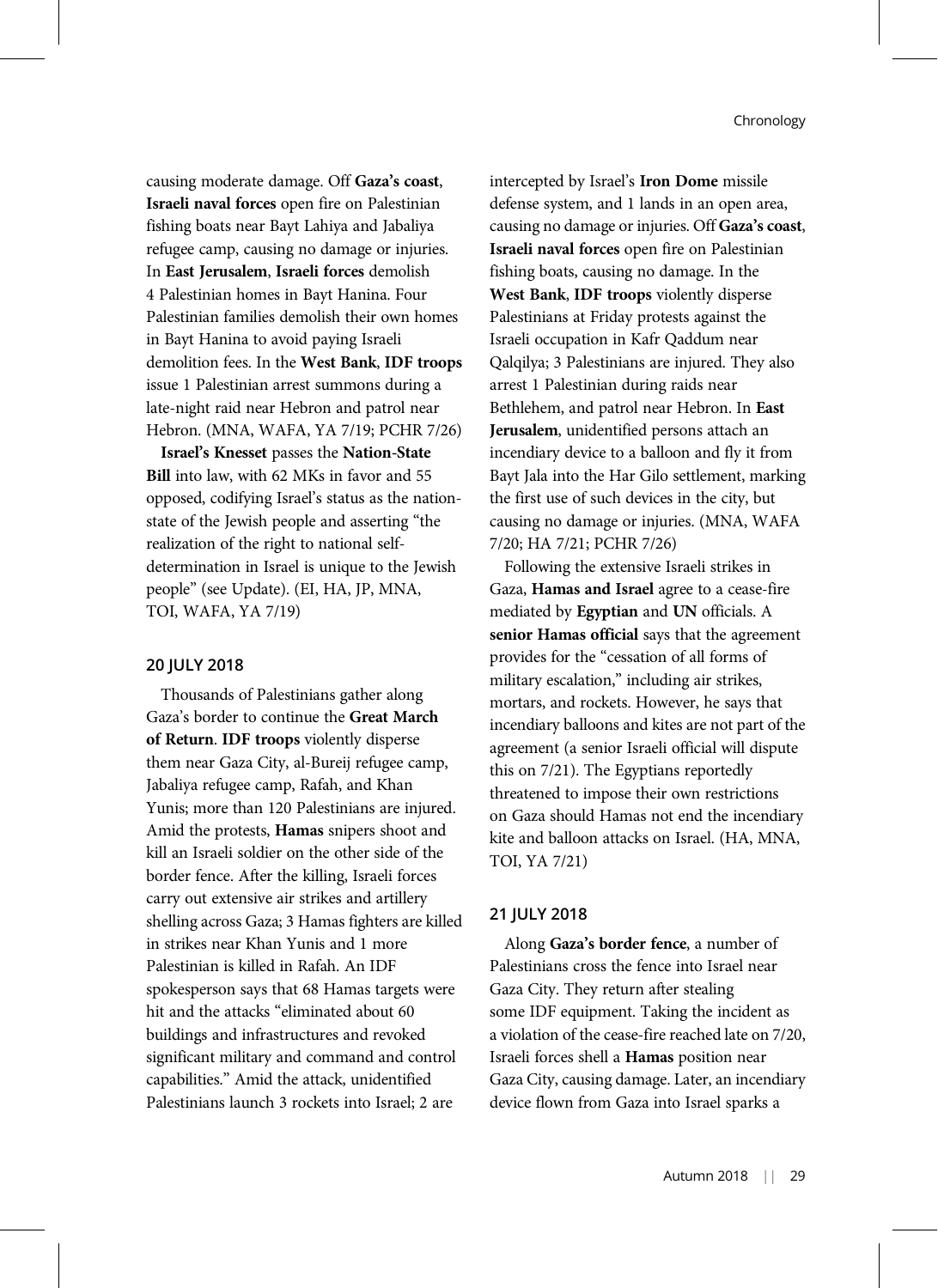small fire at Kibbutz Nahal Oz, causing minor damage. An Israeli tank then shells a Hamas post near Gaza City for the second time today, causing damage. In the West Bank, IDF troops arrest a Palestinian activist at Khan al-Ahmar, a Bedouin village near Jerusalem that is slated for evacuation and demolition. They arrest 2 more Palestinians during latenight raids near Hebron and Jenin, and patrol near Hebron. In East Jerusalem, Israeli forces arrest 7 Palestinians during late-night raids in Ras al-Amud, Hizma, Silwan, al-Suwana, and the Old City. (HA, JP, MNA, TOI, WAFA 7/21; PCHR 7/26)

While no Israeli official has confirmed the terms of the 7/20 cease-fire on the record, a senior Israeli official says that Hamas offered to put a stop to "the fire terror" and the "terror at the fence" in exchange for an end to the air strikes, contradicting a Hamas official's depiction of the deal on 7/20. "Hamas suffered a serious blow yesterday, and requested a cease-fire via Egypt, while promising to stop the arson terror and terror at the border fence," the official says. "If Hamas violates the truce they will pay an even heavier price." Later, Hamas officials say that they will not work to stop the incendiary kite and balloon attacks until Israel lifts restrictions on Gaza. (HA, TOI 7/21)

# 22 JULY 2018

The IAF conducts an air strike on a site in Jabaliya refugee camp, targeting a group of Palestinians allegedly preparing to launch balloons fitted with incendiary devices into Israel; 2 Palestinians are injured. Along Gaza's border, IDF troops violently disperse Palestinian minors gathering near al-Bureij refugee camp to continue the Great March of Return; 1 Palestinian is injured. In the

West Bank, IDF troops arrest 7 Palestinians during late-night raids near Nablus, Hebron, Tulkarm, Ramallah, and Qalqilya; and patrol near Hebron. In East Jerusalem, approximately 1,440 Israeli settlers tour Haram al-Sharif in the morning; 15 are arrested for praying in the sanctuary. In the West Bank, IDF troops conduct late-night raids in Tulkarm, sparking clashes with stone-throwing residents of the area; there are no injuries. (HA, JP, MNA, WAFA 7/22; JP, TOI, WAFA, YA 7/23; PCHR 7/26)

Hours before an air strike in Jabaliya refugee camp, Israeli DM Lieberman says that Israel will reopen the Kerem Shalom border crossing and expand the fishing zone off Gaza's coast as early as 7/24 if Hamas enforces a deescalation of tensions, including an end to rocket fire and incendiary balloon and kite attacks. (HA, MNA, TOI, YA 7/22)

#### 23 JULY 2018

An Israeli drone bombs a group of Gazans near Jabaliya refugee camp allegedly preparing to fly incendiary kites and balloons into Israel; no injuries are reported. Around the same time, IDF troops violently disperse Palestinians gathering along the border fence near Jabaliya refugee camp to continue the Great March of Return; 1 Palestinian is injured. In the West Bank, IDF troops conduct raids in Dahaysha refugee camp, arresting 3 Palestinians and sparking clashes with stone-throwing Palestinian minors; 1 Palestinian is killed and 2 are injured. They arrest 13 more Palestinians during late-night raids in and around Bethlehem, Tulkarm, Ramallah, and Hebron; and patrol near Hebron and Nablus. In East Jerusalem, Israeli forces arrest 2 Palestinians during late-night raids in Issawiyya. In northern Israel, Israeli forces demolish a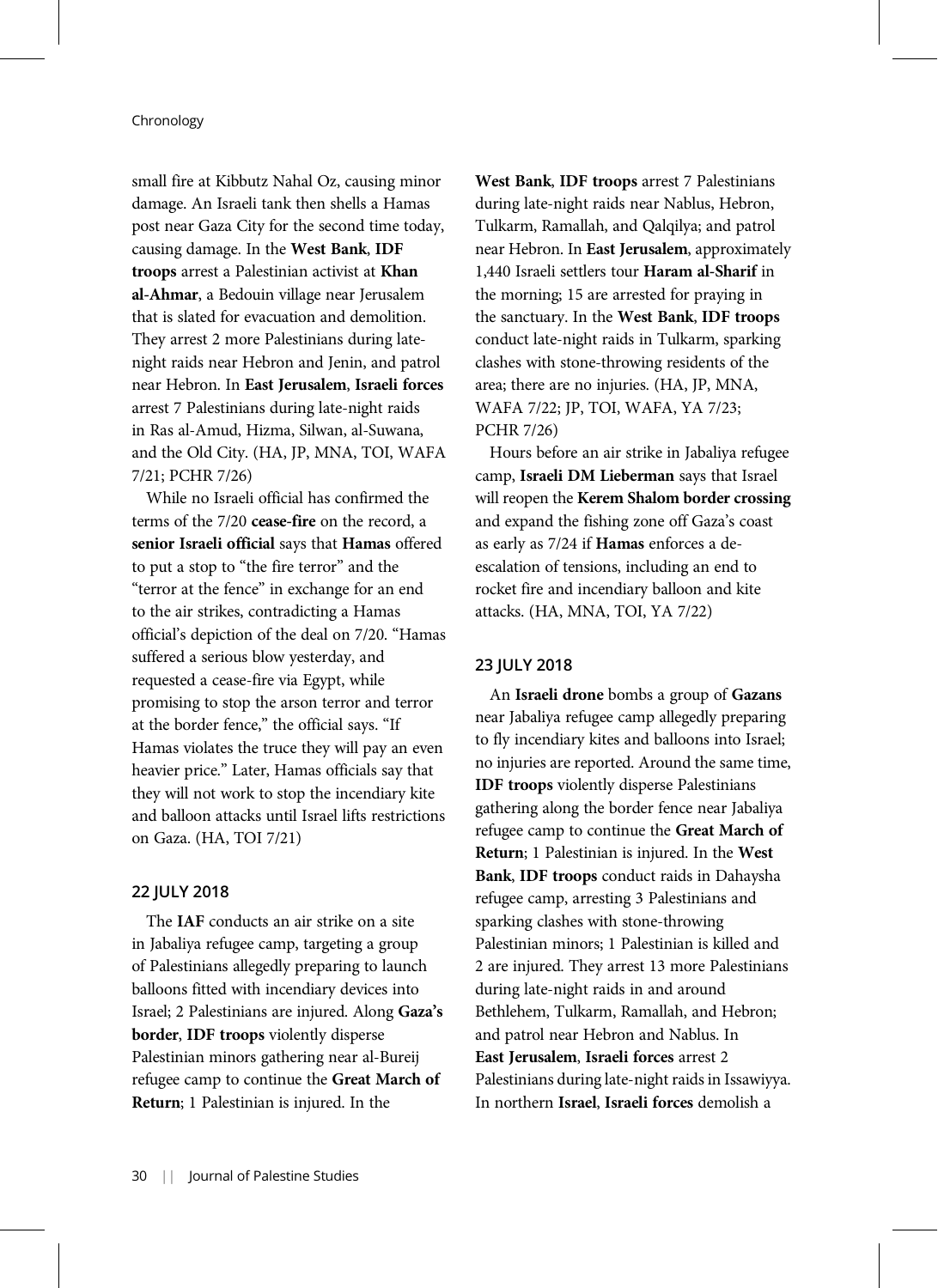Palestinian-owned home in Sakhnin, sparking minor clashes with residents of the area; 6 Palestinians are injured. (MNA, TOI, WAFA, YA 7/23; PCHR 7/26)

A Palestinian succumbs to injuries sustained when Israeli snipers opened fire on Great March of Return protesters along Gaza's border fence on 6/8, bringing the death toll stemming from the Great March of Return to 134. (MNA, WAFA 7/23)

The Egyptian authorities shut down the Rafah border crossing for the day in commemoration of the Egyptian Revolution of 7/23/52 (see Update). (MNA 7/23)

# 24 JULY 2018

Along Gaza's border fence, armed Gazans open fire on an Israeli army vehicle near Gaza City, causing no major damage. Israeli forces then fire flash bombs toward the source of the gunfire. The IAF conducts an air strike on a site near Jabaliya refugee camp allegedly being used as a staging area for incendiary kite and balloon attacks; 3 Palestinians are injured. Meanwhile, IDF troops violently disperse Palestinians gathering along the border fence near Jabaliya refugee camp to continue the Great March of Return; 1 Palestinian is injured. Off Gaza's coast, Israeli naval forces open fire on Palestinian fishing boats near Khan Yunis, causing no damage or injuries. In the West Bank, IDF troops arrest 10 Palestinians during late-night raids near Bethlehem, Hebron, Jenin, Ramallah, and Nablus; and patrol near Qalqilya and Hebron. (MNA, TOI, YA 7/24; PCHR 7/26)

A Palestinian succumbs to injuries sustained when Israeli snipers opened fire on Great March of Return protesters along Gaza's border on 5/14. His death brings the Great March of Return death toll to 135. (MNA, TOI, WAFA 7/24; HA 7/25)

The Israeli authorities partially reopen the Kerem Shalom border crossing, allowing more imports into Gaza. Gas, fuel, food, and medicine are now allowed to cross; commercial imports are still blocked. A statement from Israel's Defense Ministry explains that the crossing is only being partially reopened because Hamas "has not put a complete end to terrorism, but is trying to maintain a low level of incendiary balloon launches and friction on the border fence." (HA, MNA, TOI, WAFA, YA 7/24)

# 25 JULY 2018

Along Gaza's border fence, unidentified Palestinians open fire on Israeli troops across the fence near Gaza City, injuring 1 Israeli soldier. In response, Israeli artillery shell a Hamas observation post in the area and the IAF conducts a number of air strikes on Hamas posts in central and southern Gaza; 3 Palestinians are killed and 1 more is injured. Late at night, Hamas launches 9 rockets and mortars into Israel. One is intercepted by Israel's Iron Dome missile defense system; the rest fall in open areas, causing no damage. Meanwhile, Israeli forces conduct a limited incursion to level land along the border fence near Gaza City. Off Gaza's coast, Israeli naval forces open fire on Palestinian fishing boats near Rafah, causing no damage or injuries. In the West Bank, Israeli forces demolish a kindergarten and women's center in the Jabal al-Baba Bedouin community near Jerusalem. They also destroy a water pipeline leading into Ras al-Ahmar village near Nablus. IDF troops arrest 4 Palestinians during late-night raids near Bethlehem, Tulkarm, Hebron, and Qalqilya; and patrol in and around Hebron. In southern Israel, Israeli forces demolish the Bedouin village al-'Araqib for the 131st time since 2010.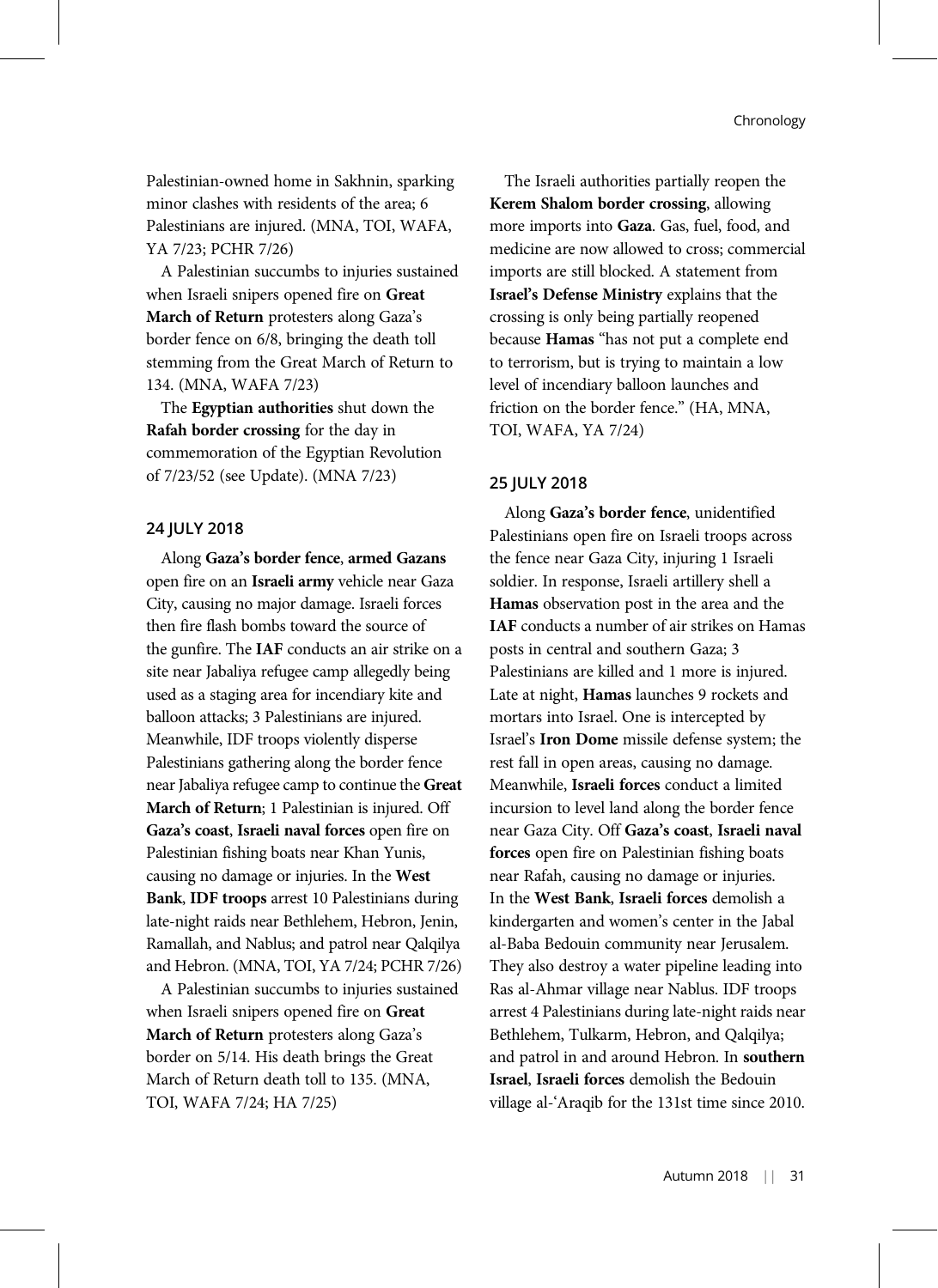# (JP, MNA, WAFA, YA 7/25; HA, JP, MNA, PCHR, WAFA 7/26; PCHR 8/2)

# 26 JULY 2018

An Israeli settler shoots and kills a Palestinian minor after he allegedly stabs 3 other settlers in the Israeli settlement Adam near Ramallah. One of the injured settlers succumbs to his wounds shortly after the incident. Elsewhere in the West Bank, IDF troops patrol in and around Hebron, Tulkarm, and Qalqilya. Along Gaza's border fence, IDF troops open fire on Palestinian farmland near Dayr al-Balah, causing no damage. (BBC, HA, JP, MNA, TOI, YA 7/26; YA 7/27; PCHR 8/2)

# 27 JULY 2018

Thousands of Palestinians gather along Gaza's border to continue the Great March of Return. IDF troops violently disperse the demonstrations near Khan Yunis, Rafah, al-Bureij refugee camp, Gaza City, and Jabaliya refugee camp; 2 Palestinians are killed and at least 90 are injured. Their deaths bring the Great March of Return death toll to 137. In response to shots allegedly fired at IDF border patrols in the evening, Israeli forces strike a Hamas observation post near Jabaliya refugee camp, causing damage.

In East Jerusalem, Israeli forces enter Haram al-Sharif after Friday prayers and fire sound bombs at Palestinian worshippers, clearing them from the sanctuary; 7 Palestinians and 4 Israeli police officers are injured, and 24 Palestinians are arrested. Some witnesses say that the Israelis entered the sanctuary after children threw firecrackers at them. After the clashes, Israeli forces seal the entrances to the sanctuary. The Islamic Waqf then organizes a

sit-in protest outside, and the Israeli authorities order the entrances reopened hours later. Separately, Israeli forces arrest 5 Palestinians during late-night raids in Silwan and Wadi al-Juz. In the West Bank, Israeli settlers set fire to a Palestinian home under construction and surrounding wheat fields near Nablus, causing extensive damage. The IDF seals off the entrance to Kobar village near Ramallah, the hometown of the Palestinian who allegedly stabbed 3 Israeli settlers on 7/26. IDF troops conduct raids in the village throughout the day, sparking intermittent clashes; 5 Palestinians are injured (1 critically). Israeli soldiers also violently disperse Friday protests at Kafr Qaddum near Qalqilya; 5 Palestinians are injured. Dozens of Palestinians gather outside Khan al-Ahmar, a Bedouin village near Jerusalem, to protest the impending Israeli evacuation and demolition of the village. Throughout the day, the IDF patrols near Hebron, Qalqilya, Tulkarm, and Jenin. (EI, HA, JP, MNA, TOI, WAFA, YA 7/27; EI, MNA 7/28; PCHR 8/2)

Israeli DM Lieberman pledges to advance the construction of 400 new housing units in the Adam settlement near Ramallah, justifying the settlement growth in response to the stabbing attack on 7/26. The "best response to terrorism is increased settlement," Lieberman tweets. The 400 units are reportedly part of an existing plan to build 1,000 new units in the settlement. (HA, MNA, TOI 7/27)

#### 28 JULY 2018

In the West Bank, IDF troops violently disperse Palestinians demonstrating against the Israeli occupation in Kafr Qaddum near Qalqilya; 1 Palestinian is injured. An IDF patrol in Bayt Umar near Hebron sparks further clashes; 3 Palestinians are injured. IDF troops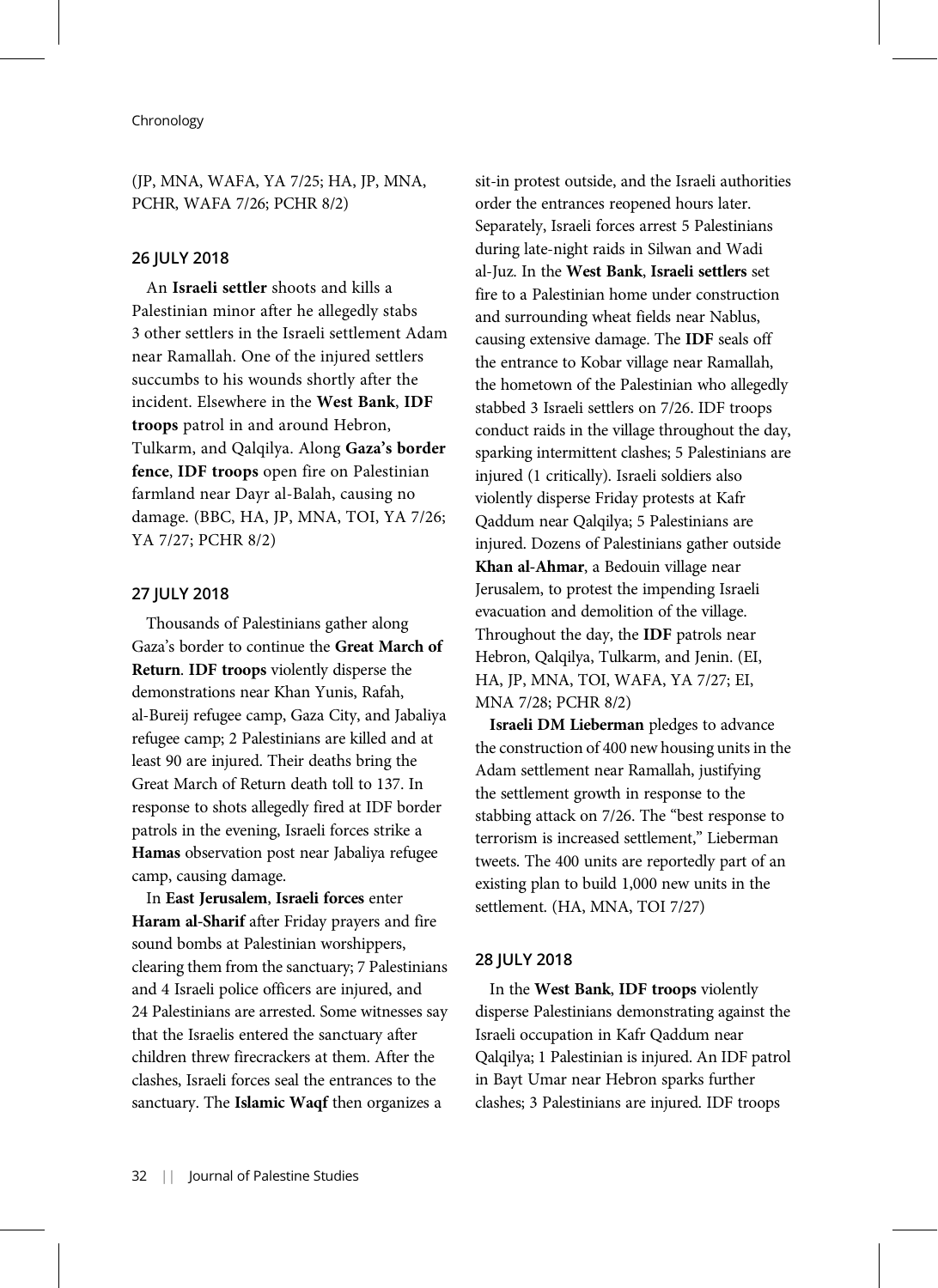arrest 7 Palestinians during late-night raids near Ramallah and Bethlehem; and patrol near Hebron, Qalqilya, Tulkarm, and Ramallah. Israeli settlers assault and injure an elderly Palestinian in Hebron. (WAFA 7/28; MNA 7/29; PCHR 8/2)

A Palestinian minor succumbs to injuries sustained when Israeli snipers opened fire on Palestinian protesters along Gaza's border on 7/27. His death brings the Great March of Return death toll to 138. (EI, HA, MNA, TOI, WAFA 7/28)

# 29 JULY 2018

An Israeli drone bombs a group of Palestinians near Jabaliya refugee camp in Gaza, killing 2 and causing moderate damage. The Popular Front for the Liberation of Palestine later claims the 2 men were members of its armed wing. Also along Gaza's border fence, Israeli forces conduct a limited incursion to level land near Jabaliya refugee camp In the West Bank, IDF troops arrest 21 Palestinians during late-night raids in and around Hebron, Bethlehem, Ramallah, and Tubas; and patrol near Tulkarm, Qalqilya, and Hebron. Israeli forces also demolish a small agricultural structure near Hebron. (MNA, TOI, WAFA, YA 7/29; PCHR 8/2)

Reuters reports that Saudi king Salman bin Abdulaziz recently informed U.S. officials that he won't be able to support the Trump administration's long-awaited peace plan unless it provides for a Palestinian capital in East Jerusalem (see Update). Jordanian and Egyptian officials have also reportedly encouraged the U.S. team to only circulate a finished plan that is fair to both sides. (HA, TOI, YA 7/29)

Israeli naval forces confront the first ship of a planned flotilla sailing toward Gaza in a symbolic effort to break the Israeli blockade. They commandeer the ship, escort it to the port at Ashdod, and detain all 22 activists on board. Some activists are reportedly assaulted during the confrontation. The IDF will report that they used "reasonable force." (DPA, HA, MEE, MNA, WAFA, YA 7/29; MNA 7/31)

The Israeli authorities release 17-year-old Palestinian activist Ahed Tamimi from prison, marking the end of her eight-month sentence for kicking, slapping, and otherwise resisting an Israeli soldier during a raid in her hometown Nabi Salih. She was arrested on 12/19/17 (see JPS 47 [3] and [4]). (BBC, MNA, WAFA 7/29)

# 30 JULY 2018

Along Gaza's border fence, IDF troops open fire on a group of Palestinians congregating near the Great March of Return tent camps outside Gaza City; 2 Palestinians are injured. Later, an incendiary balloon reportedly flown from Gaza lands on a street in Beersheba, causing no damage. Israeli firefighters put out 6 small fires allegedly sparked by similar devices closer to the border fence throughout the day. In two separate incidents off Gaza's coast, Israeli naval forces open fire on Palestinian fishing boats near Bayt Lahiya, causing no damage or injuries. In the West Bank, IDF troops arrest 12 Palestinians and issue 4 arrest summons during late-night raids in and around Qalqilya, Jenin, Ramallah, and Bethlehem; and patrol near Hebron and Nablus. Israeli settlers slash the tires of 8 Palestinian cars and leave racist graffiti on nearby walls in al-Mughayyir village near Ramallah. Separately, Israeli settlers assault and injure a Palestinian in central Hebron. In East Jerusalem, Israeli forces arrest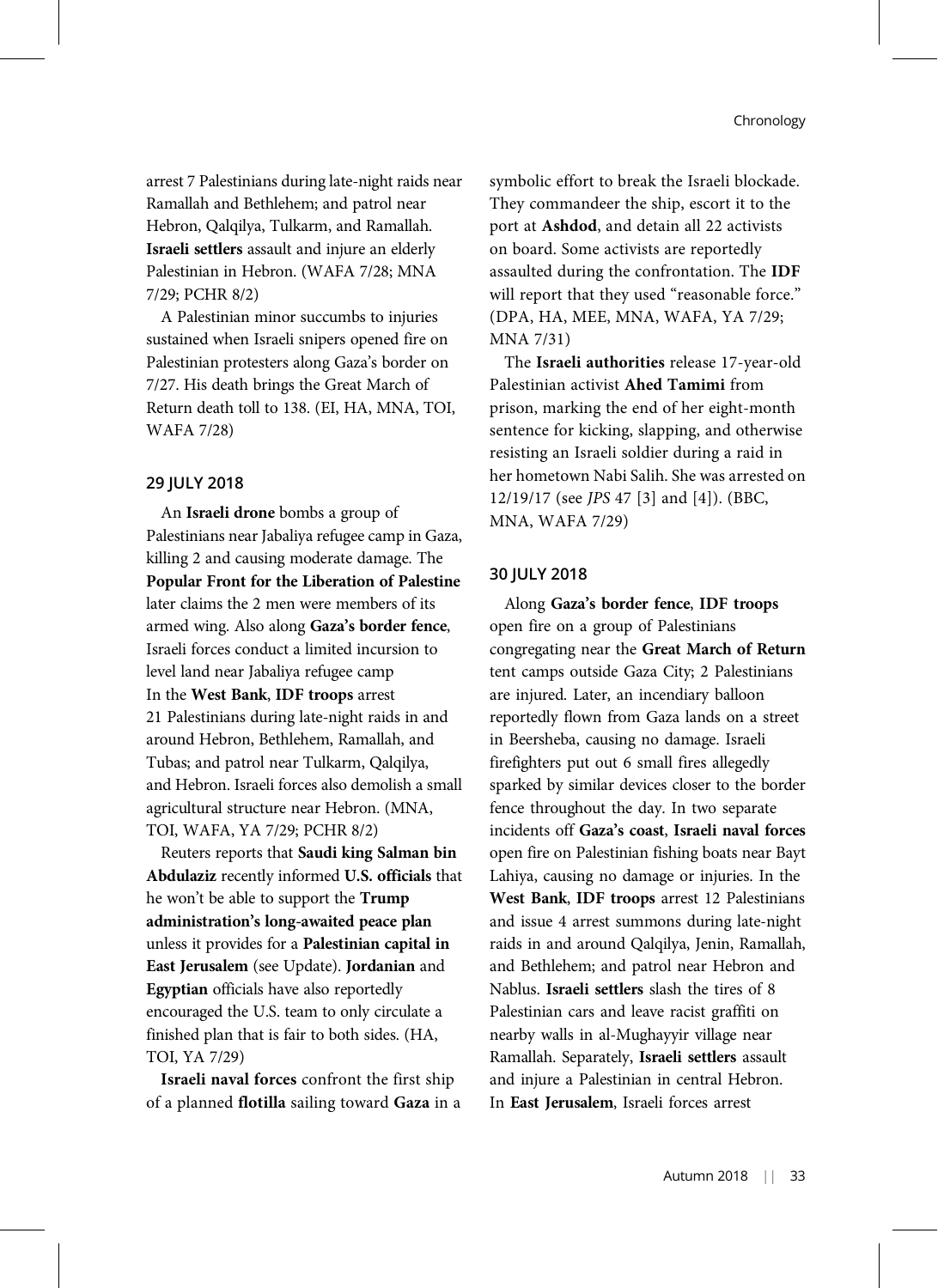7 Palestinians during raids in Silwan and Issawiyya. (MNA, WAFA, YA 7/30; MNA 7/31; PCHR 8/2)

Thousands of Jewish and Palestinian citizens of Israel attend a massive Arabic language lesson in the streets of Tel Aviv in protest of the new Nation-State Law, which the Knesset passed on 7/19 and which downgraded Arabic from an official language to one with "special status" (see Update). (HA, JP 7/30)

## 31 JULY 2018

Along Gaza's border fence, IDF troops open fire on a group of Palestinians allegedly tampering with the fence near Gaza City, injuring 1. Meanwhile, Israeli firefighters put out at least 15 small fires allegedly sparked by incendiary balloons and kites flown from Gaza. In three separate incidents off Gaza's coast, Israeli naval forces open fire on Palestinian fishing boats near Jabaliya refugee camp and Bayt Lahiya, causing no damage or injuries. In the West Bank, IDF troops conduct raids in Dahaysha refugee camp near Bethlehem in the morning, sparking clashes with stonethrowing Palestinians; 1 Palestinian is injured. They arrest 7 Palestinians and issue 1 arrest summons during late-night raids near Bethlehem, Hebron, and Nablus; and patrol in Tulkarm, Hebron, and near Nablus. (MNA, TOI, WAFA 7/31; PCHR 8/2)

Thousands of Palestinians gather outside the UNRWA office in Gaza City to protest the agency's recent staff cuts (see Update). "The immediate explanation is people are very, very worried that this is the beginning of something larger," UNRWA's director in Gaza says, adding that "the next financially driven tough decision we might be forced into is the delay of the opening of our 275 schools in Gaza at the end of 8/2018." (MNA, WAFA 7/31)

# 1 AUGUST 2018

In the West Bank, IDF troops arrest 9 Palestinians and confiscate 2 vehicles during late-night raids near Ramallah, Hebron, Jenin, Bethlehem, and Qalqilya; and patrol near Nablus, Jenin, and Hebron. In East Jerusalem, Israeli forces arrest 1 Palestinian during a raid in Hizma. They also establish a new observation post in Silwan to oversee the opening of a new Jewish-Yemeni cultural center in the neighborhood later in the day. Off Gaza's coast, Israeli naval forces open fire on Palestinian fishing boats near Dayr al-Balah, causing no damage or injuries. (PCHR 8/2; PCHR 8/9)

Israel's High Court of Justice holds a hearing on the fate of Khan al-Ahmar, the West Bank Bedouin village the Israeli government intends to evacuate and demolish (see Update). Two of the three judges reaffirm their view that the evacuation and demolition cannot be avoided. The entire panel calls on the lawyers on both sides to compromise on a new relocation plan because the villagers have rejected the government's proposal, which would move them to a site near a garbage dump outside Abu Dis. (MNA, TOI 8/1)

# 2 AUGUST 2018

Hundreds of Israeli settlers visit Joseph's Tomb outside Nablus early in the morning, sparking clashes between their IDF escort and Palestinian residents of the area; 1 Palestinian journalist is injured while covering the conflict. Elsewhere in the West Bank, Israeli settlers slash the tires of 10 Palestinian vehicles in 'Ayn Yabrud village near Ramallah. IDF troops arrest 2 Palestinians during late-night raids in and around Qalqilya and Hebron, and patrol near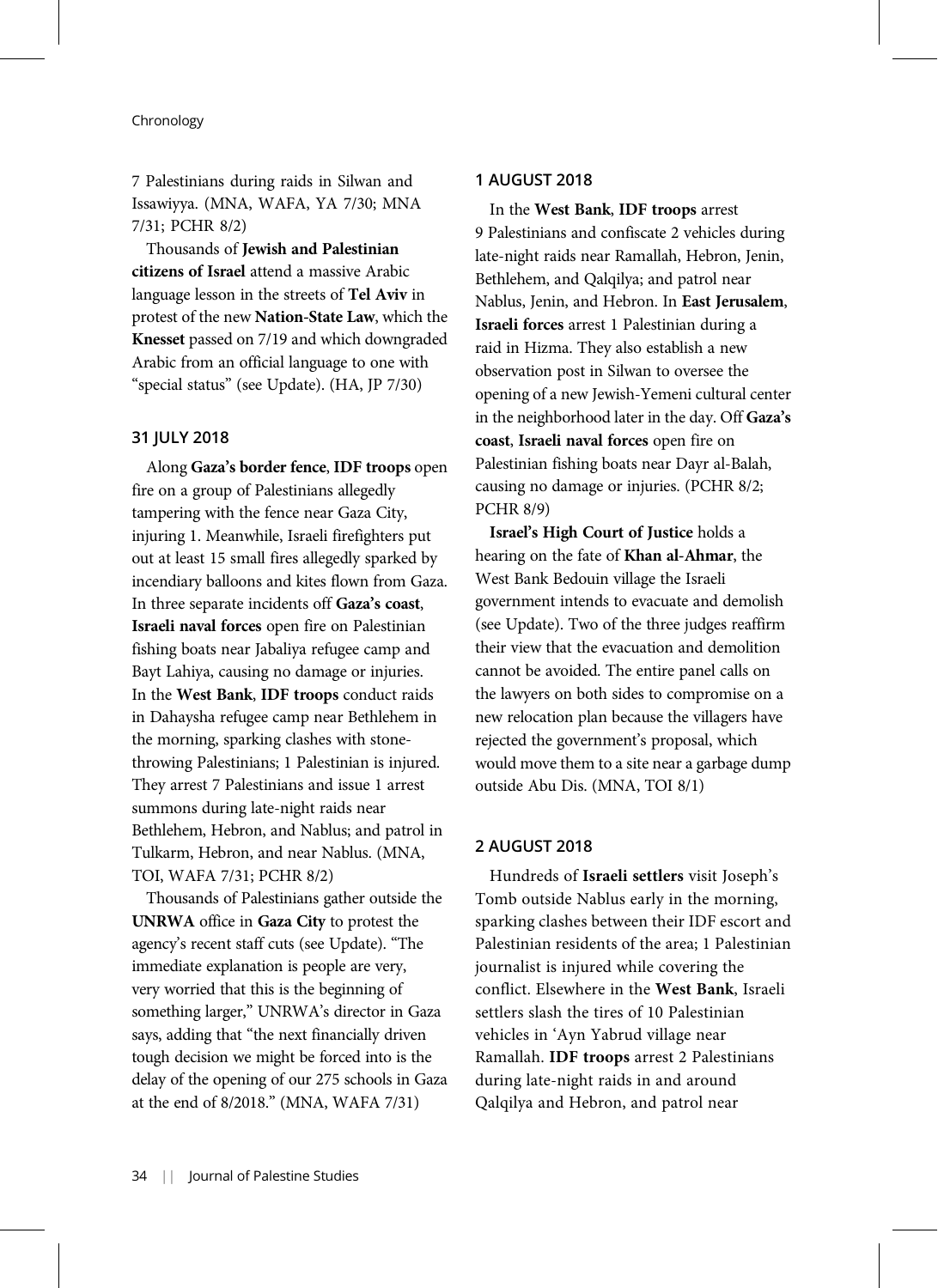Tulkarm, Salfit, and Hebron. In East Jerusalem, Israeli forces arrest 9 Palestinians during late-night raids in Silwan, Bayt Hanina, Shu'fat, and the Old City. Along Gaza's border fence, Israeli firefighters put out 13 small fires that were allegedly sparked by incendiary kite and balloon attacks emanating from Gaza. (MNA, TOI, WAFA 8/2; PCHR 8/9)

Following an uptick in "friction" along Gaza's border fence, Israeli DM Lieberman issues an order banning fuel and gas exports to Gaza via the Kerem Shalom border crossing. Lieberman previously re-allowed such exports on 7/24 (see Update). (HA, JP, MNA, TOI, WAFA, YA 8/2)

# 3 AUGUST 2018

Thousands of Palestinians gather along Gaza's border fence to continue the Great March of Return. IDF troops violently disperse the demonstrations near Rafah, Khan Yunis, Jabaliya refugee camp, Gaza City, and al-Bureij refugee camp; 1 Palestinian is killed and at least 200 are injured. The killing brings the Great March of Return death toll to 139. Amid the protests, a number of Palestinian protesters cut through the first layer of fencing near the Kerem Shalom border crossing. Israeli tanks then shell a Hamas observation post in the area, causing damage. Also along Gaza's border fence, IDF troops open fire on Palestinian farmland near al-Maghazi refugee camp, causing minor damage. Meanwhile, Israeli firefighters put out 30 small fires near the border fence that were allegedly sparked by incendiary kite and balloon attacks emanating from Gaza. Off Gaza's coast, Israeli naval forces open fire on Palestinian fishing boats near Jabaliya refugee camp and Bayt Lahiya, causing no damage or injuries. In the West

Bank, hundreds of Palestinians gather for Friday prayer in Khan al-Ahmar, the Jerusalem-area Bedouin village that is slated for evacuation and demolition. IDF troops violently disperse Friday protests at Kafr Qaddum near Qalqilya; 1 Palestinian is injured. They shoot and injure 3 more Palestinians during clashes sparked by arrest raids near Ramallah. (EI, HA, MNA, TOI, WAFA 8/3; MNA 8/4; PCHR 8/9)

#### 4 AUGUST 2018

In Gaza, Israeli drones bomb sites near Jabaliya refugee camp and near al-Bureij refugee camp allegedly being used as staging areas for incendiary kite and balloon attacks; there are no reported injuries. On the other side of the border fence, Israeli firefighters put out 10 small fires allegedly sparked by such attacks. Meanwhile, IDF troops violently disperse dozens of Palestinians gathering near al-Bureij refugee camp to continue the Great March of Return; 1 Palestinian is injured. Off Gaza's coast, Israeli naval forces open fire on Palestinian fishing boats near Rafah and Dayr al-Balah, causing no damage or injuries. In the West Bank, Israeli forces level Palestinian lands near Bethlehem to make space for the expansion of settlements in the area. IDF troops arrest 9 Palestinians and issue 1 arrest summons during late-night raids near Bethlehem, Ramallah, and Hebron; and patrol near Tulkarm and Hebron. A raid near Ramallah sparks clashes with stonethrowing Palestinian minors; there are no reported injuries. In East Jerusalem, Israeli forces arrest 1 Palestinian during a late-night raid in Silwan. (HA, MNA, TOI, WAFA, YA 8/4; PCHR 8/9)

A Palestinian minor succumbs to injuries sustained when Israeli soldiers opened fire on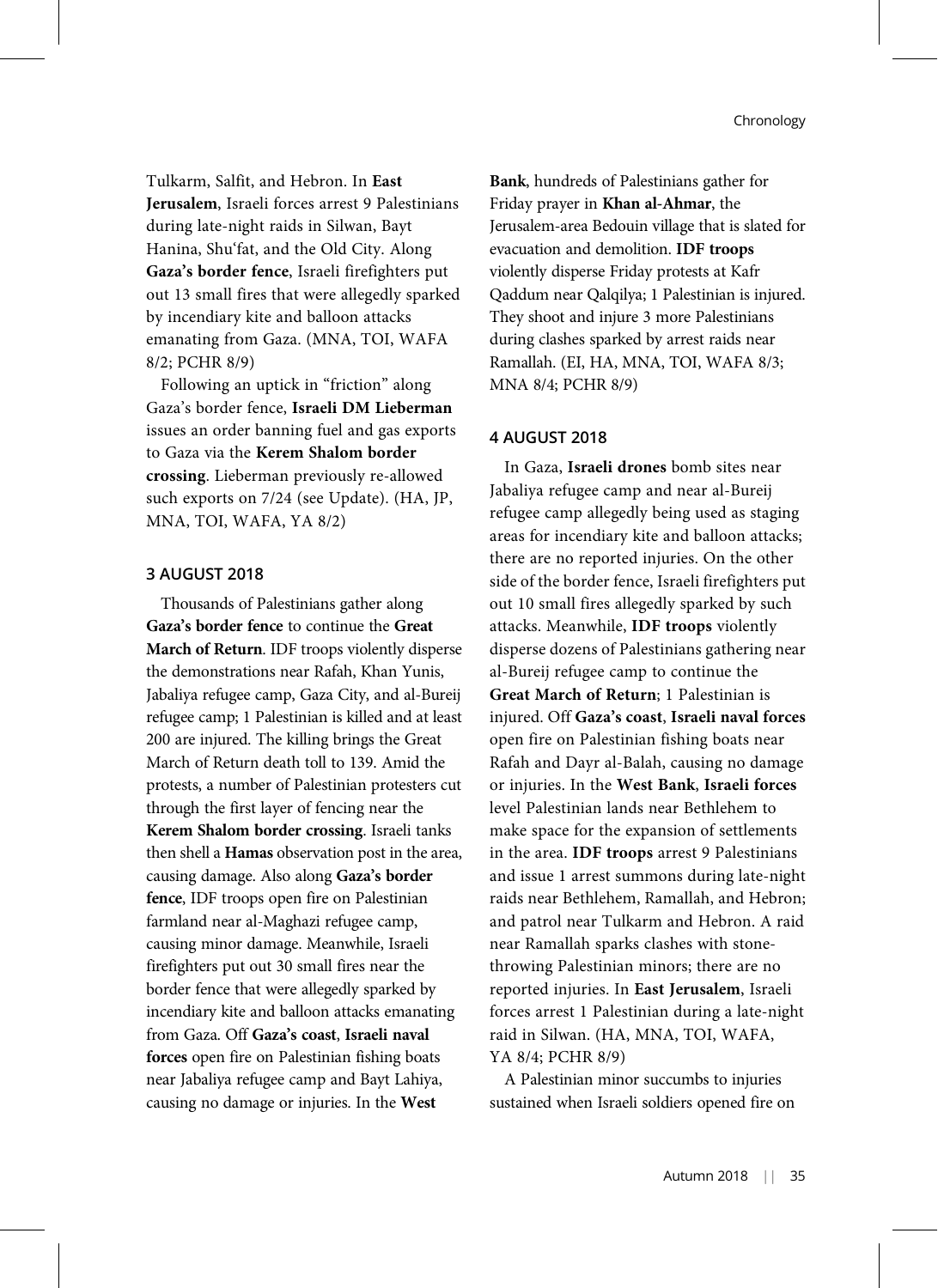Palestinian protesters along Gaza's border on 8/3, bringing the death toll stemming from the Great March of Return to 140. (MNA, WAFA 8/4)

Israeli naval forces intercept the second ship of a planned flotilla sailing toward Gaza in a symbolic effort to break the Israeli blockade (see Update). As they did with the flotilla's lead ship on 7/29, Israeli naval forces commandeer the ship, escort it to the port at Ashdod, and detain all 12 activists on board. "The forces made it clear to the sailors that they were violating the blockade and that any humanitarian supplies can be delivered to Gaza through the port of Ashdod," the IDF states. (HA, MNA, TOI, WAFA 8/4)

# 5 AUGUST 2018

The IAF conducts an air strike on a site near Jabaliya refugee camp in northern Gaza; 4 Palestinians affiliated with a small armed group are injured. The IDF claims that the men were launching incendiary kites and balloons into Israel. Later, IDF troops open fire on a small group of Palestinians congregating at a Great March of Return protest camp along the border fence near al-Bureij refugee camp; 3 Palestinian minors are injured. Off Gaza's coast, Israeli naval forces open fire on Palestinian fishing boats near Bayt Lahiya, causing no damage or injuries. In the West Bank, IDF troops assault and injure 1 Palestinian and arrest 9 others during late-night raids in and around Ramallah, Bethlehem, and Hebron; and patrol near Hebron and Nablus. In East Jerusalem, Israeli forces arrest 8 Palestinians during raids in Silwan, al-Tur, and a cemetery outside the Old City. A Palestinian demolishes his own home in Jabal Mukabir to avoid paying Israeli demolition fees. (HA, MNA, TOI, WAFA 8/5; MNA 8/6; PCHR 8/9)

A Palestinian minor succumbs to injuries sustained when Israeli troops violently dispersed Great March of Return protests along Gaza's border on 3/30. His death brings the Great March of Return death toll to 141. (WAFA 8/5; MNA, TOI 8/6; PCHR 8/9)

# 6 AUGUST 2018

Israeli forces shell a group of Palestinians near Jabaliya refugee camp who were reportedly launching incendiary kites and balloons into Israel; 2 Palestinians are injured. For a third day in a row, IDF troops violently disperse Palestinians gathering near al-Bureij refugee camp to continue the Great March of Return; 1 Palestinian is injured. Off Gaza's coast, Israeli naval forces open fire on Palestinian fishing boats near Jabaliya refugee camp, causing no damage or injuries. In the West Bank, unidentified assailants launch an incendiary kite onto an Israeli settler vineyard outside Ariel, sparking a minor fire. It is reportedly the second time Palestinians in the West Bank have deployed incendiary kites. Israeli forces demolish 2 Palestinian homes near Hebron. IDF troops arrest 7 Palestinians and issue 1 arrest summons during late-night raids near Ramallah, Salfit, Jenin, Hebron, and Nablus; and patrol near Tulkarm, Qalqilya, Salfit, and Hebron. In East Jerusalem, Israeli forces arrest and assault 3 Palestinians during raids in Wadi al-Juz and Abu Dis. (MNA, TOI, WAFA 8/6; PCHR 8/9)

# 7 AUGUST 2018

After reports of Palestinians opening fire on an IDF post along Gaza's border fence near Jabaliya refugee camp, Israeli artillery shell a Hamas facility in the area, killing 2 Hamas fighters and injuring 6 more. The incident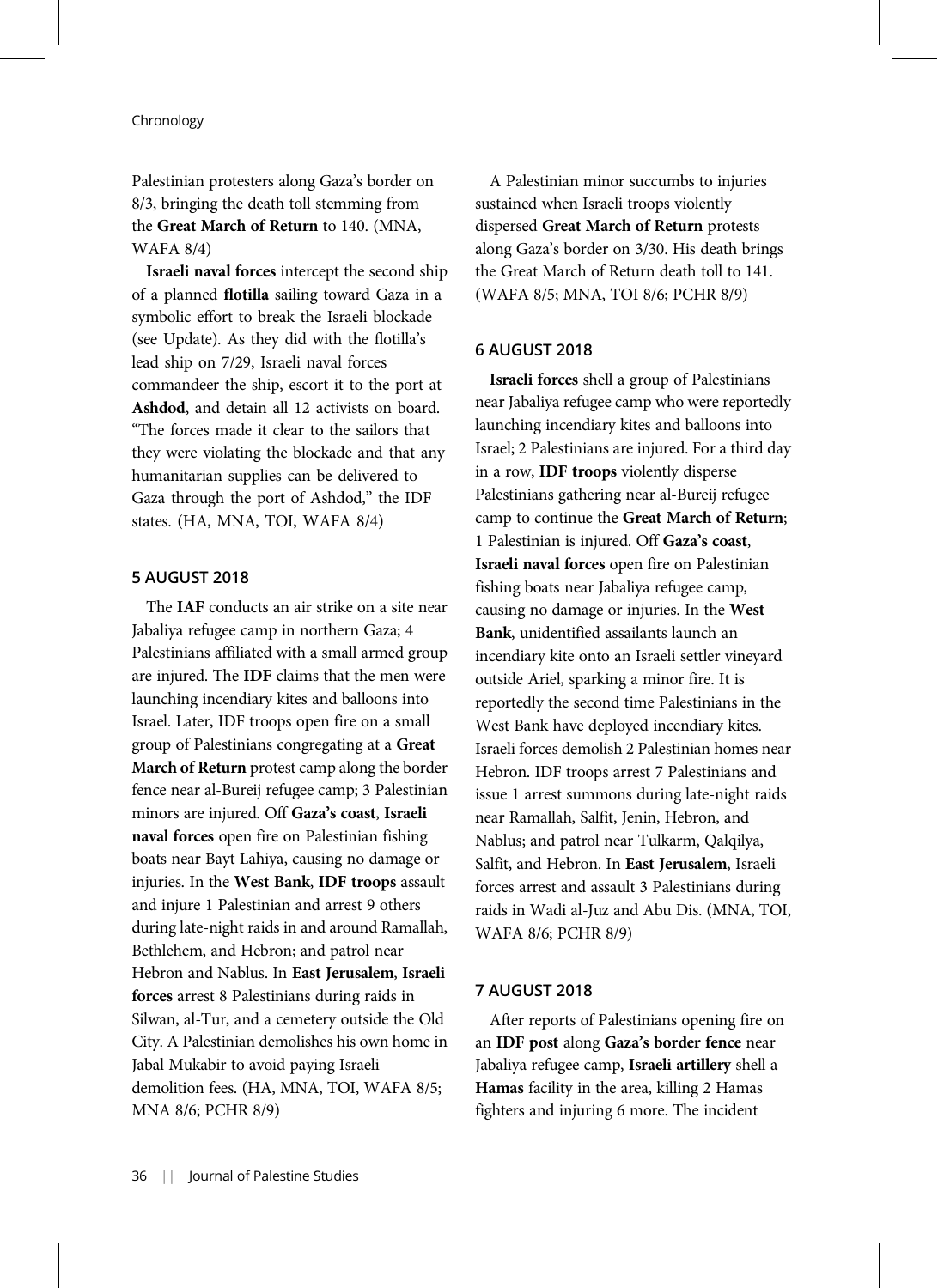comes as Egyptian and UN officials are in the midst of efforts to broker a long-term cease-fire agreement between Israel and Hamas. In response to the incident, Hamas states that "resistance forces" cannot agree to a deal that Israel is seeking to dictate and that Israel should expect retaliation. Later, Hamas states that the incident was a misunderstanding and that the IDF misinterpreted aspects of a military drill for an attack. In the West Bank, IDF troops arrest 2 Palestinians during late-night raids near Ramallah, and patrol in and around Qalqilya, Hebron, and Ramallah. In East Jerusalem, Israeli forces demolish 2 Palestinian-owned apartments in Shu'fat, demolish 4 Palestinianowned structures in Jabal Mukabir, and raze a small area in east Issawiyya to clear space for the expansion of settlements in the area. They also arrest 6 Palestinians and issue 1 arrest summons during raids in Silwan, Issawiyya, and al-Tur. (HA, JP, MNA, TOI, WAFA, YA 8/7; HA 8/8; PCHR 8/9)

Amid talks between Hamas, UN, Egyptian, and Qatari officials on a possible long-term cease-fire arrangement for Gaza in Cairo, Hamas leader Haniyeh says that "a series of decisions has been made." He does not offer any details beyond the fact that the collected parties discussed the stalled Palestinian reconciliation process and a variety of proposals to advance it and the effort to achieve a cease-fire in Gaza. Later, the Hamas delegation departs for Gaza. They are expected to respond to the various proposals within 24 hours. The Israeli government is set to discuss the latest proposals on 8/9. (HA, TOI, YA 8/7; HA 8/8)

The Israeli government informs its High Court of Justice that it is prepared to establish a permanent settlement for the residents of Khan al-Ahmar if they agree to leave the village without resistance (see Update). The new proposed relocation site is 255 dunams

(approximately 64 acres) and 8 km from Khan al-Ahmar. (HA 8/8)

## 8 AUGUST 2018

Unidentified Palestinians in Gaza open fire on an Israeli construction crew working along Gaza's border fence, causing minor damage to a vehicle. Israeli forces then shell a Hamas post near Jabaliya refugee camp, causing an unclear amount of damage. Armed groups in Gaza then launch 8 rockets into southern Israel, injuring 3 Israelis and causing minor damage in Sderot. In a significant escalation, the IAF conducts a massive wave of retaliatory air strikes, targeting approximately 140 sites across Gaza; 3 Palestinians are killed, including a pregnant mother and her 18-month-old child, and 12 are injured (2 critically). The strikes cause significant damage. After the first wave of air strikes, Hamas and other armed groups in Gaza launch approximately 150 rockets and other projectiles into Israel; 9 Israelis and 1 Thai worker are injured. (TOI 8/8; AHR, EI, HA, MNA, PCHR, TOI, WAFA 8/9; PCHR 8/16)

Before the escalation of violence in the afternoon, IDF troops open fire on Palestinian farmers working along Gaza's border fence near Gaza City, causing no injuries or damage. In the West Bank, IDF troops arrest 8 Palestinians and issue 1 arrest summons during late-night raids in and around Qalqilya, Bethlehem, Jericho, Tulkarm, Hebron, and Nablus; and patrol near Jenin and Hebron. In East Jerusalem, Israeli forces arrest 4 Palestinians and confiscate 3 vehicles during raids in Qalandia refugee camp and Qatanna. (MNA 8/8; MNA 8/9)

The residents of Khan al-Ahmar, the Bedouin village near Jerusalem that the Israeli government has slated for evacuation and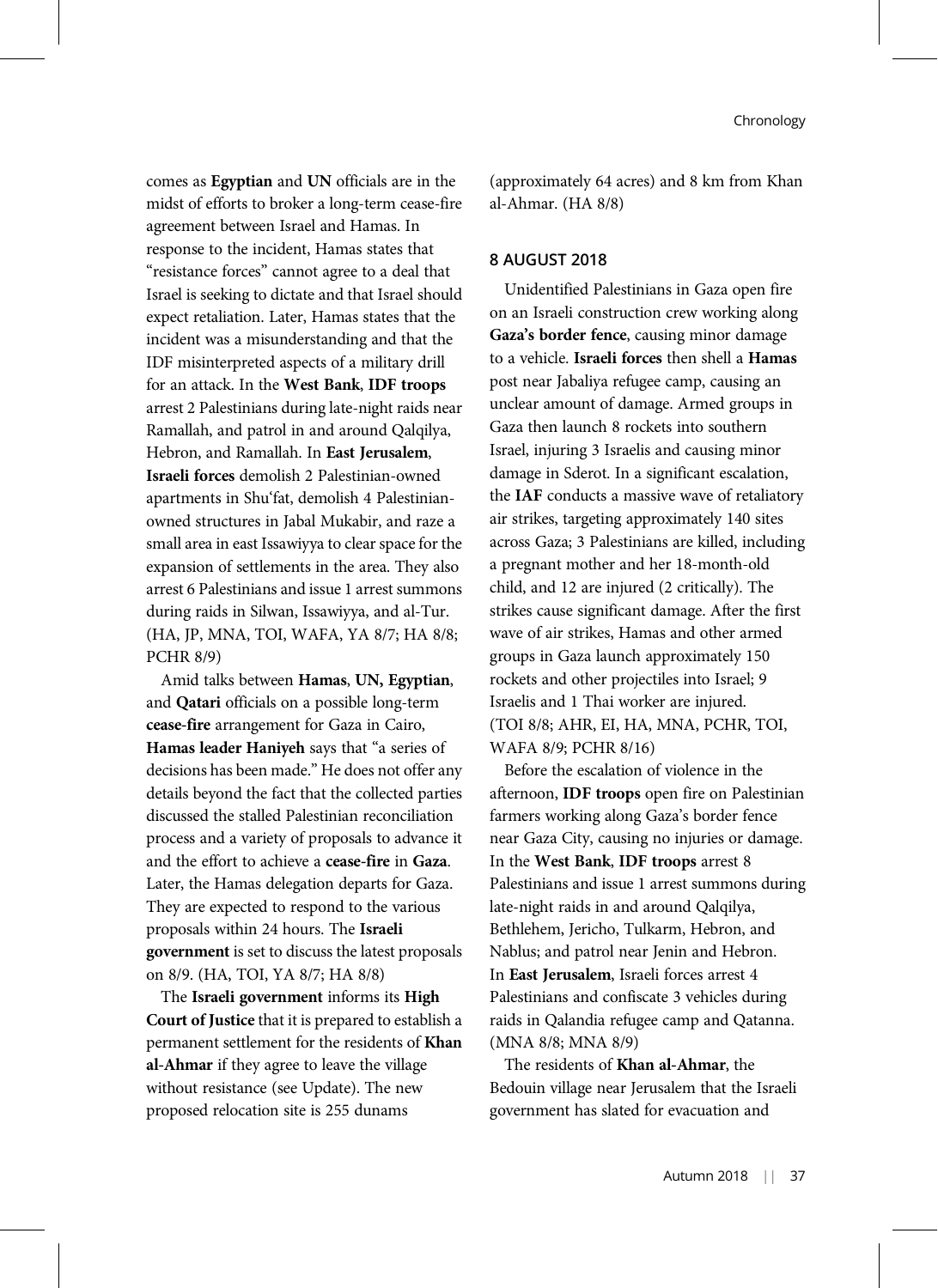destruction, decide not to accept any relocation proposals, including the one the Israeli government filed with the High Court of Justice on 8/7 (see Update). (MNA 8/8)

PA FM al-Maliki announces that Colombia has decided to recognize the State of Palestine. Colombia was previously the only South American country not to recognize the State of Palestine. (WAFA 8/8; HA, TOI, YA 8/9)

# 9 AUGUST 2018

After four hours of calm, the IAF resumes its campaign of air strikes across Gaza in the morning. The strikes cause serious damage to Hamas military sites, but no reported injuries. Armed groups in Gaza retaliate, launching a number of rockets and other projectiles into Israel; they cause no serious damage or injuries. Around noon, a coalition of Palestinian factions in Gaza declares that they consider the latest escalation over. Two hours after the declaration, a rocket is fired from Gaza into Israel, where it lands in an open area near Beersheba, causing no damage or injuries. Armed groups in Gaza then fire 4 mortars into southern Israel, causing no damage or injuries. The IAF retaliates with a massive air strike on the Said al-Mishal Cultural Center in Gaza City. The five-story building is destroyed and 18 Palestinians are injured. After the strike, there are reports of an Egyptian-brokered cease-fire taking effect shortly before midnight. (EI, HA, JP, MNA, TOI, WAFA, YA 8/9; JP, MNA 8/10)

In the West Bank, Israeli forces demolish a Palestinian shop near Jericho. IDF troops issue arrest summons to 2 Palestinians during raids near Hebron, and patrol near Hebron and Salfit. In East Jerusalem, Israeli forces arrest 1 Palestinian during raids in Ras al-Amud. (WAFA 8/9; PCHR 8/16)

# 10 AUGUST 2018

Although the Israeli government denies that it has agreed to any cease-fire late on 8/9, as confirmed by Palestinian and Egyptian sources, a tentative calm returns to Gaza after two days of extensive IAF attacks. One Israeli official says, "quiet will be met with quiet." (HA, MNA, TOI, YA 8/10)

Thousands of Palestinians gather along Gaza's border fence to continue the Great March of Return. Some set fire to tires and roll them toward the fence; others fly incendiary kites and balloons into Israel, sparking at least 6 small fires. IDF troops violently disperse the demonstrations near Rafah, al-Bureij refugee camp, Khan Yunis, Jabaliya refugee camp, and Gaza City; 3 Palestinians are killed, including 1 paramedic, and 300 are injured (5 critically). The killings bring the Great March of Return death toll to 144. In the evening, Israeli forces stationed along the border fence shell a Palestinian home near al-Bureij refugee camp, causing moderate damage. In the West Bank, IDF troops violently disperse Friday protests in Kafr Qaddum near Qalqilya; 2 Palestinians are injured. Israeli soldiers shoot and critically injure a Palestinian youth during further clashes in Tuqu' village near Bethlehem. They also patrol near Hebron and Tulkarm. Israeli settlers assault a group of Palestinian solidarity activists in central Hebron, causing no serious injuries. (EI, HA, MNA, TOI, WAFA 8/10; MNA, TOI 8/11; PCHR 8/16)

## 11 AUGUST 2018

Israeli aircraft bomb groups of Palestinians near Jabaliya refugee camp, al-Bureij refugee camp, and Gaza City who have just launched or are allegedly preparing to launch incendiary kites into Israel; 3 Palestinians are injured.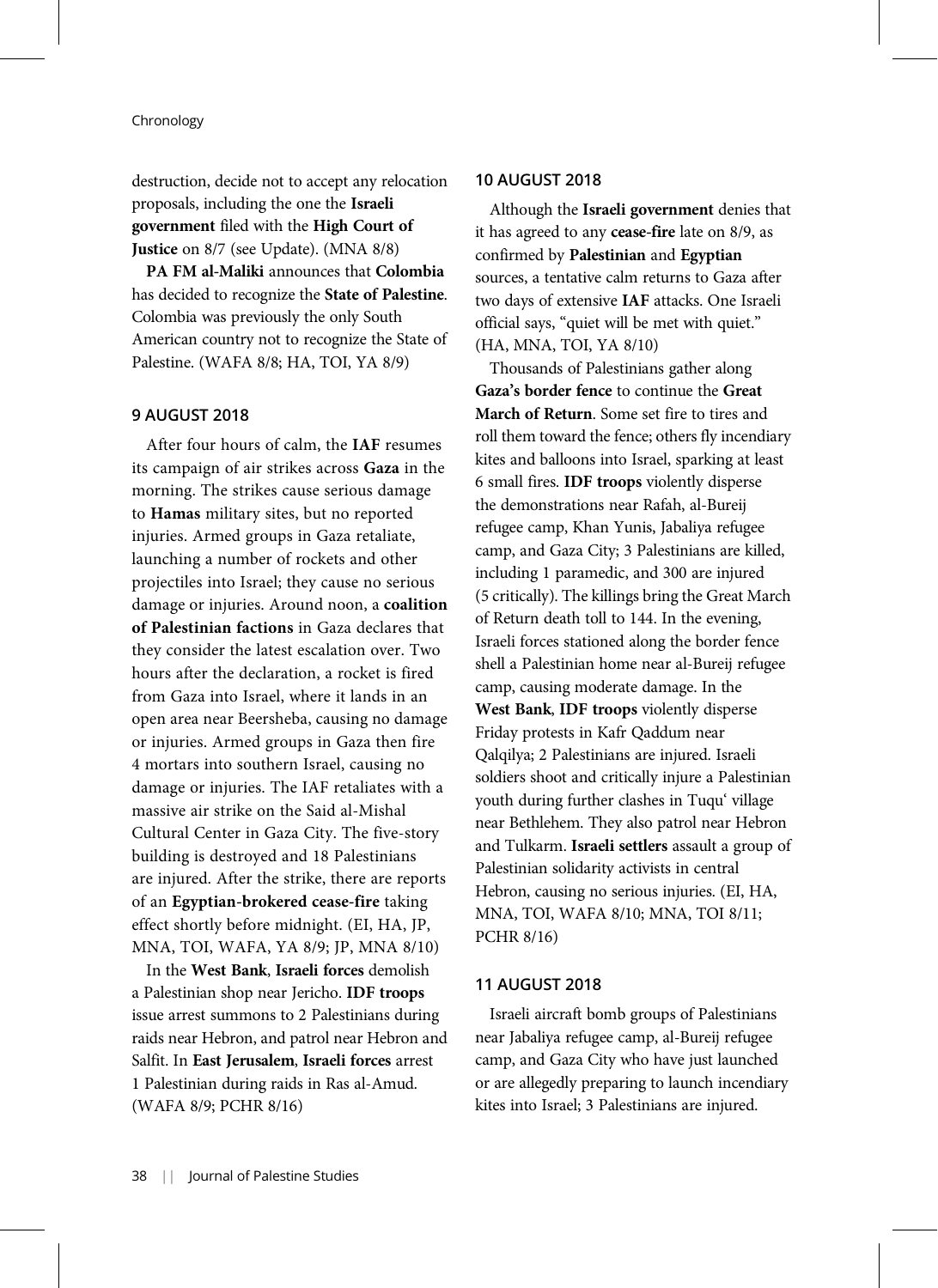Later, IDF troops stationed along the border fence open fire on Palestinians gathering at a Great March of Return camp near Gaza City, injuring 2. In two separate incidents off Gaza's coast, Israeli naval forces open fire on Palestinian fishing boats near Bayt Lahiya, causing no damage or injuries. In the West Bank, IDF troops patrol in Bayt Umar near Hebron, sparking clashes; 4 Palestinians are injured. They arrest 2 Palestinians during latenight raids near Hebron and conduct further patrols near Qalqilya and Hebron. In East Jerusalem, Israeli forces arrest 3 Palestinians as they are leaving Haram al-Sharif. (HA, MNA, TOI, WAFA 8/11; MNA 8/12; PCHR 8/16)

A UN delegation visits Gaza for meetings on the shaky cease-fire that has largely held since late on 8/9. The Israeli authorities claim that they have not agreed to any cease-fire agreement. "We did not commit with the mediators on a cease-fire. We are in a campaign in which there is an exchange of blows," one Israeli official says. (HA, TOI 8/11)

A flotilla of 40 boats sets sail from the Gazan shore in a symbolic effort to challenge the Israeli blockade. The organizers, who frame the protest in the context of the ongoing Great March of Return, state, "We want the world to see the reality of the blockade and the suffering of the people of Gaza, and we will not accept anything less than lifting the blockade once and for all." Israeli naval forces fire warning shots at the boats, causing no reported injuries, forcing them to turn back to shore. (MNA, TOI 8/12)

## 12 AUGUST 2018

Along Gaza's border fence, IDF troops violently disperse Palestinians gathering at a Great March of Return camp near Jabaliya refugee camp; 2 Palestinians are injured. Off Gaza's coast, Israeli naval forces open fire

on Palestinian fishing boats near Jabaliya refugee camp; 5 fishermen are arrested and there are no reported injuries. In the West Bank, IDF troops arrest 7 Palestinians during late-night raids near Ramallah, Bethlehem, Qalqilya, and Jenin; and patrol near Qalqilya and Hebron. In East Jerusalem, Israeli forces arrest 1 Palestinian as he is leaving Haram al-Sharif. (MNA 8/12; MNA, WAFA 8/13; PCHR 8/16)

At the weekly meeting of the Israeli cabinet, Israeli PM Netanyahu reaffirms that Israel has not committed to a cease-fire agreement with Hamas. "We are in the midst of a campaign against terror in Gaza. It entails an exchange of blows; it will not end in one strike. Our demand is clear—a complete cease-fire. We will not suffice with less than this," he says. (TOI, YA 8/12)

## 13 AUGUST 2018

In the West Bank, IDF troops shoot and injure 2 Palestinians during clashes sparked by an IDF raid in Bayt Umar near Hebron. They arrest 20 Palestinians during further raids in and around Nablus, Ramallah, Jericho, Tulkarm, Hebron, Bethlehem, Nablus, and Jenin; and patrol near Tulkarm, Jenin, and Qalqilya. In East Jerusalem, Israeli forces arrest 1 Palestinian during a patrol just outside the Old City. (MNA 8/13; MNA 8/14; PCHR 8/16)

A Palestinian succumbs to injuries sustained when IDF troops opened fire on Palestinian protesters along Gaza's border fence on 5/14, bringing the death toll stemming from the Great March of Return to 145. (MNA, TOI, WAFA 8/13)

# 14 AUGUST 2018

Four incendiary devices lashed to balloons land in an open area in southern Israel, reportedly having been launched from across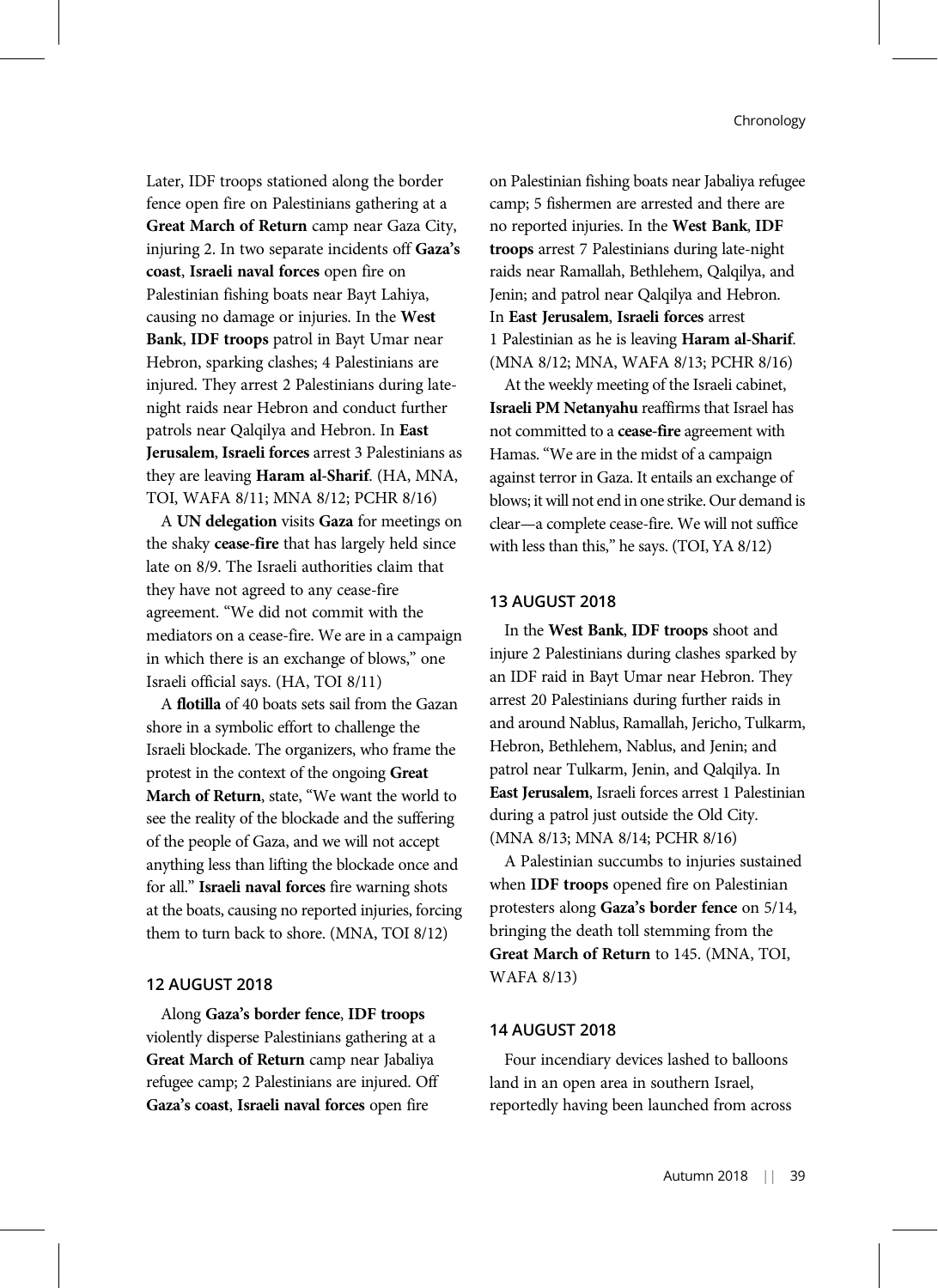the border fence in Gaza. They cause no reported damage or injuries. In the West Bank, IDF troops shoot and injure a Palestinian during clashes sparked by an IDF raid in Dahaysha refugee camp near Bethlehem. They also arrest 6 Palestinians during further raids near Ramallah, Bethlehem, and Tubas; and patrol near Hebron. Israeli forces evacuate a small Bedouin community near Tubas, displacing 4 families; raze a small area of Palestinian land near Nablus to clear space for the expansion of settlements in the area; and demolish a Palestinian home near Ramallah. (MNA, TOI, WAFA 8/14; PCHR 8/16)

Amid reports about a possible long-term cease-fire agreement with Hamas, and following a meeting with senior Israeli defense officials, Israeli DM Lieberman says that all the restrictions he imposed on the Kerem Shalom border crossing in the past month will be lifted and that the fishing zone off Gaza's coast will be expanded to nine nautical miles on 8/15 if the recent calm along Gaza's border fence persists. Lieberman reportedly called the meeting after observing a decline in the number of incendiary kite and balloon attacks in recent days. (HA, JP, MNA, TOI, YA 8/14; HA 8/15)

## 15 AUGUST 2018

After a meeting of the Israeli security cabinet, an Egypt- and UN-backed cease-fire between Israel and Hamas goes into effect. It is reportedly based on the principles of the cease-fire deal that halted Operation Protective Edge, Israel's 2014 assault on Gaza, and it provides for a cessation of all hostilities. The Israeli cabinet reportedly approved the agreement in principle on 8/12 and only met today to review the details one last time.

Earlier, Israeli DM Lieberman announced the reopening of the Kerem Shalom border crossing (effectively lifting the last of the restrictions the Israeli authorities imposed on 7/9) and the expansion of the fishing zone off Gaza's coast to nine nautical miles, up from as few as three at the peak of the Israeli crackdown. "The opening of the Kerem Shalom crossing, after four days of quiet, is intended to indicate to the population in Gaza that maintaining quiet is first and foremost an interest for Gaza's residents," he says. (EI, HA, JP, MNA, TOI, WAFA, YA 8/15; AHR, MNA, TOI 8/16)

Off Gaza's coast, Israeli naval forces open fire on Palestinian fishing boats near Bayt Lahiya and Dayr al-Balah, causing no damage or injuries. In the West Bank, Israeli settlers assault a Palestinian farmer outside Salfit, preventing him from working his land. They also break into a Palestinian home in central Hebron and violently attack 2 Palestinian minors; there are no reported injuries. IDF troops conduct raids in central Hebron, sparking clashes with stone-throwing Palestinian minors; 1 Palestinian is injured. They arrest 5 Palestinians and issue 1 arrest summons during further raids near Jericho, Ramallah, Bethlehem, and Qalqilya; and patrol in and around Hebron and Qalqilya. In East Jerusalem, Israeli forces demolish a Palestinian residential building under construction in Issawiyya. They also detain 9 Palestinian women at Haram al-Sharif for undisclosed reasons (8 are released later in the day and banned from the sanctuary for 15 days); and arrest 4 Palestinians and issue 1 arrest summons during late-night raids in Silwan, Ras al-Amud, Sur Bahir, and the Old City. (MNA, WAFA 8/15; MNA, PCHR 8/16; PCHR 8/30)